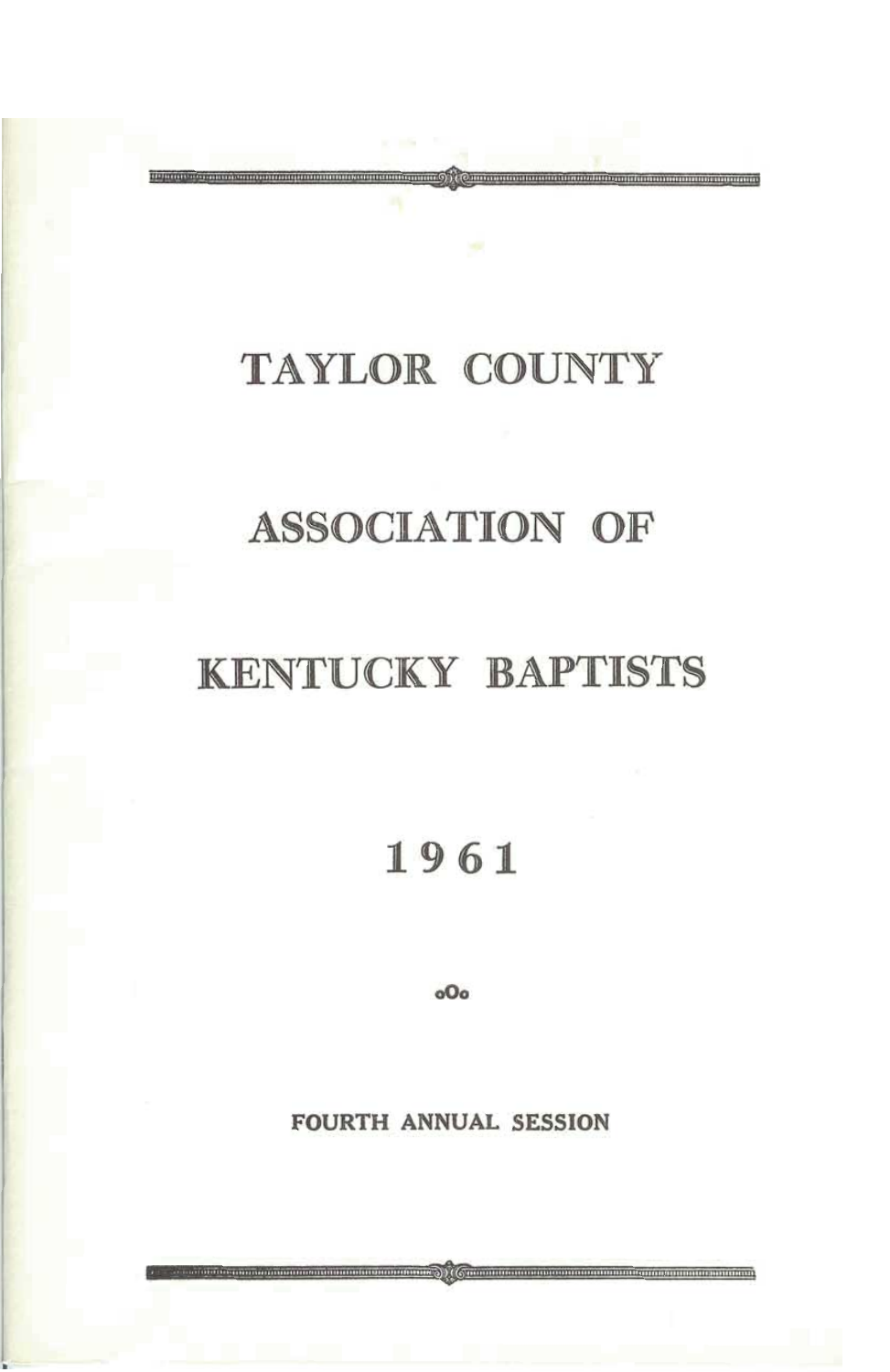**Minutes Of** 

### **TAYLOR COUNTY**

### **ASSOCIATION OF**

## **KENTUCKY**

## **BAPTISTS**

### 1961

FOURTH ANNUAL SESSION

Held With

LONE VALLEY BAPTIST CHURCH - Day

CAMPBELLSVILLE BAPTIST CHURCH - Night

September 7, 1961

 $-000$ 

Taylor County Association of Kentucky Baptists

Will Meet With

MT. GILBOA BAPTIST CHURCH - Day

SOUTH CAMPBELLSVILLE BAPTIST CHURCH - Night

September 6, 1962

Printed by Bruner Facing Slip Company, Hawesville, Ky.

 $\Gamma$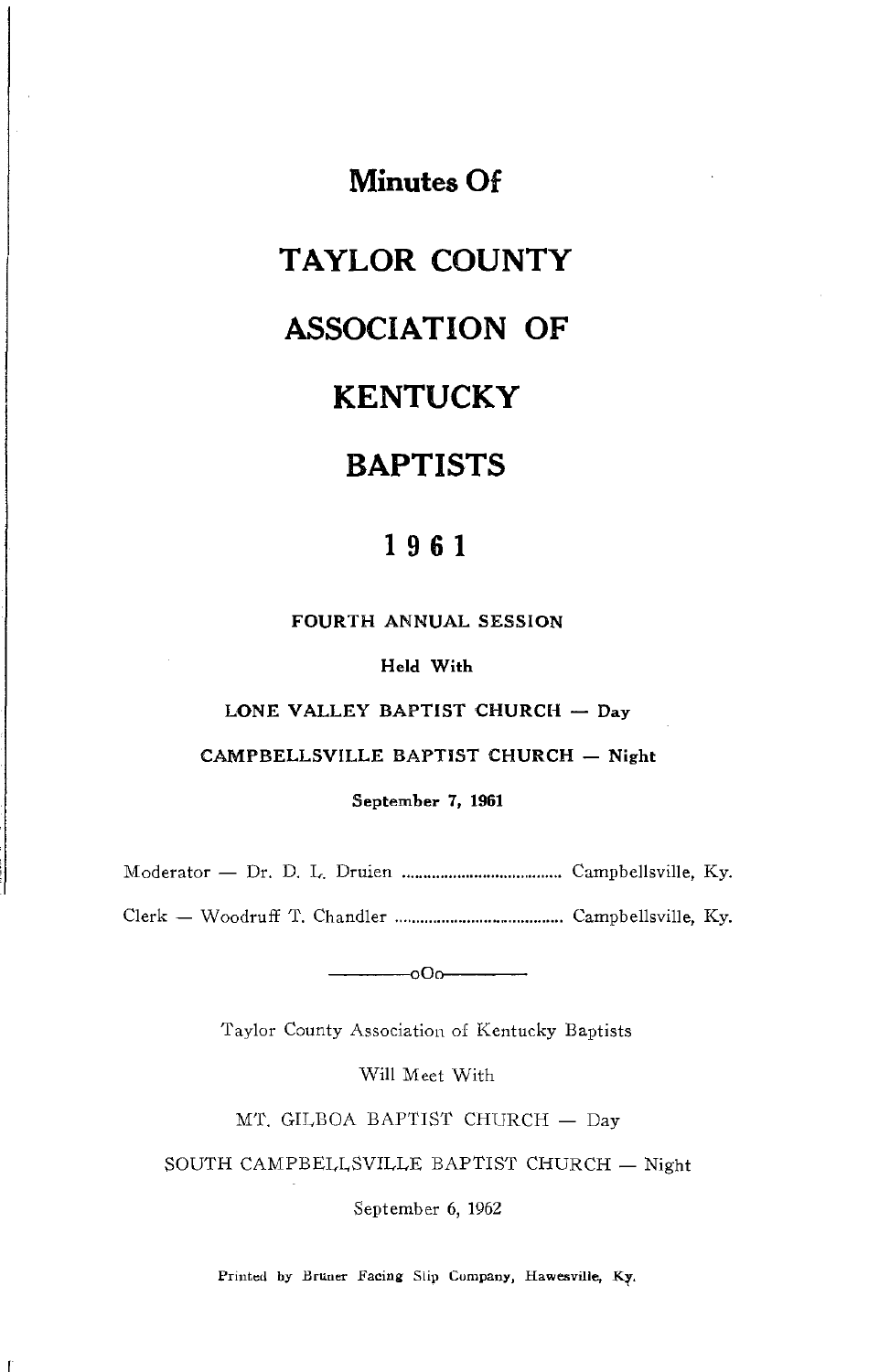| Reports -                                                    |  |
|--------------------------------------------------------------|--|
|                                                              |  |
|                                                              |  |
|                                                              |  |
|                                                              |  |
|                                                              |  |
|                                                              |  |
|                                                              |  |
|                                                              |  |
|                                                              |  |
|                                                              |  |
|                                                              |  |
|                                                              |  |
|                                                              |  |
|                                                              |  |
|                                                              |  |
|                                                              |  |
|                                                              |  |
|                                                              |  |
|                                                              |  |
|                                                              |  |
|                                                              |  |
|                                                              |  |
|                                                              |  |
|                                                              |  |
|                                                              |  |
|                                                              |  |
|                                                              |  |
|                                                              |  |
|                                                              |  |
|                                                              |  |
|                                                              |  |
| Sessions -                                                   |  |
|                                                              |  |
|                                                              |  |
|                                                              |  |
| Sermons -                                                    |  |
|                                                              |  |
| Tables -                                                     |  |
|                                                              |  |
|                                                              |  |
|                                                              |  |
|                                                              |  |
|                                                              |  |
|                                                              |  |
| G-Buildings - Goals for Coming Year - Special Information 45 |  |
|                                                              |  |
|                                                              |  |
|                                                              |  |

#### **INDEX**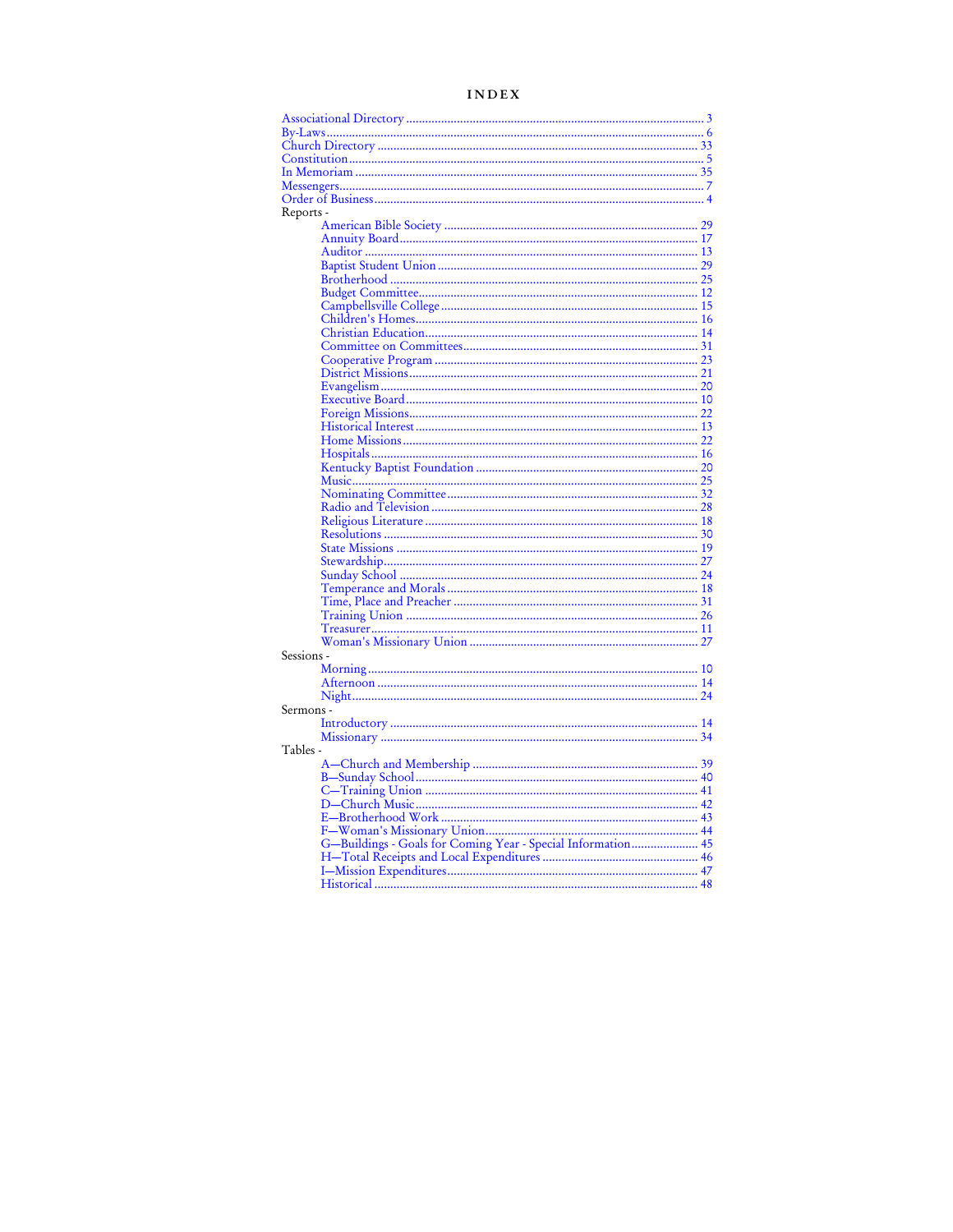### **Associational Directory**

Moderator - Rev. T. H. Harding ........... .......... .......... Campbellsville, Ky. First Asst. Moderator - Rev. Gilbert Sapp .......... Campbellsville, Ky. Second Asst. Moderator - Mr. J. B. Crawley .......... Campbellsville, Ky. Asst. Treasurer - Mr. Harlan Warren ......... Rt. 4, Campbellsville, Ky. Auditor - Mr. R. G. Dowell .......... .......... ......... Rt. 3, Campbellsville, Ky. W. M. U. President - Mrs. Roy G. Wilson, High St., Campbellsville, Ky. Sunday School Supt. - Mr. Carl Wells, 413 Poplar St., Campbellsville, Ky. Training Union Director - Mr. Homer Kirtley .... Campbellsville, Ky. Brotherhood President - Mr. John Wagster, 408 Bell, Campbellsville, Ky. Supt. Training -- Dr. W. B. Atkinson .... N. Jackson, Campbellsville, Ky.

#### OFFICERS OF CAMPBELLSVILLE COLLEGE

President — Dr. John M. Carter .......... .......... ........... Campbellsville, Ky. 

#### BOARD MEMBER TO GENERAL ASSOCIATION

#### Dr. J. Chester Badgett

#### TIME, PLACE AND PREACHERS FOR 1962 SESSION

| Place   Mt. Gilboa -- Day: South Campbellsville -- Night |
|----------------------------------------------------------|
| Introductory Sermon    Dr. Harvey L. Morrison            |
|                                                          |
|                                                          |
|                                                          |

#### **EXECUTIVE BOARD MEMBERS**

Campbellsville - Mr. Willard Wise .......... ......... Rt. 1, Campbellsville, Ky. Elkhorn -- Mr. Dillard Richerson ......... 710 Dell, Campbellsville, Ky. Fairview -

Friendship - Mr. Harlan Warren .......... ......... Rt, 4, Campbellsville, Ky. Good Hope - Mr. Joe B. Hedgespeth ... 313 Taylor Blvd., C'ville, Ky. Liberty - Mr. Ruben Burkhead .......... ......... Rt. 6, Campbellsville, Ky. Lone Valley -

Pikes Ridge - Mr. Obie Antle ......... .......... ......... Rt. 5, Campbellsville, Ky. Pitman Valley  $-$ 

Pleasant Hill - Mr. Floyd M. Short .... 905 Lebanon, Ave., C'ville, Ky. Robinson Creek - Mr. Homer Dickens ......... Rt. 1, Campbellsville, Ky. Salem - Mr. Harvey Antle .......... .......... ......... Rt. 4, Campbellsville, Ky. Saloma - Rev. C. E. Bradshaw .......... Star Route, Campbellsville, Ky. So. Campbellsville - Mr. W. T. Blevins .... 110 Lowell, Campbellsville, Ky. Walnut Hill - Mr. Gene Billeter .......... Lowell Ave., Campbellsville, Ky.

(All Pastors and Officers of the Association are members of the Executive Board)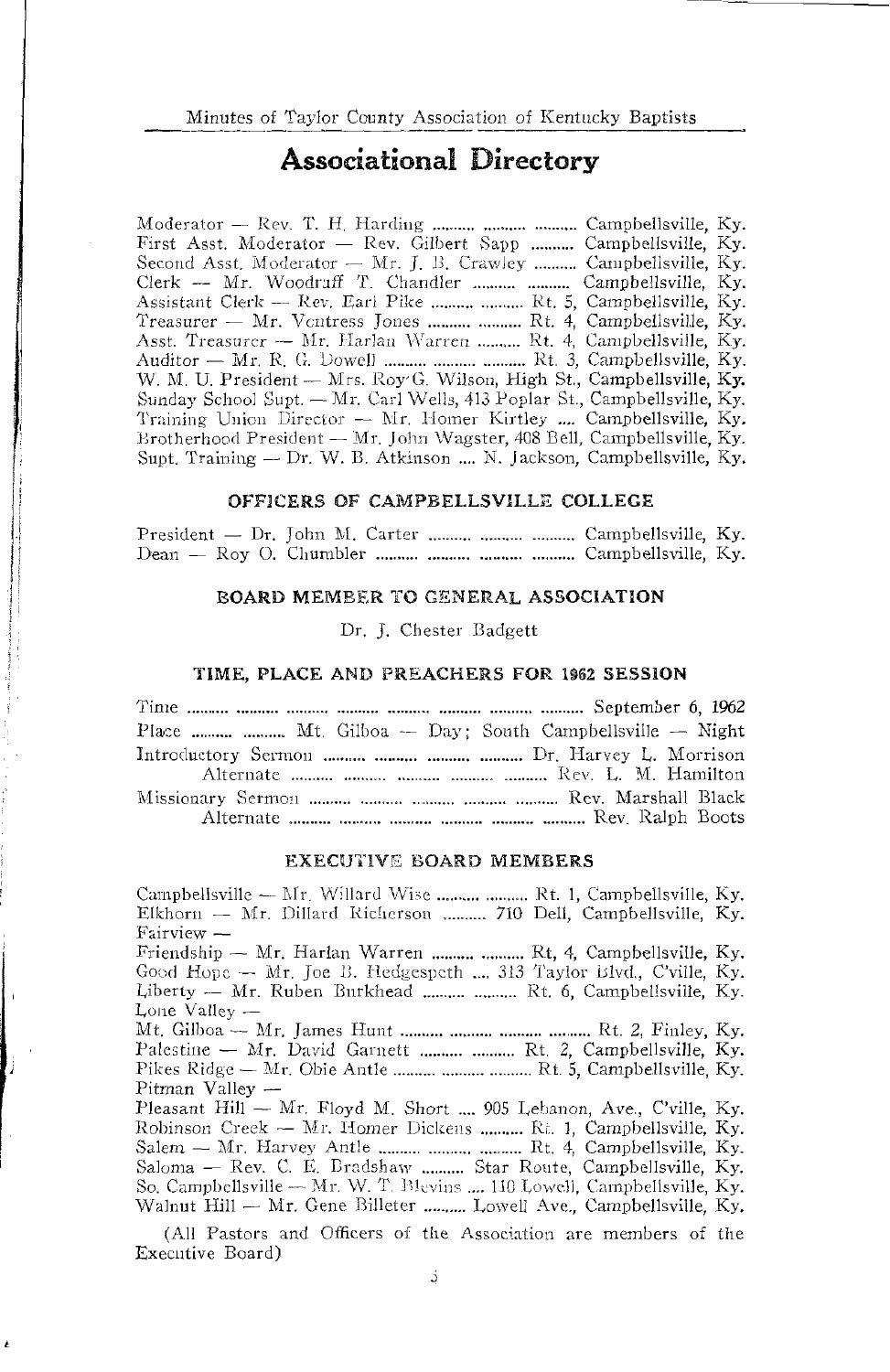#### **COMMITTES TO REPORT AT 1962 SESSION**

| American Bible Society    Mr. R. O. Chumbler |  |
|----------------------------------------------|--|
|                                              |  |
|                                              |  |
|                                              |  |
|                                              |  |

## **Order of Business**

#### September 7, 1961

#### LONE VALLEY BAPTIST CHURCH

#### **Thursday Morning**

|                    | 9:31 Devotion                                   |  |
|--------------------|-------------------------------------------------|--|
|                    |                                                 |  |
|                    |                                                 |  |
| 9:45               | Adoption of Order of Business                   |  |
| 9:50               | Enrollment of Messengers                        |  |
| 10:00              | Recognition of Visitors, New Pastors and Others |  |
| 10:10              | Invitation to New Churches                      |  |
| 10:20              | Report of Executive Board                       |  |
|                    | 1. Clerk's Record Speaks   Woodruff T. Chandler |  |
|                    |                                                 |  |
|                    |                                                 |  |
|                    |                                                 |  |
|                    |                                                 |  |
| 11:00              |                                                 |  |
| 11:10              | Election of Officers                            |  |
| 11:30              |                                                 |  |
| 12:00              | Adjourn                                         |  |
| Thursday Afternoon |                                                 |  |
|                    | 1:15 Call to Order                              |  |
| 1:16               | Devotion                                        |  |
|                    |                                                 |  |
|                    |                                                 |  |
|                    |                                                 |  |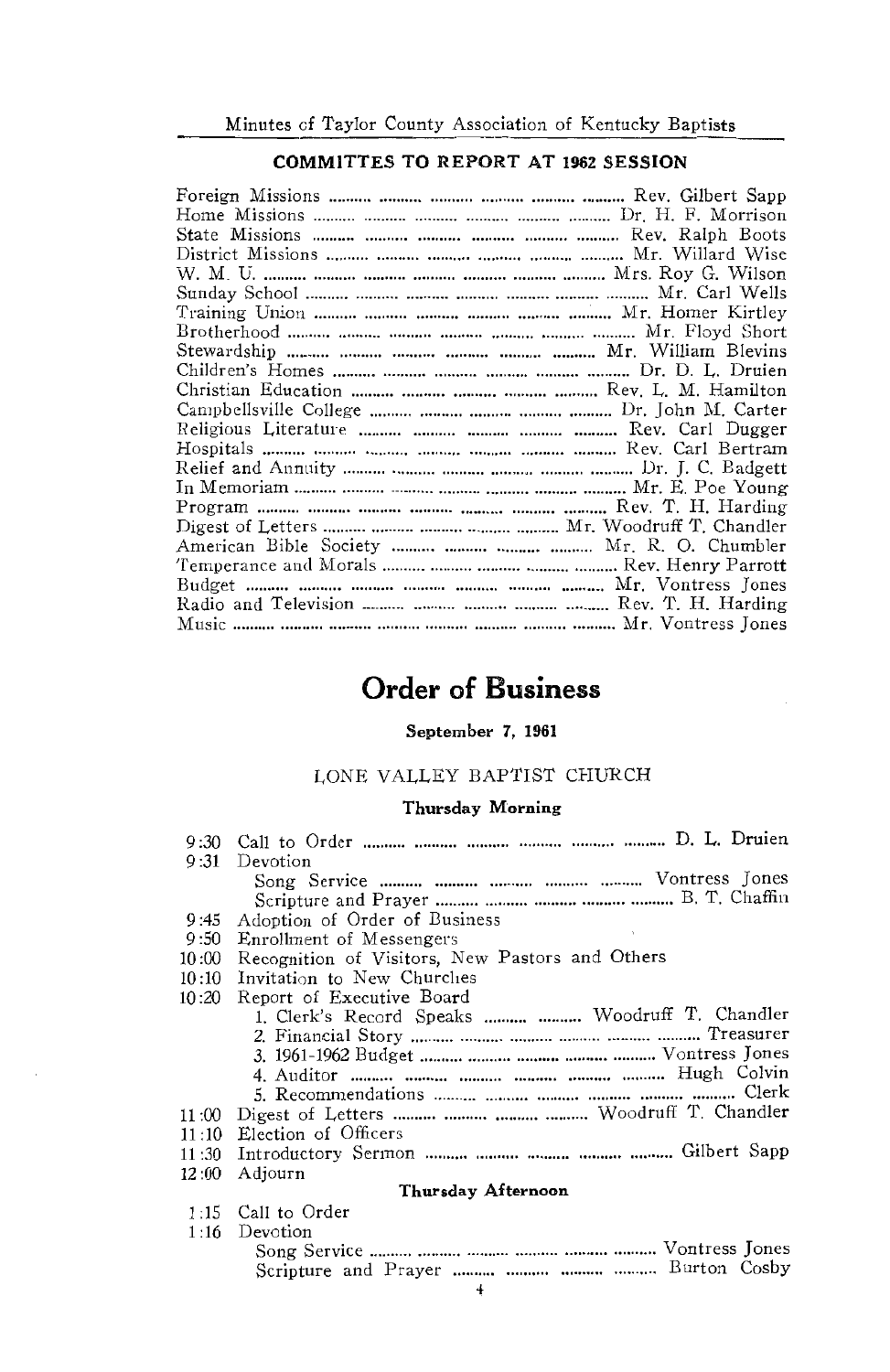|      | 1:30 1. Christian Education    Marshall Black |
|------|-----------------------------------------------|
|      | 2. Campbellsville College    J. M. Carter     |
|      |                                               |
|      |                                               |
|      |                                               |
|      | 6. Religious Literature    Harvey F. Morrison |
|      | 7. Temperance and Morals    Earl Pike         |
|      |                                               |
|      | 9. Kentucky Baptist Foundation    Carl Wells  |
|      |                                               |
|      |                                               |
|      |                                               |
|      |                                               |
| 3:00 |                                               |
| 3:15 |                                               |
| 4:00 | Miscellaneous Business                        |
|      |                                               |

4:15 Adjourn

#### CAMPBELLSVILLE BAPTIST CHURCH

#### Night

|      | 6:30 Call to Order                                              |
|------|-----------------------------------------------------------------|
|      | Devotional                                                      |
|      |                                                                 |
| 6:45 |                                                                 |
| 7:00 |                                                                 |
| 7:10 |                                                                 |
| 7:20 |                                                                 |
| 7:35 |                                                                 |
| 7:45 |                                                                 |
| 7:55 |                                                                 |
| 8:05 |                                                                 |
| 8:15 | Radio and Television    L. M. Hamilton                          |
| 8:25 |                                                                 |
| 8:35 |                                                                 |
| 8:50 | Report of Resolutions Committee; other Committees, and Business |
| 9:05 |                                                                 |
| 9:35 | Adjourn                                                         |

## Constitution

Article 1. This body shall be called the Taylor County Association of Kentucky Baptists.

Article 2. Each church member in this body shall be entitled to four messengers, one of whom shall be the pastor, and one additional messenger for each fifty members above the first 100 (one hundred) members.

Article 3. The business of this body shall be, when assembled, to hear reports from the churches with regard to their condition as to members, prosperity, etc., to consult together for their development and growth in all matters pertaining to the evangelism of the world, and shall hold and control such property as shall come into possession of the Association.

Article 4. This body shall exercise no authority over the local churches and recognizes their complete autonomy. The Association reserves the right, as final action, to sever relations with any member church for engaging in practices not considered Biblical.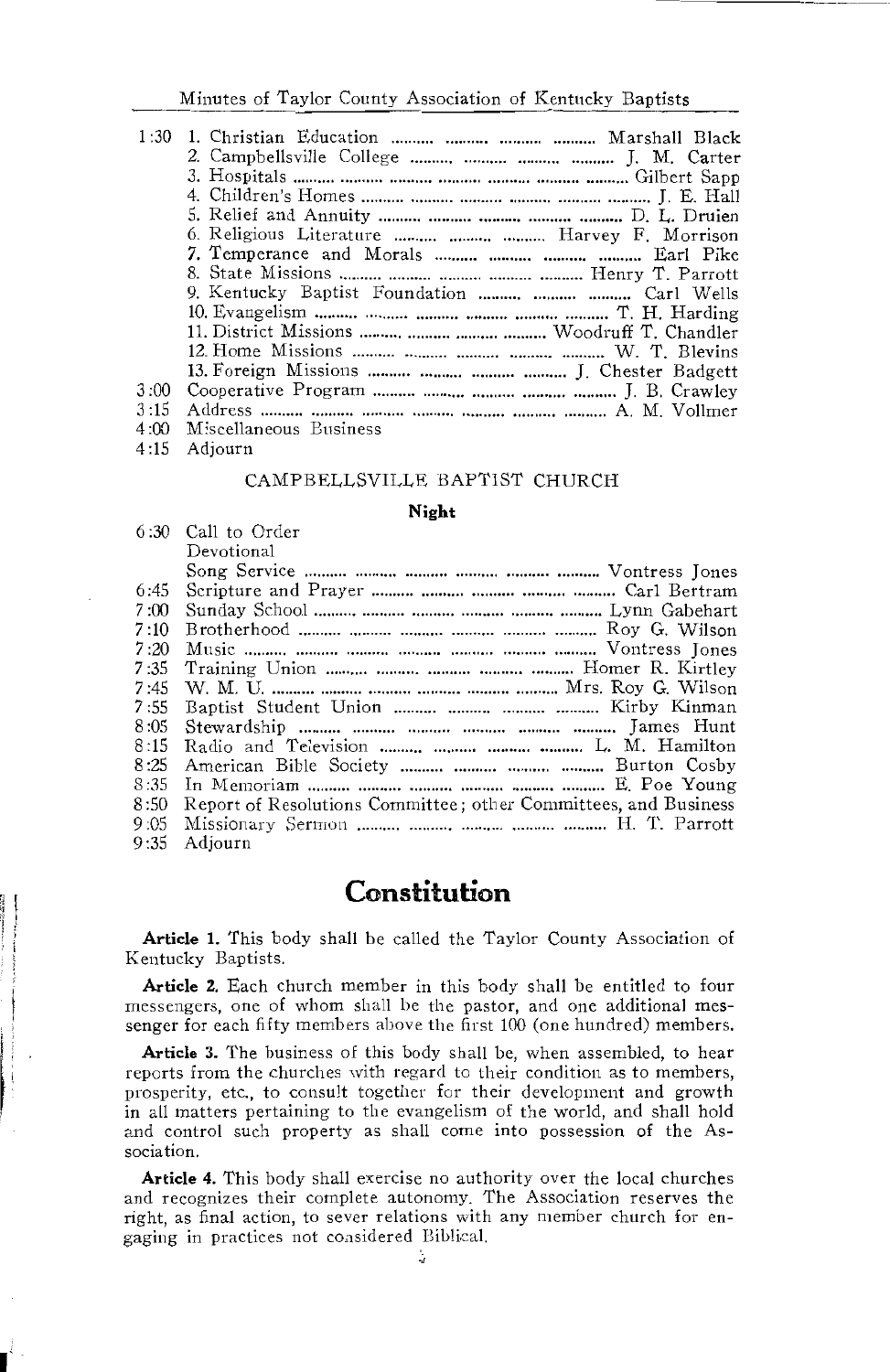Article 5. This body shall, on meeting annually, elect by nomination and private ballot, or raising of hands, Moderator, First Assistant Moderator, Second Assistant Moderator, Clerk, Assistant Clerk and Treasurer, whose duties shall be such as custom imposes on their respective offices. All officers shall continue in office until superseded by their successors, but no one shall be eligible to the office of Moderator for more than two successive terms.

**Article 6.** An opportunity may be offered for other churches to unite with this body, and visitors shall be invited to sit with us with no power to vote.

Article 7. The Executive Board of the Association shall be composed of all pastors of member churches, and one lay member from each church. All General Association Officers and auxiliary heads will by virtue of their office be members of the Executive Board. Each Associational officer shall have charge of the work between the sessions of the Association. Ouorum of the Executive Board shall consist of nine members.

Article 8. In the appointment of committees, individuals shall be named instead of churches, and on each committee named, one or more members shall be laymen. The Promotional Committee shall consist of the Moderator, Clerk, Treasurer, and heads of the Associational Organizations, and such other members as the occasion may demand.

**Article 9.** The body shall meet annually, according to adjournment, but in case of emergency the Executive Board may call a special session. and also change the time and place of meeting.

**Article 10.** This Constitution may be altered or amended (except Article 4) at any meeting of the body, upon one year's notice, by concurrence of two-thirds of the members present.

Parlimentary Rules: Kerfoot's Parlimentary Rules of Order is the guide of the parlimentary order followed in the Association.

### **By-Laws**

#### ARTICLE I - DUTIES OF OFFICERS

1. Officers elected at the annual meeting shall assume their duties at the close of the meeting at which they were elected, with the exception of the clerk who shall assume office immediately following his election.

2. The clerk shall keep a record of the proceedings of the Association and the Executive Board, superintend the printing and distributing of the minutes of the Association: send five copies of minutes to the Secretary of the General Association of Kentucky Baptists in Kentucky; keep a file of the minutes and other important papers of the Association.

3. The Treasurer shall receive all money contributed by the churches to the Association, or money from any other sources: shall make such disbursements as authorized by the Association or Executive Board and shall make monthly and annual reports to the Executive Board and the Association: he shall be bonded and the bonding fee paid by the Association.

4. An Auditor shall be secured by the Executive Board to audit the Treasurer's books and attest his annual report. The auditing expense, if any, shall be paid by the Association.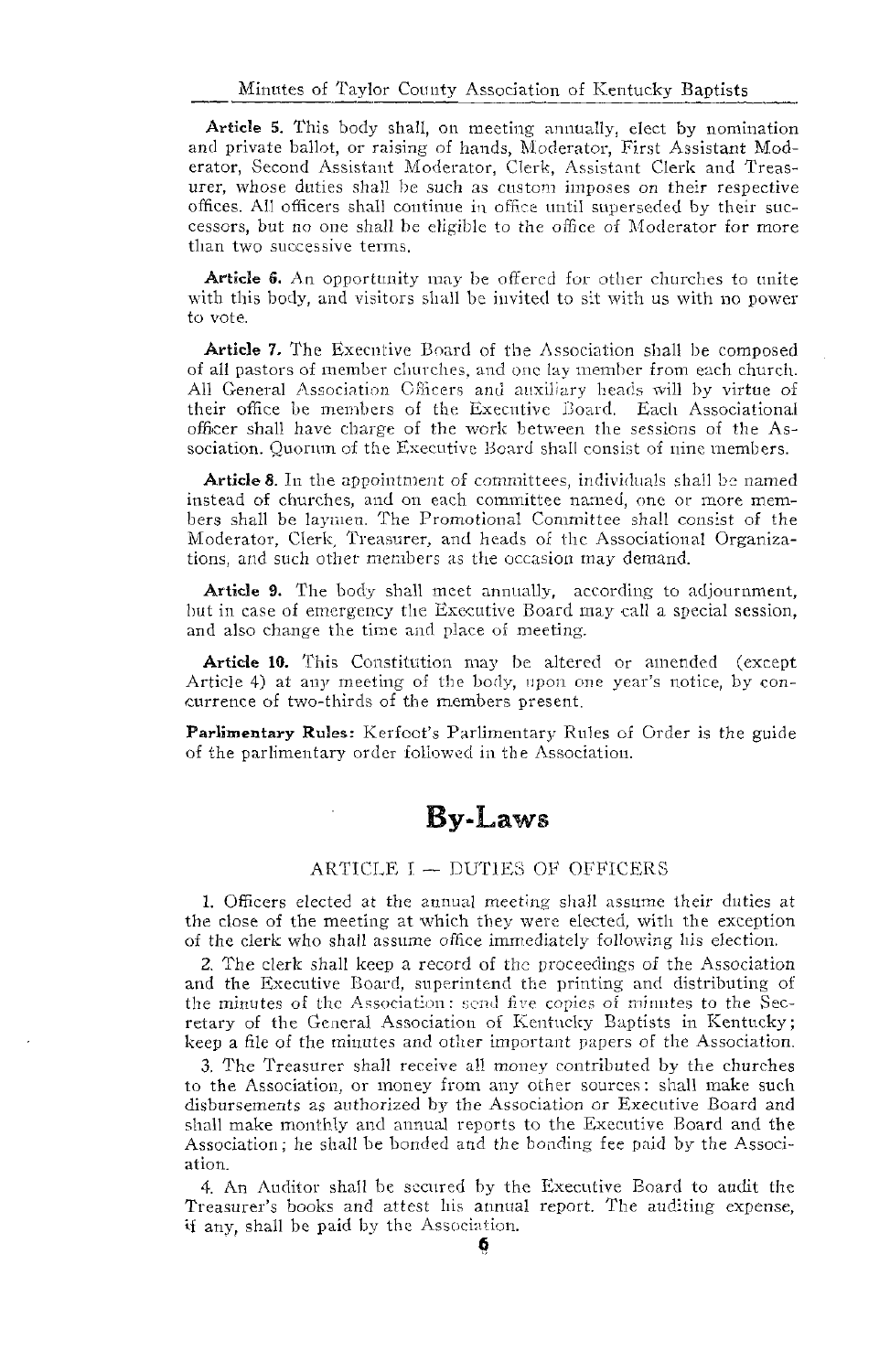#### ARTICLE II - COMMITTEES

1. The Promotion Committee shall be responsible for planning, developing and promoting a program of activities for the year in all phases of church work. This committee shall give a monthly report of the progress of their program.

2. The program committee will plan the programs for the annual meetings, and shall report as far in advance as possible.

3. The nominating committee, after consulting with Auxiliaries of the Association, shall recommend to the Association at its annual meeting nominations for Associational Sunday School Officers, all Associational W. M. U. Officers, all Associational Training Union Officers, all Associational Brotherhood Officers, all Associational Music Department Officers and such other officers as the body may from time to time assign them.

4. All committees shall be appointed by the Moderator, unless otherwise specified by a separate motion.

5. The term of no committee shall exceed one year unless by special vote of the Association.

6. Each committee will be automatically discharged when its final report is accepted by the body.

### **Messengers**

Campbellsville - Dr. J. Chester Badgett, Mr. Carl P. Wells, Jr., Mr. Abel Harding, Sr., Mr. Edward Payne, Dr. John M. Carter, Mr. J. R. Young, Mr. Woodruff T. Chandler, Mr. Olus Warf, Mr. Atha Neagle, Mr. Lloyd C. Parrott, Mr. Urdel Crawford, Mr. J. I. Caulk, Mr. R. G. Dowell, Mr. Roy O. Chumbler, Rev. Herbert Keeton, Mr. Douglas Bright, Dr. J. L. Robinson, Mr. John Wagster, Mr. Eugene Taylor, Mr. Chilton Pike, Mr. Williard Wise, Mr. Marshall Miller, Mr. J. R. Rice, Rev. B. J. Skaggs, Dr. Jim Mallard

Elkhorn - Dr. Harvey F. Morrison. Mr. Ira Wise

Fairview - Rev. Carl Dugger, Mr. Lewis Cox

Friendship - Rev. L. M. Hamilton

Good Hope - Rev. Ralph Boots, Mr. S. T. Benningfield, Mr. Reecer Pierce, Mr. Lynwood Newton, Mr. R. T. McFarland

Liberty -- Rev. Gilbert Sapp, Mr. Omer White

Lone Valley -- Mr. Lewis Hubbard

Mt. Gilboa - Mr. Darrel Hunt, Sylvia Parrott

Palestine - Mr. Henry Brockman, Rev. Marshall Black

Pikes Ridge - Rev. Jewel E. Hall, Mr. Obie Antle, Mr. E. O. Clark

**Pleasant Hill — Dr. D. L. Druien. Mr. Lee Gaddie. Mr. Homer Kirtley.** Mr. D. W. Crawley, Jr., Mr. James England, Mr. Henry Colvin

Robinson Creek - Mr. Bennie Sprowles, Mr. Henry Lewis

Salem - Rev. B. T. Chaffin

Saloma - Rev. Earl Pike, Mrs. Earl Pike, Rev. C. E. Bradshaw

South Campbellsville - Rev. T. H. Harding, Mr. W. T. Blevins

Walnut Hill - Rev. H. T. Parrott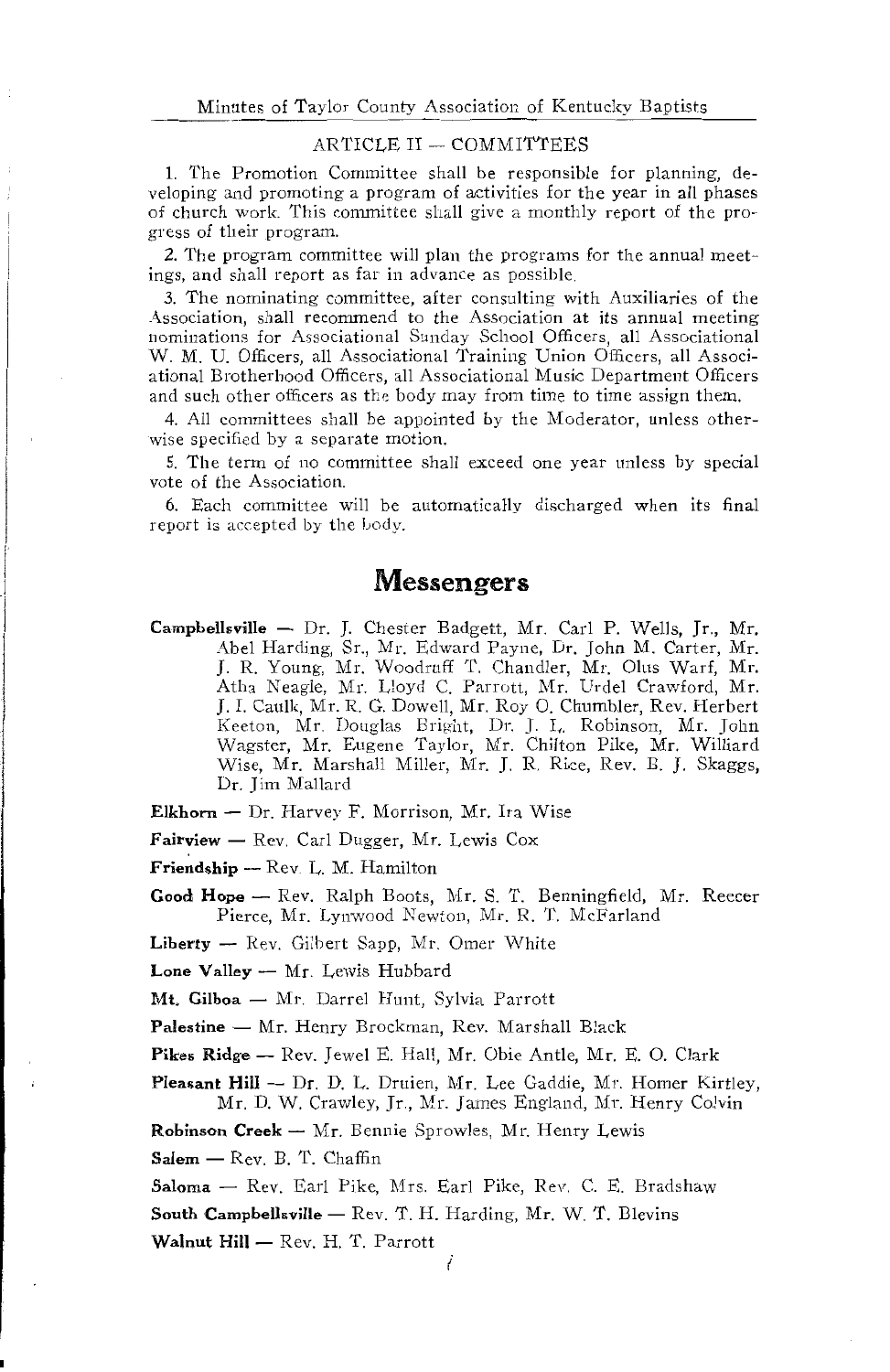# PROCEEDINGS OF FOURTH ANNUAL SESSION TAYLOR COUNTY ASSOCIATION OF KENTUCKY BAPTISTS - 1961

## MEETING WITH

## LONE VALLEY BAPTIST CHURCH **DAY**

## CAMPBELLSVILLE BAPTIST CHURCH **NIGHT**

SEPTEMBER 7, 1961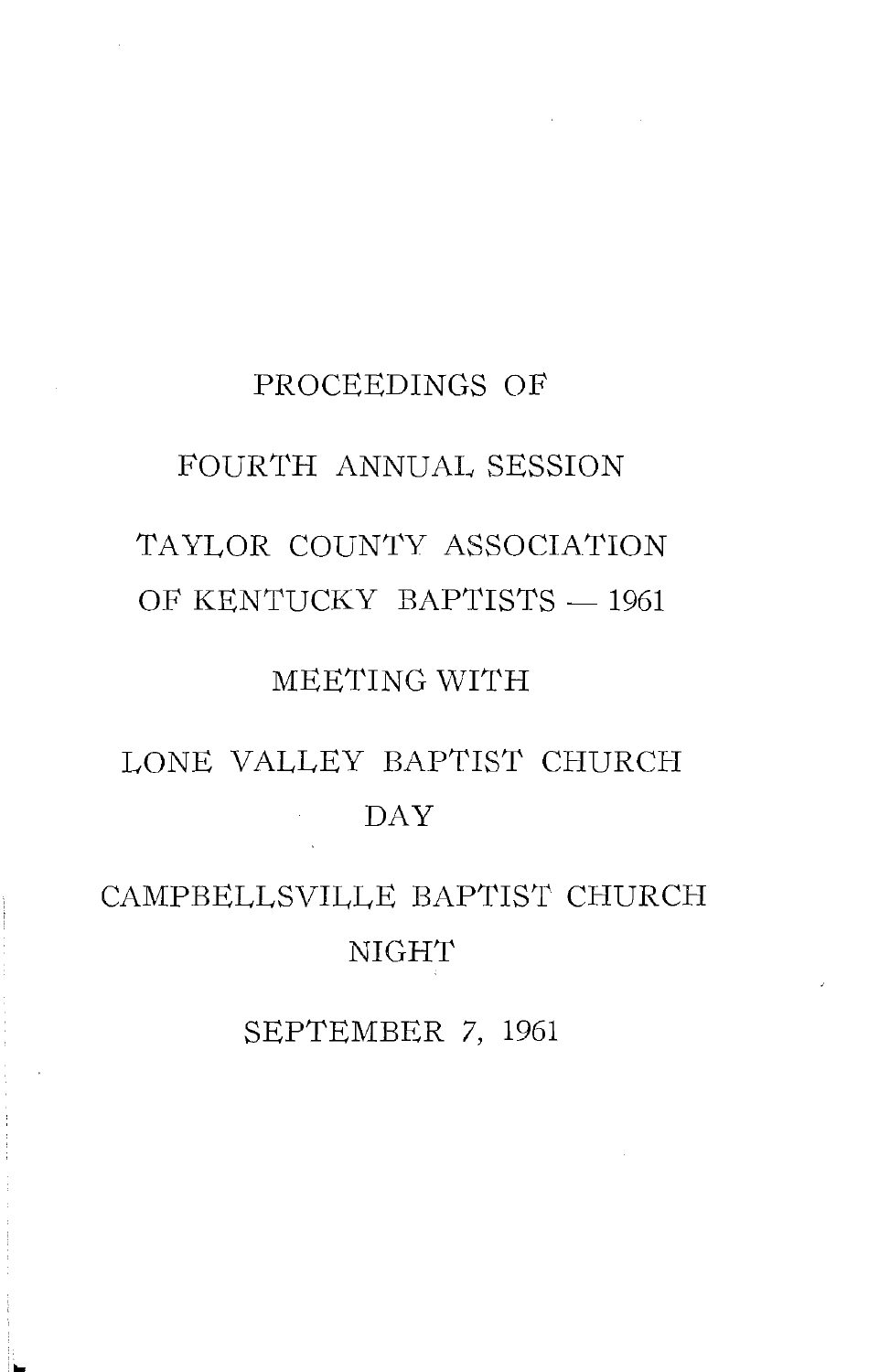#### **MORNING SESSION**

#### LONE VALLEY BAPTIST CHURCH

Promptly at 9:30 a.m. Dr. D. L. Druien, Moderator, called to order the Fourth Annual Session of the Taylor County Association of Kentucky Baptists.

Dr. Druien then had the Association stand and led in singing "Send the Light." Miss Bertie L. Gaddie was at the piano.

Rev. B. T. Chaffin, Pastor of Salem Baptist Church, gave the devotion, reading from 13th chapter I Corinthians.

1. Adoption of Order of Business:

The suggested Order of Business was presented and adopted by the body, plus any other changes that may arise.

Motion by Rev. T. H. Harding, seconded and passed the Messengers sent from the various churches in Taylor County Association be accepted by the Body.

2. Recognition of visitors:

The following visitors were recognized by the Moderator: Rev. Carl Dugger and Bro. Lewis Clark.

3. Introduction of new pastors:

Dr. J. Chester Badgett presented the following new pastors to the congregation: Rev. B. T. Chaffin, Pastor Salem Baptist Church and Rev. Carl Bertram, Pastor Yuma Mission.

4. Invitation to Churches for Membership.

Rev. Carl Dugger, Pastor Fairview Baptist Church, presented request from that church for membership in our Association. Motion by Rev. Marshall Black the Moderator appoint a committee to meet with Rev. Carl Dugger and Bro. Lewis Clark to examine the Articles of Faith, etc., and report back to the Association. The Moderator appointed Rev. Marshall Black, Rev. Earl Pike and Rev. Gene Hall on this committee.

5. Report of Executive Board.

The report of the Executive Board was given by Woodruff T. Chandler and adopted by the Association.

#### REPORT OF EXECUTIVE BOARD

The Executive Board met a total of 11 times, with an average attendance of 17 members. This was better attendance than last year.

October -- Brother Carl Wells was elected Associational Superintendent of Training and Rev. L. M. Hamilton was elected Associational news reporter. Voted to make calendar of activities for the Associational year.

December -- Purchased Film Strip Projector and Cabinet. Started Film Strip Library.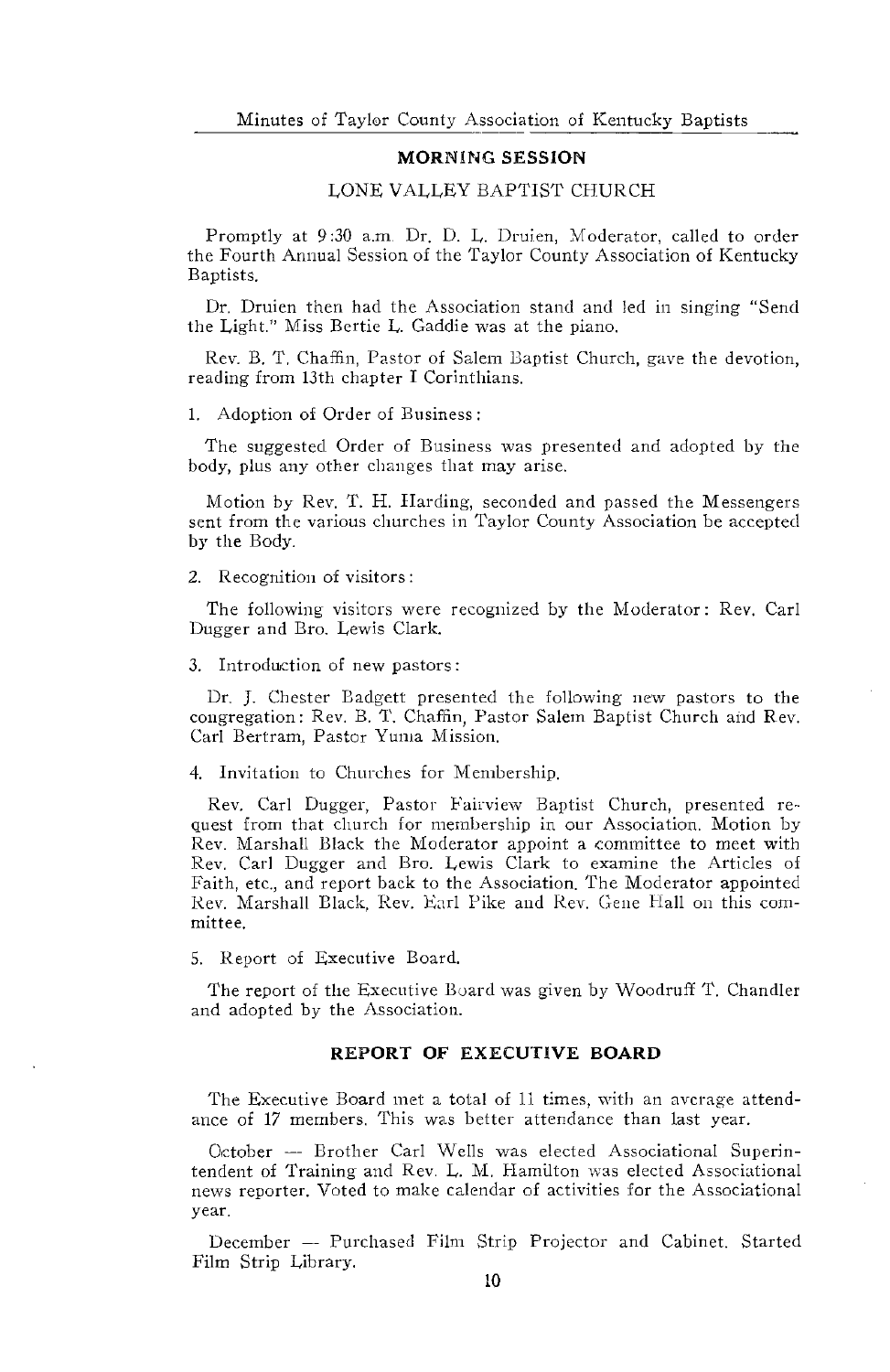January - Brother Thomas Atnip was elected Vacation Bible School Superintendent and Brother Eugene Hall assistant.

February — Voted to furnish transportation to Ridgecrest for Training Union Week, Sponsored Evangelistic Clinic at Campbellsville Baptist Church. Speakers Dr. W. G. Bennett, Dr. Hugh Culpepper and Dr. Clyde Francisco.

 $March$  — Voted to give \$200.00 to Cedarmore, to be used on swimming pool.

May - Discussed points for new Mission work, it was agreed to ask Mission Committee, Brothers Willard Wise and Henry Mardis to take census around areas discussed and report to the Board. Voted to hold planning meeting September 28 at Campbellsville Church.

July - Promoted Associational Study Course.

Your Board expresses gratitude and appreciation to our Lord for the gracious year He has given us.

> Respectfully submitted, Woodruff T. Chandler

#### 6. Treasurer's Report.

In the absence of Bro. Vontress Jones, Treasurer, the report was read by the Clerk and adopted.

#### **REPORT OF TREASURER**

#### Money Received from Churches:

|                                                                    | 311.80 |
|--------------------------------------------------------------------|--------|
|                                                                    | 70.00  |
|                                                                    | 75.00  |
|                                                                    | 128.78 |
|                                                                    | 103.00 |
|                                                                    | 5.00   |
|                                                                    | 118.41 |
|                                                                    | 286.45 |
| Pikes Ridge <i>numer</i> manner manner manner manner manner manner | 140.86 |
|                                                                    | 220.00 |
|                                                                    | 100.00 |
|                                                                    | 21.52  |
|                                                                    | 27.50  |
|                                                                    | 427.09 |
|                                                                    |        |
|                                                                    | 43.36  |
|                                                                    | 23.50  |
|                                                                    | 349.50 |
|                                                                    | 142.75 |
|                                                                    | 57.15  |
|                                                                    | 29.68  |
|                                                                    |        |

\$4,815.42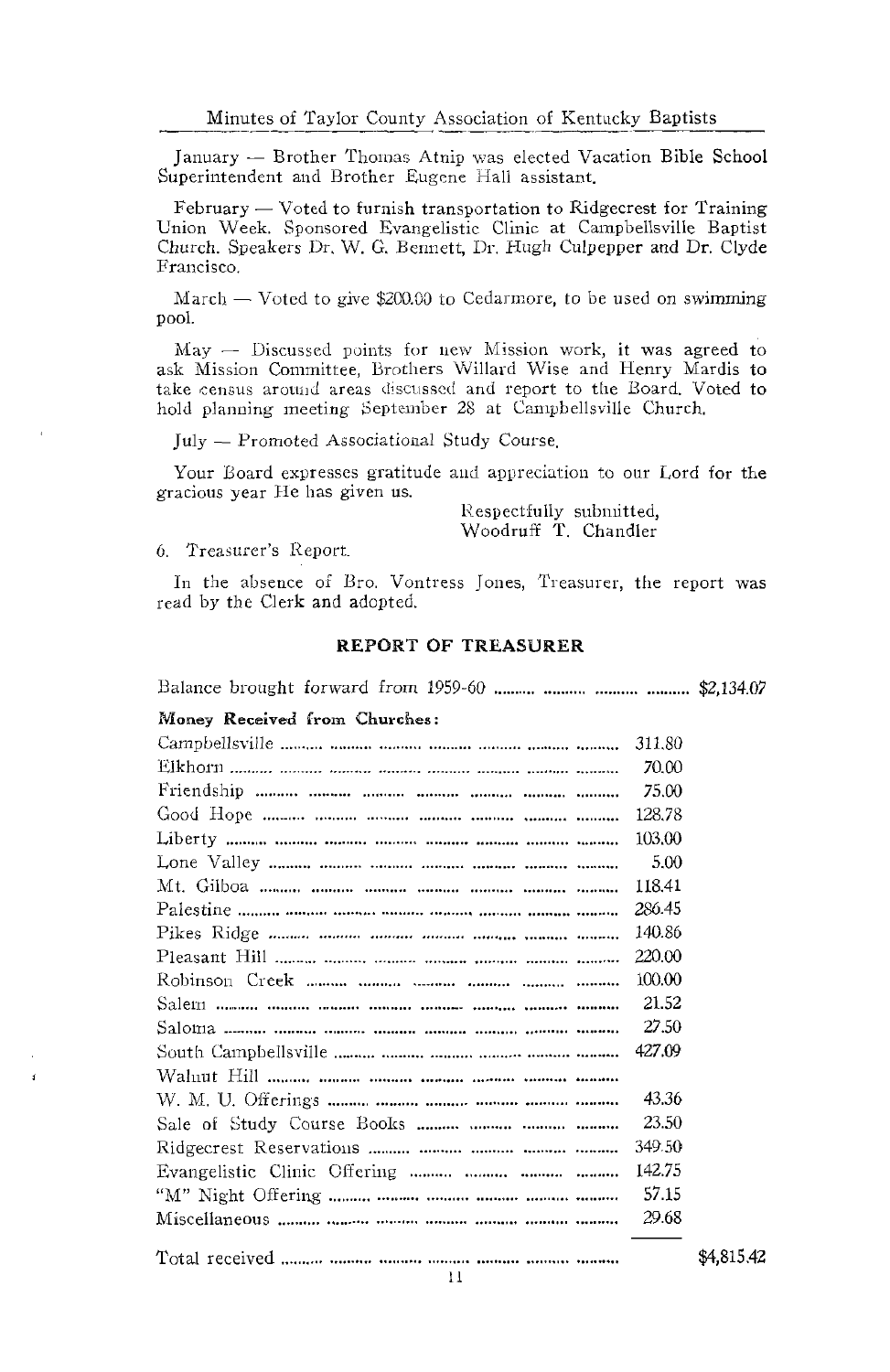#### **Disbursements**

|                                       | 600.00   |
|---------------------------------------|----------|
|                                       | 320.50   |
|                                       | 124.04   |
|                                       | 106.25   |
|                                       | 210.86   |
|                                       | 852.66   |
|                                       | 31.10    |
|                                       | 238.12   |
| Hymn Books for Campbellsville College | 100.00   |
|                                       | 4.00     |
|                                       | 100.00   |
|                                       | 150.00   |
|                                       |          |
|                                       | 3.028.28 |
|                                       |          |

Respectfully submitted, Vontress Jones

#### 7. Budget Committee.

The report of the Budget Committee was read by the Clerk.

#### REPORT OF BUDGET COMMITTEE

#### Proposed Budget for 1961-1962

|                                                         | 250.00                   |
|---------------------------------------------------------|--------------------------|
|                                                         | 100.00                   |
|                                                         | 150.00                   |
|                                                         | 350.00                   |
|                                                         | 200.00                   |
|                                                         | 200.00                   |
|                                                         | 200.00                   |
|                                                         | 100.00                   |
|                                                         | 100.00                   |
|                                                         | 100.00                   |
|                                                         | 100.00                   |
|                                                         | <b>Contract Contract</b> |
| $\mathbf{M}_{\text{total}}$ $\mathbf{D}_{\text{total}}$ | 2650M                    |

Respectfully submitted, Vontress Jones

Dr. J. Chester Badgett, Rev. T. H. Harding, Rev. Marshall Black spoke to the report. After discussions the following motion was made and adopted. Motion made seconded and passed we accept the above budget and that we consider another section of the budget.

8. Rev. Marshall Black member of committee appointed to examine Articles of Faith of Fairview Baptist Church, recommended acceptance of Fairview Church as a member of the Taylor County Association of Kentucky Baptists.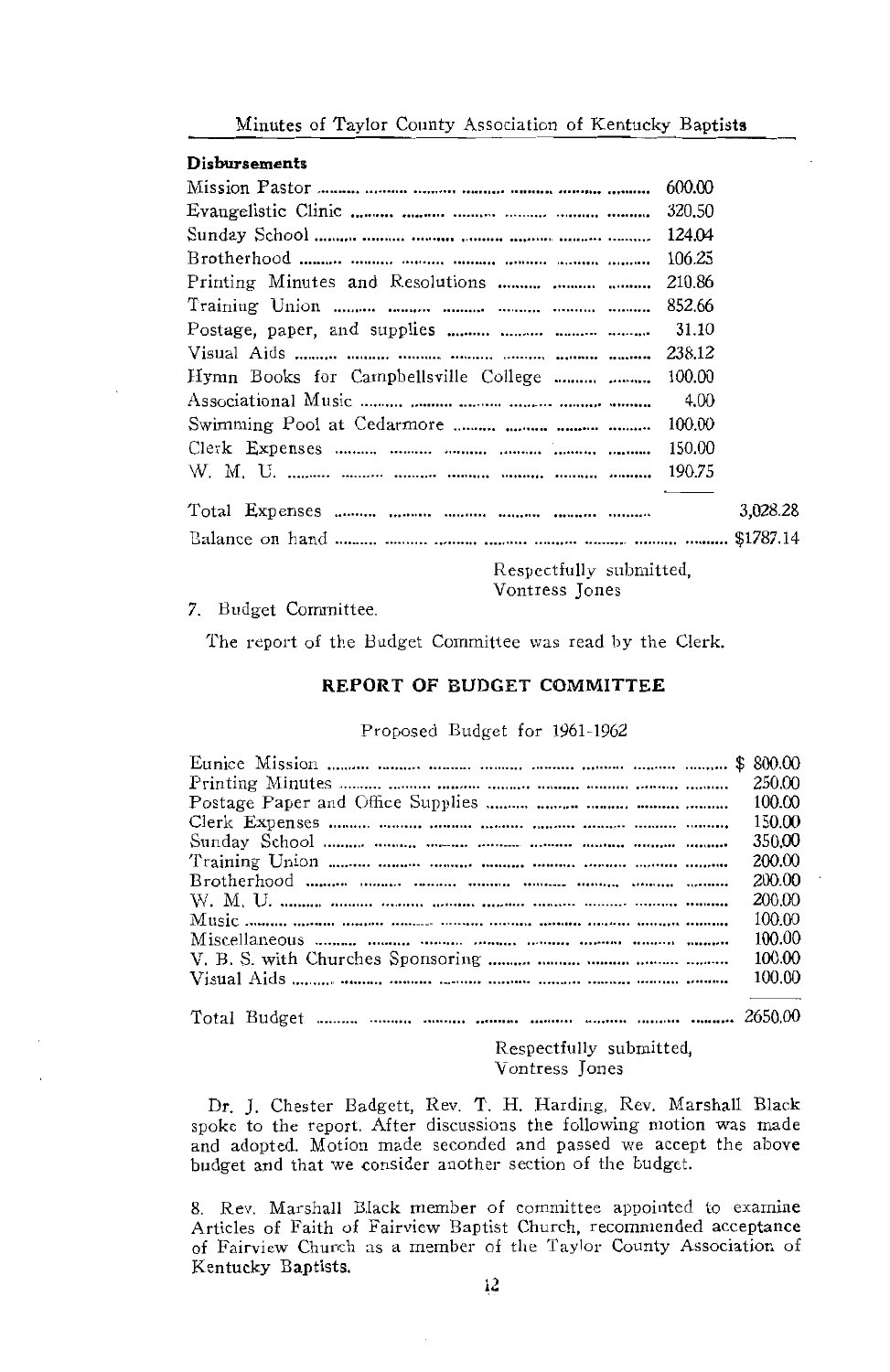#### 9. Auditor's Report.

There being no report from the auditor, the Clerk made the following motion, which was adopted: Moved Auditor's report be secured from Bro. Hugh Colvin and placed in the minutes.

#### REPORT OF AUDITOR

After checking the account of the Taylor County Association of Kentucky Baptists, I find that the books are in good order and balance at the end of the Associational year of \$1,787.14.

> Respectfully submitted. Hugh Colvin

10. Recommendations.

There were no recommendations.

At this time the Body discussed the second section of the Budget, regarding starting mission in Ohio.

Motion by Dr. J. Chester Badgett, seconded and passed to authorize \$200.00 month for Associational year to support Mission Work in Ohio. \$100.00 from surplus and \$100.00 from other sources.

Motion made seconded and passed the Moderator appoint a committee to advise ways to raise the balance of \$1200.00

The Moderator appointed Dr. J. Chester Badgett, Rev. Earl Pike.

Motion by Dr. J. Chester Badgett, seconded and passed this body authorized the Training Union Department to take special offering on "M" Night.

#### 11. Digest of Letters and Historical Interest.

The Digest of Letters and Historical Interests was given by Woodruff T. Chandler.

#### EVENTS OF HISTORICAL INTEREST

Campbellsville - Auditorium completely remodeled and redecorated. New Sunday School Department practically finished in old basement. New building practically completed at Yuma Mission. Minister of Education called.

Elkhorn — Called Dr. Harvey L. Morrison as pastor, April 1961.

Friendship — Fan installed in church auditorium, walk poured and other improvements on pastorium and grounds.

Liberty  $-$  Floor resanded, carpet installed.

- Pleasant Hill Redecorated church auditorium. Installed wall to wall carpet. Purchased adjacent Land.
- Salem -- Rev. B. F. Chaffin, accepted the pastorate of this church April 16, 1961.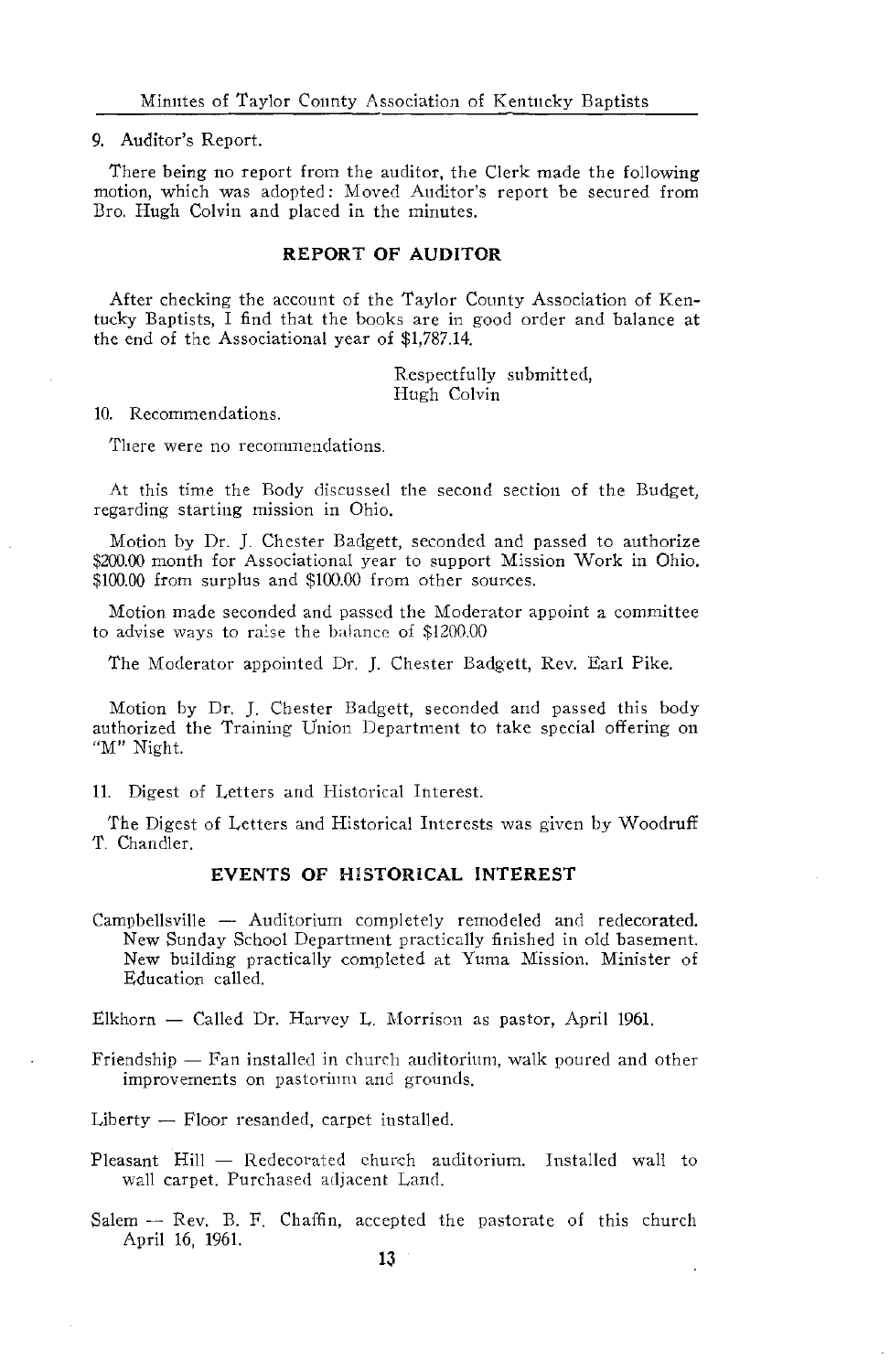#### 12. Election of Officers

The following were elected as Associational Officers for the ensuing vear:

Moderator — Rev. T. H. Harding ........ 205 East Walnut, Campbellsville 1st Asst. Moderator - Rev. Gilbert Sapp, 314 N. Columbia, Campbellsville 2nd Asst. Moderator -- Mr. J. W. Crawley .... Lebanon Rd, Campbellsville<br>Clerk -- Woodruff T. Chandler .......... 206 Bell Avenue, Campbellsville Asst. Clerk - Rev. Earl Pike .......... .......... .......... Route 5, Campbellsville Treasurer - Mr. Vontress Jones .......... .......... Route 4, Campbellsville Asst. Treasurer - Mr. Harlan Warren .......... Route 4, Campbellsville

At this time the Moderator recognized Bro. W. H. Curl, Representative State Board and Dr. Harvey Morrison, Pastor Elkhorn Baptist Church.

#### 13. Introductory Sermon.

Rev. Gilbert Sapp brought the Introductory Sermon. Subject: Warnings from our Lord for the last days. Matt. 24:3.

Tell us when shall these things be? and what shall be the sign of thy coming, and of the end of the world.

- 1. Ye shall hear of wars and talk of wars
- 2. Nation shall rise against uation
- 3. Ye shall be hated for my name sake
- 4. Many false prophets shall arise
- 5. Iniquity shall abound
- 6. Love of many shall wax cold
- 7. The gospel shall be preached in all the world.

At this time the Moderator appointed the following committees:

- 1. Nominating Committee Gilbert Sapp, B. T. Chaffin, Homer R. Kirtley
- 2. Committee on Committees Marshall Black
- 3. Time, Place and Preacher Earl Pike, Gene Hall, C. E. Bradshaw
- 4. Resolution Committee J. C. Badgett, Carl Bertram, Resor Pierce

Motion to adjourn until 1:15 P.M. with prayer by Dr. Harvey L. Morrison.

#### AFTERNOON SESSION

#### LONE VALLEY BAPTIST CHURCH

The afternoon session opened with the singing "On Jordan's Stormy Banks."

In the absence of Burton Cosby, the devotional was given by Dr. C. R. Daley.

#### 14. Christian Education

The report on Christian Education was given by Rev. Marshall Black and adopted.

#### REPORT ON CHRISTIAN EDUCATION

Kentucky Baptist, like other Southern Baptist, have been strong in their praise of education for many vears, in fact, since their beginning.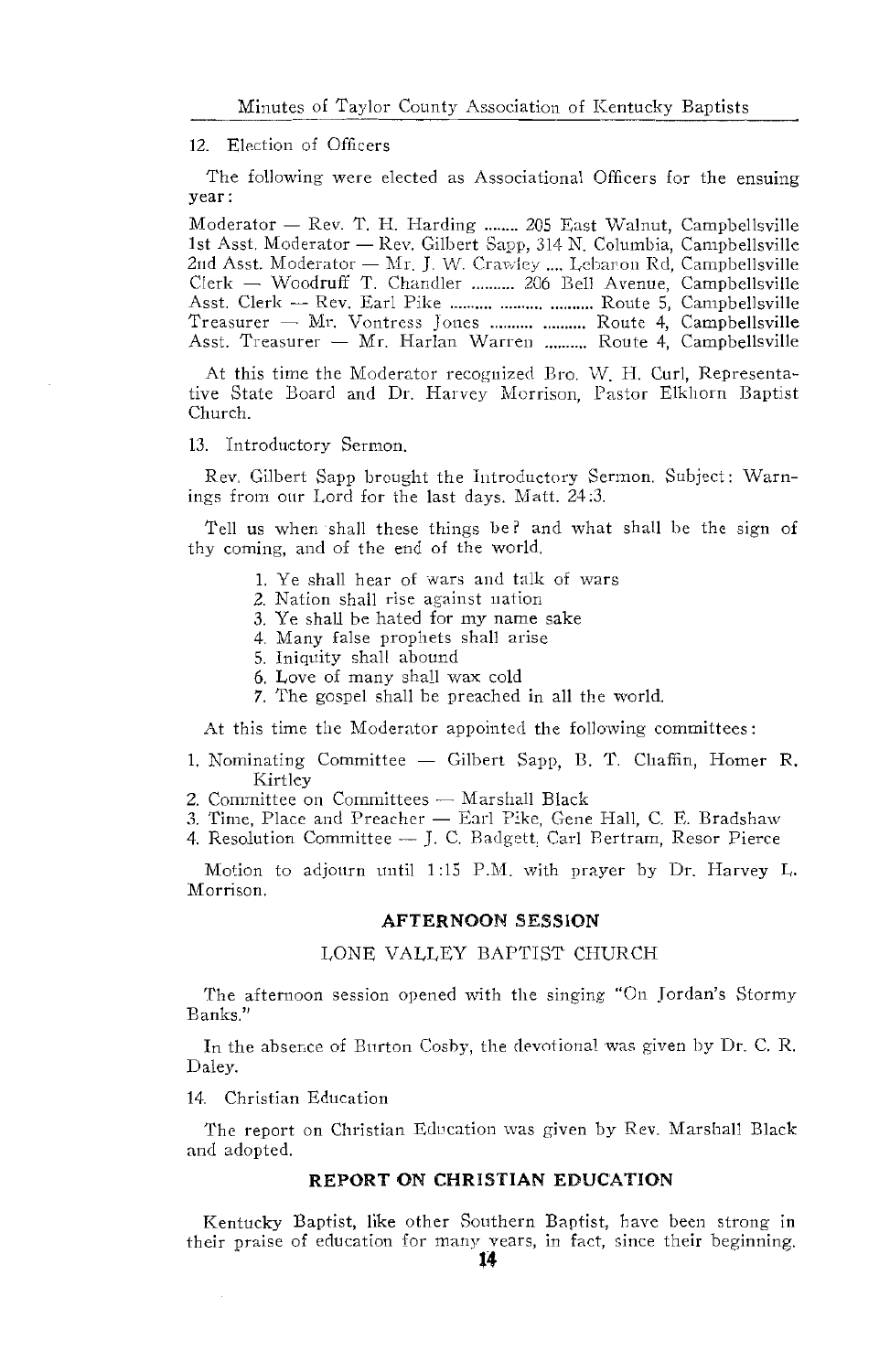Minutes of Taylor County Association of Kentucky Baptists

However, their support in fact has not been in keeping with their speech. Kentucky Baptist own and operate four Colleges; Georgetown, Cumberland, Bethel and Campbellsville; and one Academy, Oneida.

All of these institutions have had a tremendous increase in their enrollment and are suffering from a lack of adequate buildings and sufficient equipment. There is a desperate need for a state wide campaign to raise several million dollars to supply adequate facilities at all of these institutions.

The General Association of Kentucky Baptist in its Annual Meeting last year placed its approval upon such a campaign for capital needs. This campaign should be started immediately if we are to provide education opportunities comparable to other church related schools in our own state and others.

> Respectfully submitted. Marshall Black

15. Campbellsville College.

The Report on Campbellsville College, was given by Dr. J. M. Carter and adopted.

#### REPORT ON CAMPBELLSVILLE COLLEGE

1. The total student enrollment for 1960-61, including summer school was 974. The number of equated students in this period was 621. This is approximately 25 more than the previous year.

2. The faculty included 39 members last year, and there were 9 changes in faculty personnel during the same year - two due to retirement and one because of death. The others resulted from higher-salaried opportunities. Three additions to the faculty during the year included one in foreign langauge, one in English, and one in mathematics. Our immediate needs are a Ph.D. in physics and a Ph.D. in English.

3. Our physical facilities include 13 buildings, and the additions to the college during the past year include a new library which will accomodate 1600 students and a new music building annex which includes 10 practice rooms, a small auditorium, and several class-rooms.

4. Our needs for the future include:

- 1. A new science building
- 2. Two new dormitories
- 3. An infirmary
- 4. A student center
- 5. A health and recreation building.

5. The past year our income was \$425,000 and we closed the year with \$33,000 to be used during the summer for improvements and the purchase of educational equipment.

Money is still being collected from our five year endowment fund drive, and there are still two years to go on that program.

6. The college industry operated this year for the first time with no deficit and presently we have more contracts for orders than any other time in our history.

Dr. J. M. Carter Respectfully submitted. 15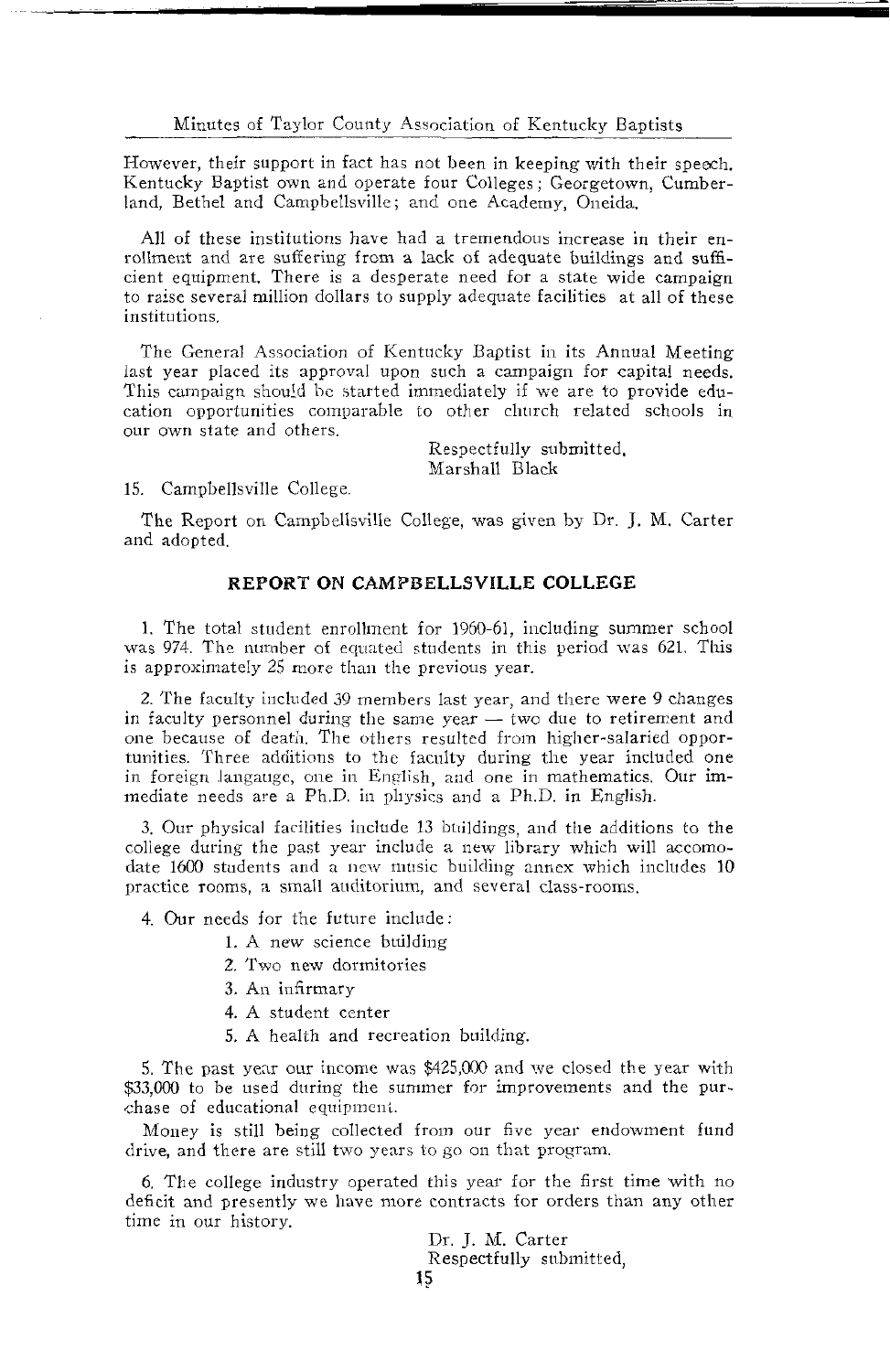#### 16. Hospitals.

The report on Hospitals was given by Rev. Gilbert Sapp and approved.

#### **REPORT ON HOSPITALS**

CENTRAL BAPTIST HOSPITAL in Lexington admitted a total of 9,232 patients during the year of 1960. There were 1,468 babies born during this period, and 3,998 operations performed. The dietary department served a total of 196.997 meals, the laboratory performed 249.820 tests and the radiology department completed a total of 33,486 x-ray examinations and procedures. The hospital has a total of 393 employees. It charged off \$160,702.11 for charity, bad debts, and discounts.

KENTUCKY BAPTIST HOSPITAL in Louisville admitted a total of 18,363 patients including 3,279 newborn babies, 8332 operations were performed. It charged off for charity, discounts and bad debts \$118,834.95, during the twelve months which does not include \$19,883.37 free services under the Sunday School Charity Fund. They have a total of 345 beds with 50 bassinets for babies.

WESTERN BAPTIST HOSPITAL in Paducah admitted 7009 patients including 898 newborn babies. Last year \$22,161.14 was charged off for charity, bad debts and discounts. The Hospital has 117 beds and 16 bassinets for newborns. Surgical operations total 2,681, laboratory examinations 85,618, x-ray examinations 9,543. There are 225 full-time employees on the payroll. The hospital is in a building program with 31 more beds to be added.

Last year (1960) the Mother's Day offerings amounted to a net of \$38,877.31 which was divided among the three hospitals in the same percentage that was received from each of the three areas. \$43,820.52 was spent from the Fund during the same period.

Your support and prayers for the continued success of these hospitals will be most appreciated.

> Respectfully submitted. Gilbert Sapp

#### 17. Children's Homes.

The report on Children's Homes was given by Rev. Jewel E. Hall and adopted.

#### REPORT ON CHILDREN'S HOMES

The Kentucky Baptist Board of Child Care is happy to report that they have had a splendid year.

Our three homes are Spring Meadows at Middletown, with Rev. J. D. Herndon as Superintendent; Glen Dale at Glendale, with Rev. C. Ford Deusner as Superintendent; Pine Crest at Morehead, with Mrs. Virginia R. Fields as Superintendent.

During the year ending June 1, the Homes cared for a grand total of 588 children during the year - the highest number in the more than 90 years Kentucky Baptist have cared for homeless children. 151 new children were admitted into the Homes during the year. The Homes had 20 fine young people to graduate from high school. The new building completed at Glen Dale last year and the beginning of Case Work ser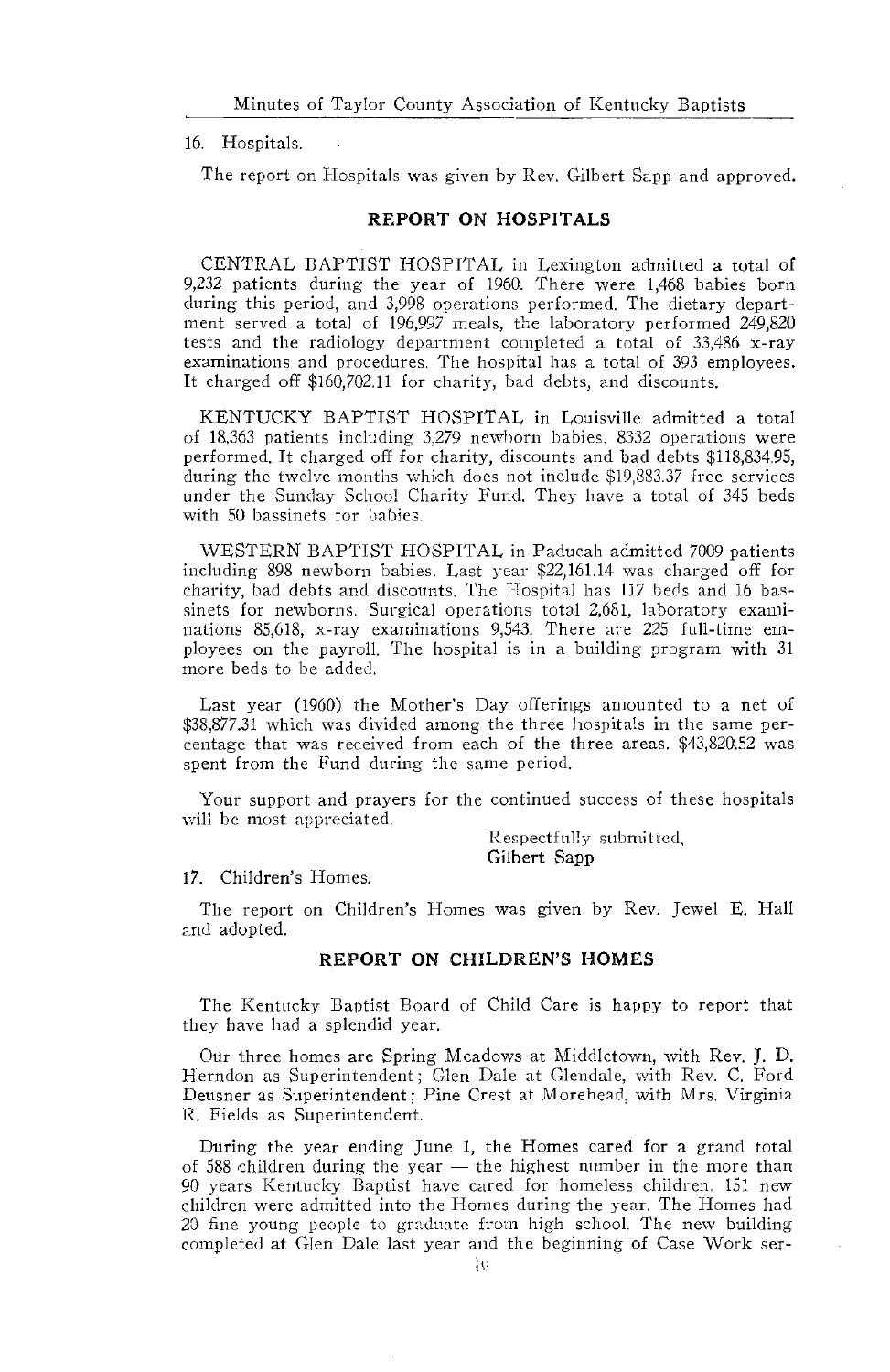vice there should enable the Homes to care for even more children during the coming year, providing sufficient funds are available to properly care for additional needy children.

The 1960 Thanksgiving Offering, upon which the Homes depend greatly to meet operating expenses, declined about 10% from the near record offering of 1959. We trust this was because of general economic conditions; rather than a lack of love and concern on the part of Kentucky Baptists.

Shortly after school is out the children in each of the Homes is given a two-week vacation with sponsors and friends. If you would like to have a child from one of the Homes visit in your home, write early in the spring to the Home of your choice.

> Respectfully submitted. Rev. Jewel E. Hall

18. Relief and Annuity.

The report on Relief and Annuity was given by Dr. D. L. Druien, and approved.

#### REPORT ON RELIEF AND ANNUITY

Name Change - The official name is now "Annuity Board of the Southern Baptist Convention." We are urged to use the Board's new name.

New Members — Total new members in all the Annuity Board's plans in 1960 increased by (9%) over 1959. The largest increase in the Southern Baptist Protection Plan. Total membership on January 1, 1961 stood at 22,578. More than 4,000 of the churches participating in the protection are paying the full 10% dues. This is an increase over the previous year. There is a wide range in the states participating in the annuity plans. Some states running in the upper  $60\%$  average participation is  $63\%$ .

Benefits — We have more than 4,200 beneficiaries in receiving benefits in some of the Board's plans. We have more than 1,000 who are receiving relief from the Relief Board. Some are being added each year but the number is declining due to Social Security and other Government benefits.

Kentucky Data - Total benefits to Kentucky annuitants during 1960 amounted to \$100,680.63 distributed to 109 annuitants. 22 disability annuitants and 20 widow annuitants. A total of \$19,815.90 went to 48 relief beneficiaries.

We received 116 new members into the Protection Plan during the year with a gain of 37 churches and 41 members. At the end of 1960 we had 816 participating churches and 834 members. The Kentucky Brotherhood has charge of the promotion of the Protection Plan as one of its objectives and is rendering an effective service working through laymen to acquaint the churches with the plan.

Brother Baynard Fox serves as field representative for Kentucky and Tennessee with office in the Kentucky Baptist Building, Middletown, Kentucky. Brother Fox is available for conferences, speaking engagements and welcomes inquiries at all times.

> Respectfully submitted. D. L. Druien 17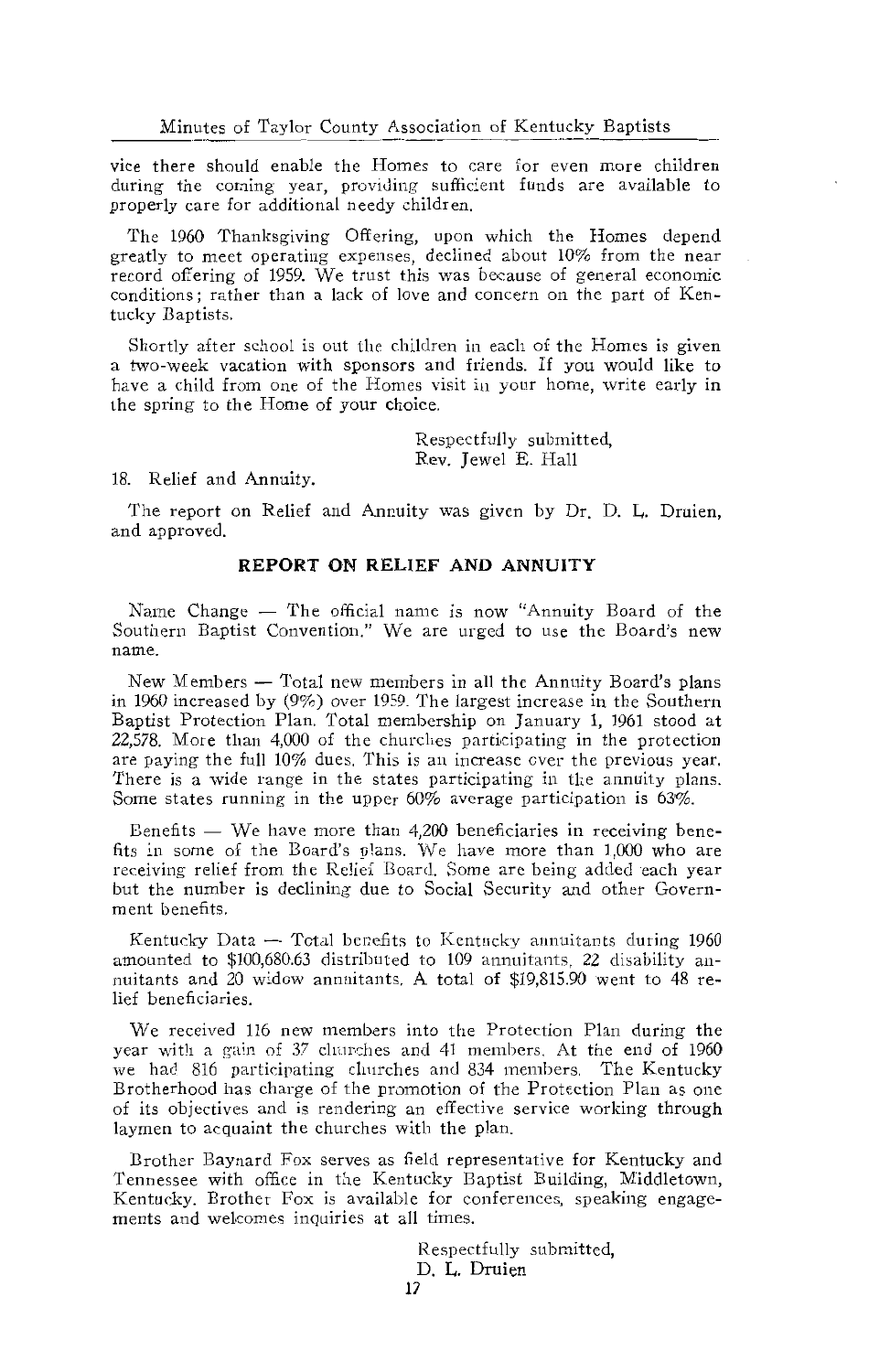#### 19. Religious Literature.

The report on Religious Literature was given by Dr. Harvey L. Morrison and adopted. Dr. C. R. Daley spoke to the report.

#### REPORT ON RELIGIOUS LITERATURE

While your committee has not taken a poll of the reading habits of the members of the churches of our Association, it is safe to assume that they do quite a bit of reading of one kind or another. However, none of us would likely take it for granted that they do enough of the right kind of reading just because they are Baptists.

Our people should keep abreast of the times through which our troubled world is passing. Therefore, it is important that Baptists should read the daily paper and magazines and keep up to date on world events that so seriously concern us all. Let us not forget though that we who are commanded to "seek first the Kingdom of God and His righteousness" should be better informed about the Kingdom of Christ than we are about the Kingdom of this world.

Baptists have always boasted of being an enlightened people. We cannot maintain this position of enlightment unless we make continuous use of the right kind of literature.

You would expect your committee to recommend first of all that we make the Bible the text book of our homes and private lives. Futhermore, may we point out the fact our own denominational state paper, The Western Recorder, is one of the oldest and soundest within our convention and should be in every home of our association. The comments and discussions in our Sunday School and Training Union literature together with the fine articles of the many magazines of our denomination are available to us all.

Let us join with Paul in his admonition in I Timothy 4:13 "Give attendance to reading."

> Respectfully submitted. Dr. Harvey L. Morrison

20. Report on Temperance and Morals.

The report on Temperance and Morals was given by Rev. Earl Pike and adopted. Rev. Walter C. House spoke to the report.

#### REPORT ON TEMPERANCE AND MORALS

This past fiscal year, The Temperance League of Kentucky has taken on a multi-phase attack using four programs to stop the problem of liquor traffic.

First, information. Each Sunday, excluding Christmas and Easter, Field Representatives speak at 30 to 35 churches across the state. Also the latest literature for victims of alcohol are on a loan basis.

One of the best established acts which the state of Kentucky wishes to be passed is the Dram Shop Act. This law establishes the liability of tavern owners for acts committed by persons under the influence of alcohol bought in that tavern. Then another step which we want is to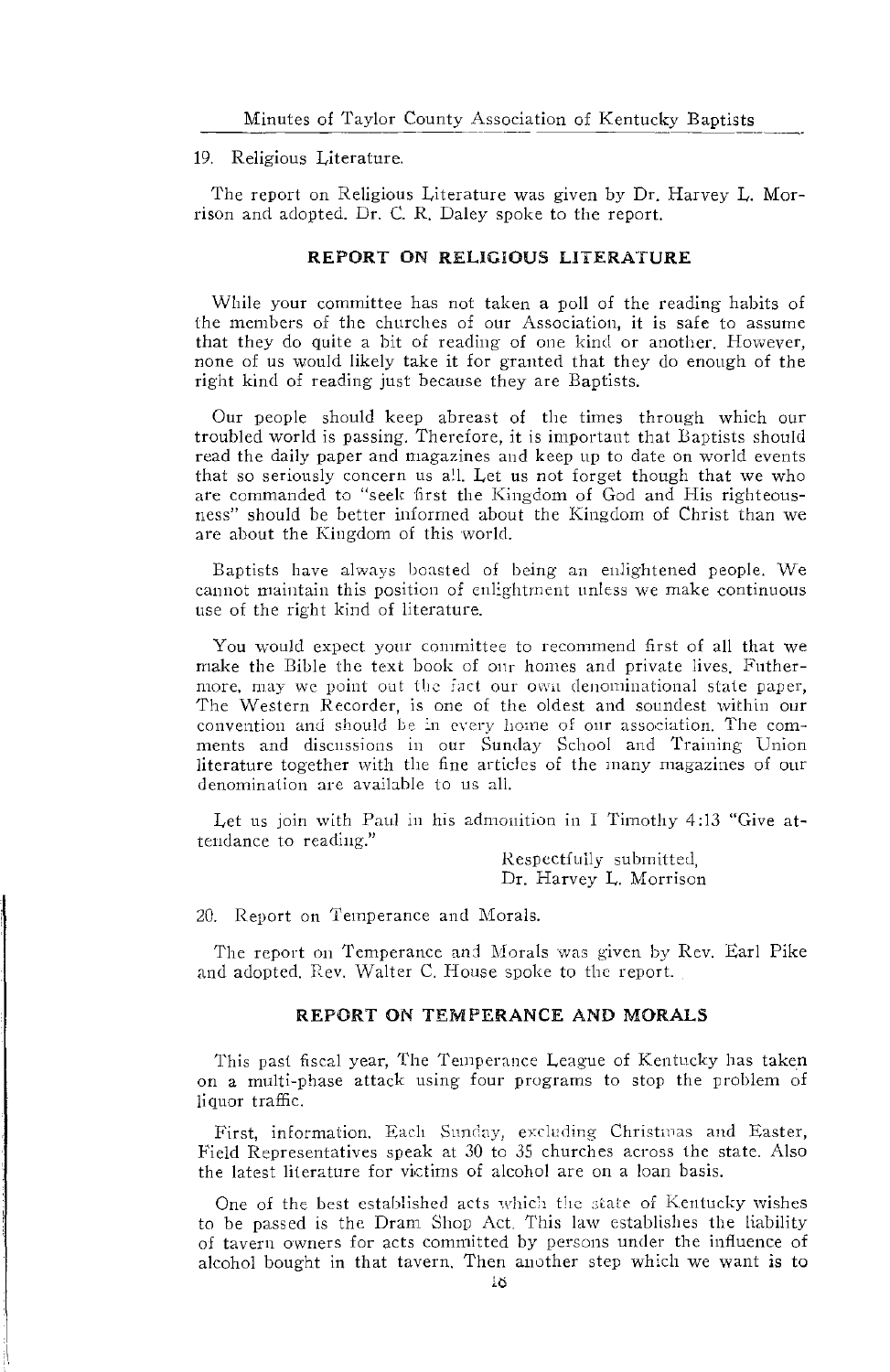eliminate all wet bill-boards in dry territory and to restore the county unit plan of voting in a local option referendum.

The Temperance League through affiliation with the National League is seeking for favorable legislation on the National Level.

The number three program being used is Local Option. In a state which has such a large alcohol industry, 94 of 120 counties forbid the sale of alcoholic beverages. This is due to the fourth program we use which is Education. Our main idea is to prevent an alcoholic, not cure one, so we must uegin training our children in packe schools about this thing which enects the human brain, personality, mora., mental, and spiritual health and behaviour.

Remember The Temperance League cannot continue without your Prayers and Financial Support.

> Respectfully submitted, Earl Pike

time the Moderator recognized Rev. Ralth coots. Pastor a Laptist Charch.

se Missions.

resport on State Missions was given by Rev richt, T. Parrott and adopted. Rev. Parrott spoke to the report.

#### **REPORT ON STATE MISSIONS**

State Missions is the term used to include the work of the following departments: Brotherhood, Church Music, Direct Missions, Evangelism. Foundation, Student Union, Stewardship, Sunday School, and Training Union.

For the fiscal year, 1960-61, \$539,883 was budgeted for the departments. This was a decrease of approximately \$7,000 from the 1959-60 budget. Total budget income during the first seven months of the fiscal year was about \$75,000 less than the budget. Therefore, the departments found it necessary to operate on approximately \$1,000 less per month than was originally budgeted.

The program includes the State Superintendent of Missions, an Association, a Secretary of Church Survey and Enlargement, two City Missionaries, 12 District Missionaries, 38 Associational Missionaries, 13 County Missionaries, and 18 local Missionaries. In addition to these workers, the Direct Mission Program assists in the work in West Va., it helps support three National Baptist Missionaries, it cooperates with Southern Baptist Theological Seminary in sending approximately 20 seminary students to mission areas each weekend, and it has placed 38 student summer workers.

The Direct Mission Program also cooperates wth the Home Mission Board in supporting work in Covington, Lexington, and Louisville.

This Mission Program is continuing its effort to help every church in Kentucky to do a more effective work in its community and around the world. Our churches contribute to this work as they contribute through the Cooperative Program and as they increase their efforts in their own mission field.

> Respectfully submitted, Rev. Henry T. Parrott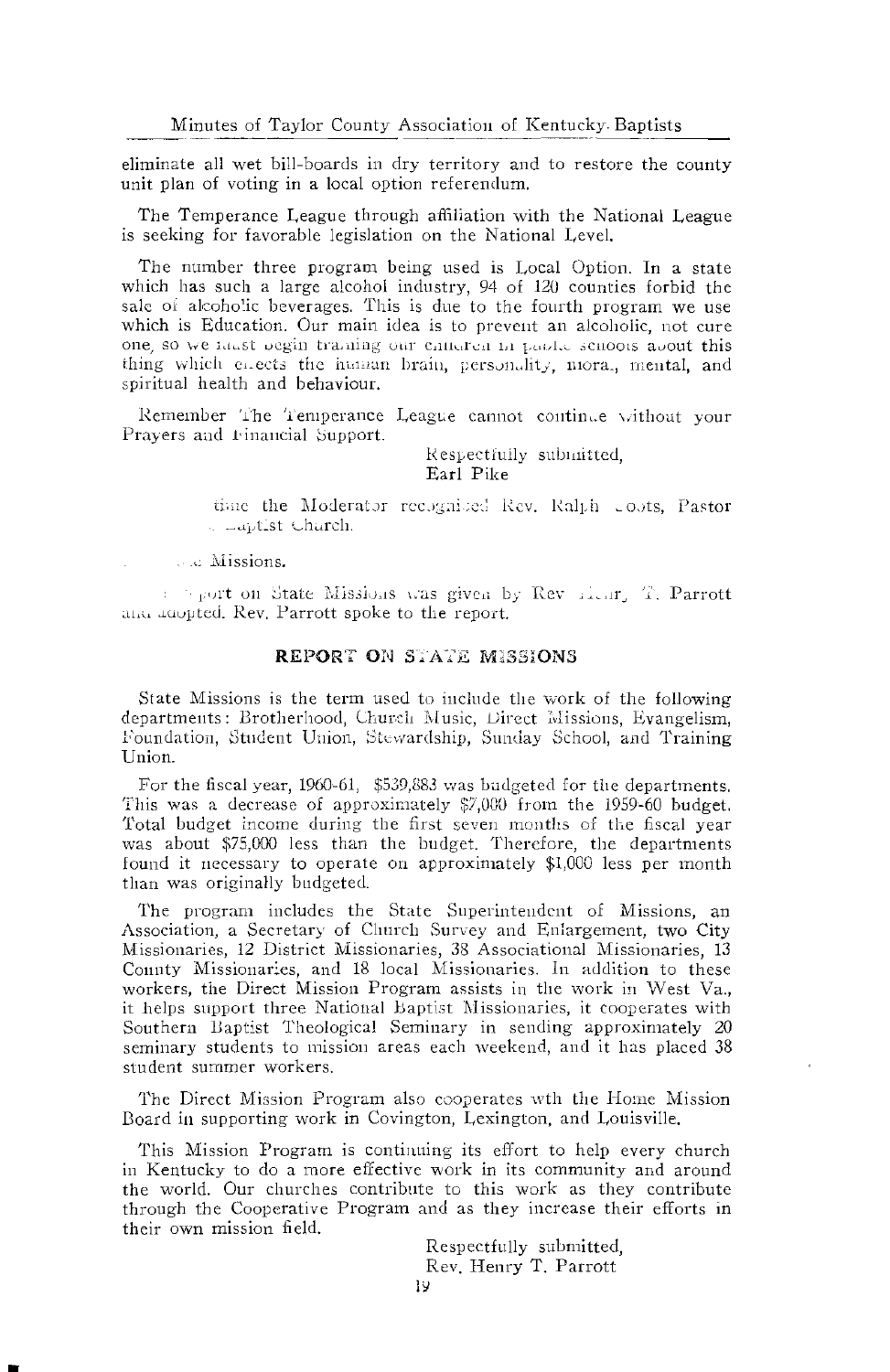#### 22. Kentucky Baptist Foundation.

The report of Kentucky Baptist Foundation was given by Bro. Carl Wells and adopted.

#### REPORT OF KENTCKY BAPTIST FONDATION

Men die, but their money can live on. It can live on for a worthy Christian cause. Yes, it can live on through the Kentucky Baptist Foundation.

In 1946, the Kentucky Baptist Foundation was formed. At that time, Dr. A. M. Vollmer came to serve as Executive Secretary-Treasurer, and at the present time is serving in this capacity. Dr. Vollmer has seen assets grow to one and three-fourths million dollars, with an annual income from invested principal growing from \$7,345,97 the first year of operation to \$69,940.81 in 1960.

This year has been the best thus far. The largest total has been added to its assets, the most income received from its investments, and aid given in the preparation of the greatest number of wills.

There are a large number of bequests and gifts, totaling over \$10,000. This income is Christian testimony to the love of the donors for Christ and His cause

Have you, as a Christian, imitated the spirit of the dying man who was asked where his will could be found. He answered simply, "In the pocket of God."

In a Christian will a Christian says, "God's Kingdom is forever. I want to verify my interest in its continuing prosperity by leaving something for its support."

Do you have a Christian will and is it in the pocket of God?

Respectfully submitted, Carl Wells

#### 23. Evangelism.

The report on Evangelism was given by Rev. T. H. Harding and approved. Bro. Harding spoke to the report.

#### REPORT ON EVANGELISM

Kentucky Baptists cannot be proud of their record in evangelism in 1960. Only 21,253 were baptized into the fellowship of our churches. The ratio of baptisms to membership was 1 to 29. Only four associations in Kentucky reported baptisms in every church. Only 163 churches reported a baptismal ratio of 1 to 10.

The trend toward fewer baptisms has been seen in almost all the states of the Southern Baptist Convention. To meet this apparent need we have restudied our organizations for evangelism in the district associations, and are now advocating the election of a Chairman of Evangelism who will lead an Evangelism Committee composed of the elected officers of the Association. This program has been carried to 73 of our associations through Associational Evangelism Clinics.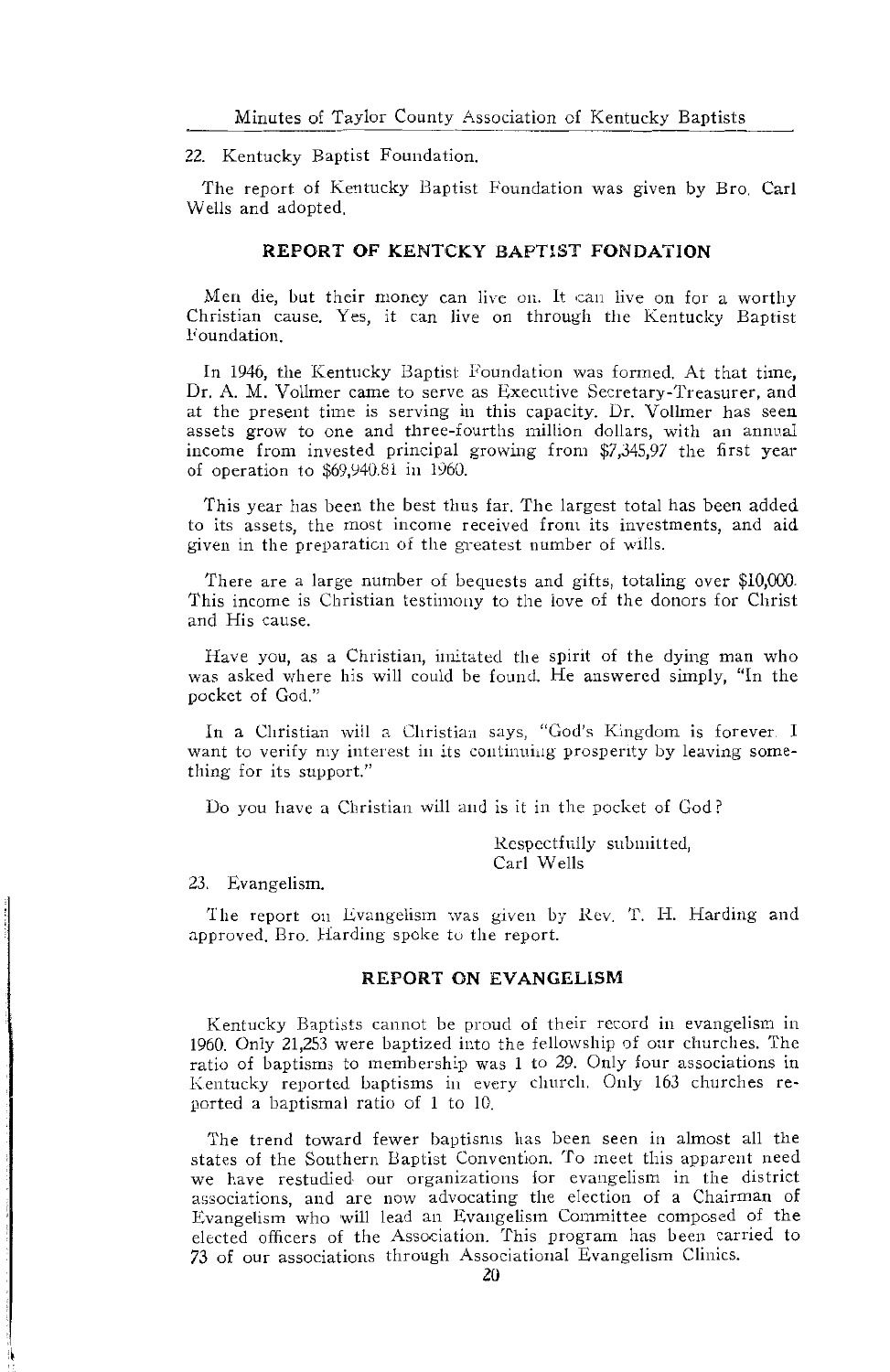To meet the needs of a better evangelistic program it is recommended that this association do the following things:

1. Plan our work for an increased interest in evangelism.

2. Participate in the Baptist Jubilee Revivals in 1961 through 1964.

3. Make full use of the Evangelism plan book which is supplied free from our state office.

4. Promote an associational evangelism clinic.

5. Send our Chairman of Evangelism to Ridgecrest for an annual conference on Evangelism.

6. Encourage more of our people to do personal witnessing.

7. Encourage each church to set a goal of 1 to 20 for the baptismal ratio.

The dates that have been approved for our Associational Baptist Jubilee Revivals are as follows:

> October 1-15, 1961 April 8-22, 1962 March 31-April 14, 1963 March 8-22 or March 29-April 12, 1964.

The baptismal goals for our association are as follows:

 $1961 - 250$  baptisms  $1962 - 280$  baptisms  $1963 - 310$  baptisms  $1964 - 400$  baptisms

> Respectfully submitted, T. H. Harding

24. District Missions.

The report on District Missions was given by Woodruff T. Chandler and adopted.

#### REPORT ON DISTRICT MISSIONS

There are still vast areas in our County and State, that need new churches. The business of District Missions is to help win the lost by constituting New Testament churches.

The Mission Committee of the Taylor County Association is composed of Brothers Willard Wise and Henry Mardis. They have been very busy during the year, making surveys, looking into the possibility of establishing new Missions in either Taylor County, Ohio or Michigan.

The Campbellsville Baptist Church sponsors the following Missions: Acton Mission - Rev. Burton Cosby, Pastor and Brother Ray S. Borders, Chairman Mission Committee. Eleven were received by baptism and three by letter. Just completed rew building and added pulpit furniture. Yuma Mission — Rev. Carl Bertram, Pastor and Brother Henry Madris, Chairman Mission Committee. Received four by baptism and six by letter. In the process of building and have just installed new furnace. Raikes Hill Mission -- Rev. James Humphrey, Pastor and Brother E. S. Wooley, Chairman of Mission Committee. Two were received by letter. Eunice Mission -- Co-sponsored by Campbellsville Church and Taylor County Association. Rev. Wilbur Johnson has been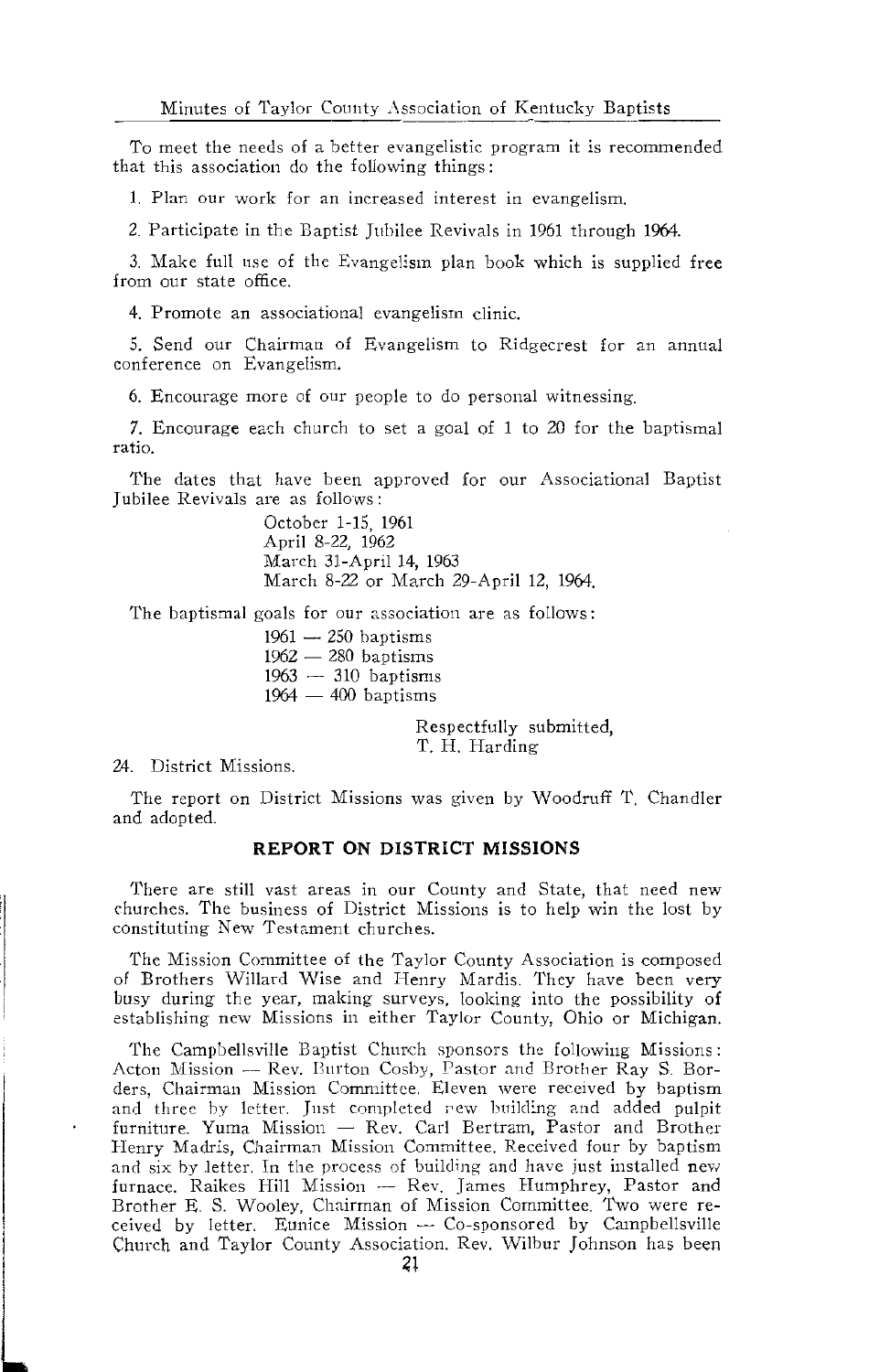supply pastor for the summer and Brother John T. Mardis, Chairman Mission Committee. One addition to the church.

> Respectfully submitted. Woodruff T. Chandler

25. Home Missions.

The report on Home Missions was given by Mr. W. T. Blevins and approved.

#### **REPORT ON HOME MISSIONS**

A major share of the personnel and resources of the Home Mission Board is used in 30 states of the northern and western sections of the nation. We have 2,335 churches in these states where we had only 79 in 1940.

Nearly 12,000 new churches and missions have been started through the 30,000 movement.

Hawaii Baptists have asked the Evangelism Division for assistance. and other home mission programs will be started on these islands when requested. A survey of Puerto Rico is being made among the island's  $2\frac{1}{2}$  million citizens.

Baptist work continues to grow in the tense situation in Cuba. Revivals in the four provinces where Southern Baptists sponsor work resulted in 5,116 conversions, and gifts to the churches increased by 20 per cent to \$210,649.00.

644 Southern Baptist serve as chaplains for the military institution. and industry in the United States. The Chaplains Divisions report 14,053 professions of faith.

Our home mission budget is around \$4 million, supporting 2,035 missionaries during the past year who reported 51,463 baptisms.

Despite a record force, urgent personnel needs were announced Glendon McCuilough, personnel secretary, for Good Will Cenanese, Russ'an, Spanish, and Italian work. "We need more workers now to fill requests, some vacant for two years beca fied personnel have not been found," he said

> Respectfully submitted, W. T. Blevins

26. Foreign Lissions.

The report on Foreign Missions was given by Dr. J. Chester Badgett and approved. Dr. Badgett spoke to the report.

#### **REPORT ON FOREIGN MISSIONS**

From first hand visits to many of our mission fields, one is filled with justifiable pride that so few have been able to accomplish so much. One is also made ashamed of our selfishness which has allowed us to be so full handed with meeting the needs of our own local programs and being so slow to respond to the needs around the world. Every individual who withholds his tithes and offerings from the Lord's storehouse; every church that uses funds selfishly for local programs and gives little or nothing to world-wide mission causes: and every state organization which meets its own needs without equal consideration of the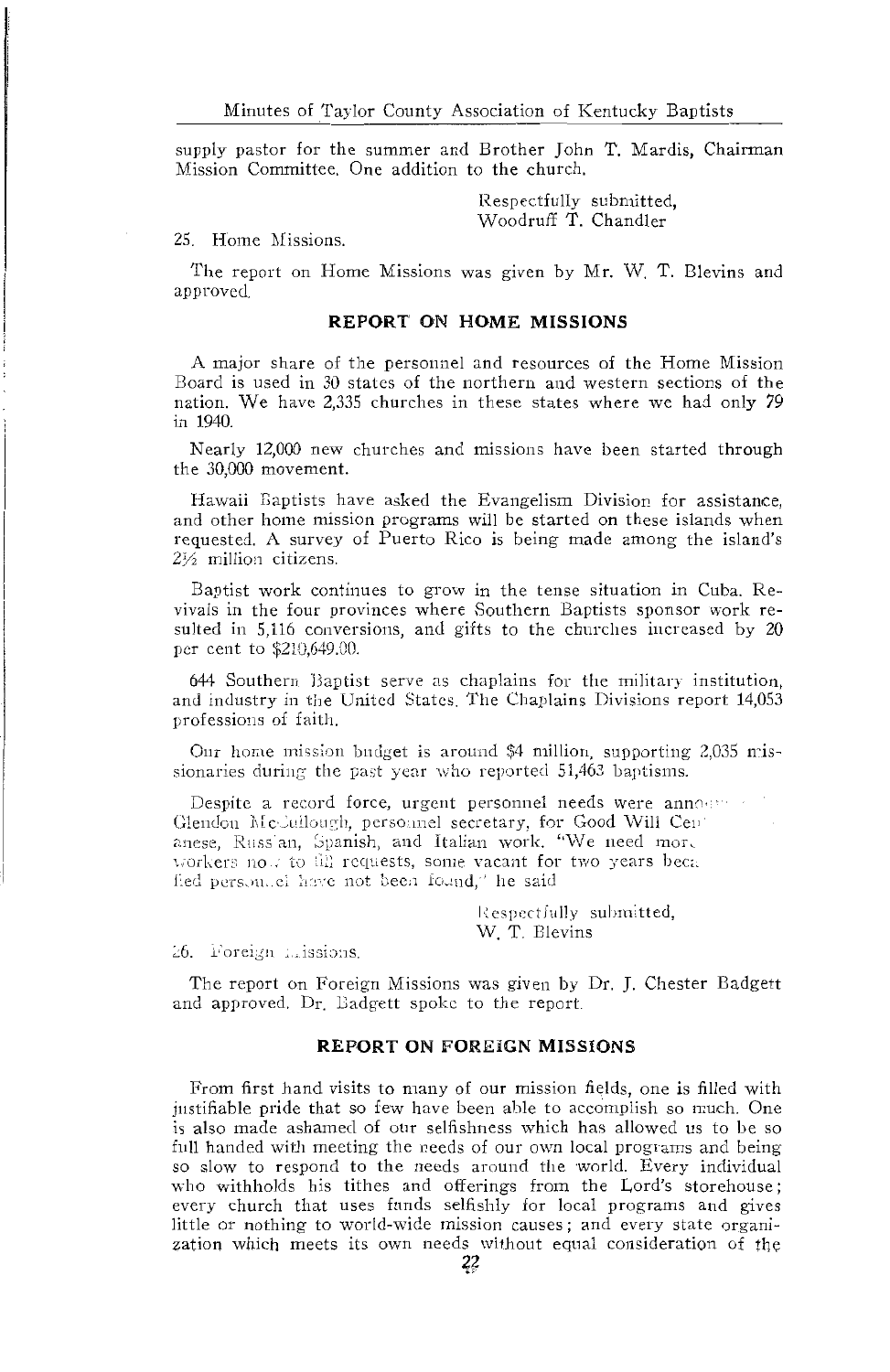needs beyond its own borders is guilty of the blood of the lost people we are failing to reach.

Our missionaries now serve in 45 countries. Three new countries were entered in 1960. Appointments totaled 137 during 1960 and 31 were appointed from January to May of 1961. This brings the total number of missionaries in active service to 1500. The Board expects to have 2000 missionaries under appointment by the close of the Baptist Jubilee Advance in 1964. The total amount contributed for foreign missions in 1960 amounted to \$17,312,163.35. The life line continues to be the Cooperative Program and the Lottie Moon Christmas Offering, Lead your church to do better next year and pray much for the advance of the Gospel everywhere.

> Respectfully submitted, L. Chester Badgett

27. Cooperative Program.

The report on the Cooperative Program was given by Mr. J. B. Crawley and adopted.

#### REPORT ON COOPERATIVE PROGRAM

Foreign missionary C. D. Clarke wrote this letter home sometime ago from his mission field:

"Can there ever be a unity of spirit among neighbors in the world when some are willing to eat cake and drink whiskey, while others starve for the want of bread and milk, when some are clothed in furs. warm woolens, and nylons, while others freeze in threadbare cottons and nakedness; when some call a doctor for the slightest sniffle, while others with advanced diseases die for the want of medicine; when some build air-conditioned, plush-seated cathedrals of stone, steel and marble to praise their God, while their neighbor Christians meet in drafty, unheated houses and the heathen perish for lack of knowl $edge$ ?"

Through the Cooperative Program. Southern Baptists seek to meet the needs outlined in missionary Clarke's letter. Each Sunday as Baptists make their offerings in their churches, a portion of that is forwarded by the church treasurer for the Cooperative Program. In turn, the money is divided among all the missionary, benevolent, and educational causes sponsored by Kentucky Baptists.

Kentucky's 1961 Cooperative Program goal is \$2½ million. Of this amount, 35% will be forwarded to Conventionwide causes, and 65% used in Kentucky. During the first six months of the current budget year, receipts were up  $4\%$  over 1960, but not up enough to reach the 1961 goal of  $$2\frac{1}{2}$  million.

Of the 2,264 Baptist churches in Kentucky, 595 made no Cooperative Program gifts during 1969. 82% of all the churches gave less than 10% of their total receipts through the Cooperative Program. Forty churches last year gave almost one-third of all money received through the Cooperative Program.

Your committee recommends:

(1) That each church place the Cooperative Program in its budget on a percentage basis, and that such percentage be increased by at least 2% of the total budget each year.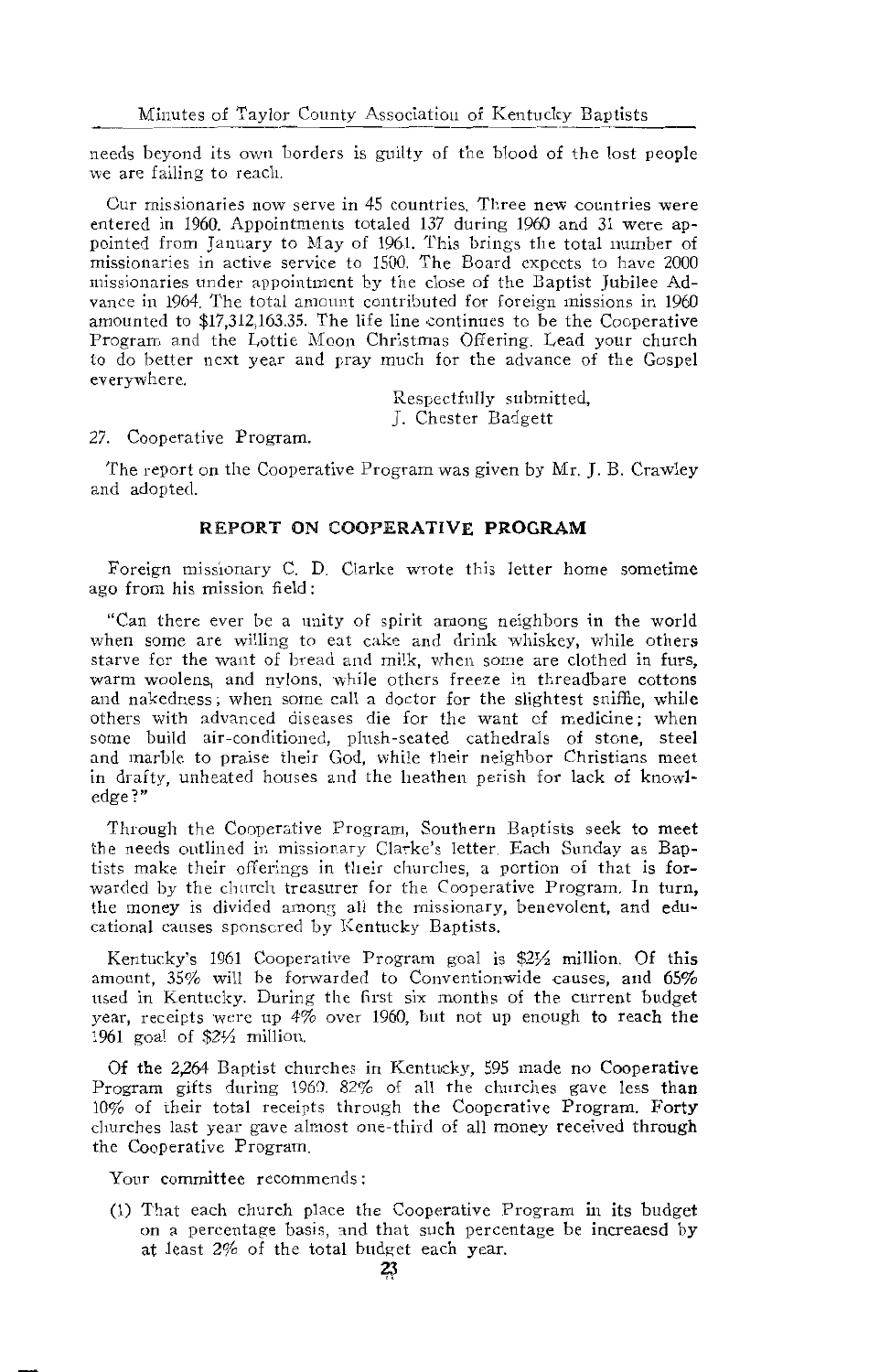- (2) That Vacation Bible School offerings be given through the Cooperative Program.
- (3) That each church observe Cooperative Program Day the last Sunday in each June.

Respectfully submitted, J. B. Crawley

#### 28. Address.

In the absence of Rev. A. M. Volmer the address was given by Bro. W. H. Curl, Representative from the State Board.

29. Miscellaneous.

1. Motion by Rev. Henry T. Parrott, seconded and passed that our work in Ohio be worked out with the Home Mission Board of Southern Baptist Convention or State Mission Board of Ohio.

2. Rev. T. H. Harding and Dr. J. Chester Badgett discussed the Bible Mission Conference held here this year, after which the following motion was made.

Motion, seconded and passed the Association hold another Bible Conference this year.

The Moderator appointed Dr. J. Chester Badgett, Rev. T. H. Harding and Bro. Woodruff Chandler to serve as Bible Conference Committee.

Motion to adjourn to meet with Campbellsville Baptist Church at  $6:30$  P.M.

Closing prayer by Rev. T. H. Harding.

#### **NIGHT SESSION**

#### CAMPBELLSVILLE BAPTIST CHURCH

The Session opened with the singing "Jesus Keep Me Near the Cross."

The devotion was given by Rev. Carl Bertram, Pastor of the Yuma Mission.

30. Sunday School.

In the absence of Bro. Lynn Gabehart, the report was read by the Clerk and adopted. Bro. Carl Wells spoke to the report.

#### REPORT ON SUNDAY SCHOOL

Our Association reports this year 20 Sunday Schools with an enrollment of 4,037. This is an increase of 71 persons over last year. We have four Standard Sunday Schools, 20 Vacation Bible Schools were conducted and 16 churches did training. Our Association has reached the Standard. One Central Training School was held and 4 group schools in July. Monthly meetings have been held through the year with good attendance. Conferences have been conducted with different age groups meeting separate.

Respectfully submitted, Lynn Gabehart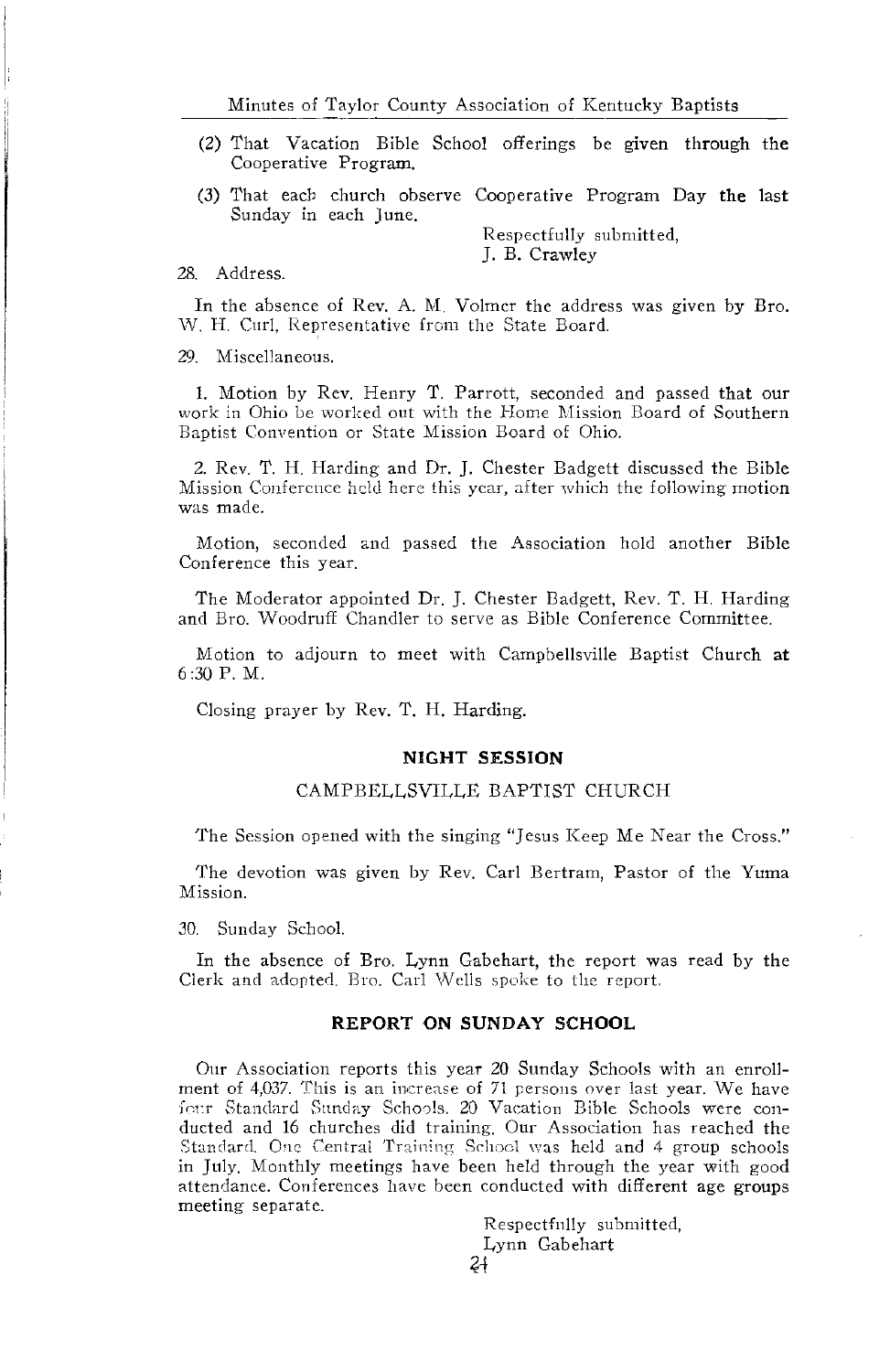#### 31. Brotherhood Report.

In the absence of Dr. Roy G. Wilson, the report on the Brotherhood was read by the Clerk and adopted. Rev. T. H. Harding spoke to the report.

#### **REPORT ON BROTHERHOOD**

The Brotherhood began its associational year with the observance of Layman's Day which was held in each of the seven churches which have a Brotherhood. This was held in October and the services on one Sunday were under the direction of the laymen in the churches.

In November the Brotherhood had an eight hour study course and the Brotherhood Guide Book and Handbook were taught. The course lasted four nights with two hour sessions being taught each night. It was well attended by the men and some of the pastors of the Association. Study Course Certificates were awarded to thirty men for satisfactorily completing the course.

There were four Associational Brotherhood Meetings during the year; one each quarter. The first was held in November at Campbellsville Baptist Church under the direction of Dennis Smith, Associational R. A. Leader. The second was at South Campbellsville Baptist Church in February under the direction of D. W. Crawley, Jr., World Mission Leader. Carl McCubbin. Christian Witness Leader, gave a splendid program at Palestine Baptist Church on May 1, 1961. The fourth meeting was held at Pleasant Hill Baptist Church on July 27 in connection with a picnic for the entire Baptist Family. After a delicious meal, an interesting program was given under the direction of Teddy Winn, Stewardship Leader.

Our R. A. program has developed and enlarged in a satisfactory manner. Many of the boys have attended the State R.A. Meeting and spent a week during the summer at Camp Cedarmore. This is a heartening condition in that we know they will make splendid Brotherhood and Church leaders of tomorrow.

> Respectfully submitted, Roy G. Wilson

32. Associational Music Work.

In the absence of Bro. Vontress Jones, the Music report was read by Bro. Carl Wells, and adopted.

#### **REPORT ON MUSIC**

Kentucky Baptists are growing in their concepts and attitudes toward the use of music in their churches and personal lives. This report reveals the faithful planning and appreciated response to music activities conducted in Kentucky in 1960-61.

Most significant toward the success of the Associational Music Ministry is the Annual Training-Planning Meeting which was held in 54 associations and attended by 173 Associational Music Officers in the fall of 1960.

In the past year a total of 12,932 people have represented 904 churches in 105 Hymn Sings. Our Association had five hymn sings attended by 501 people from 17 churches during the year,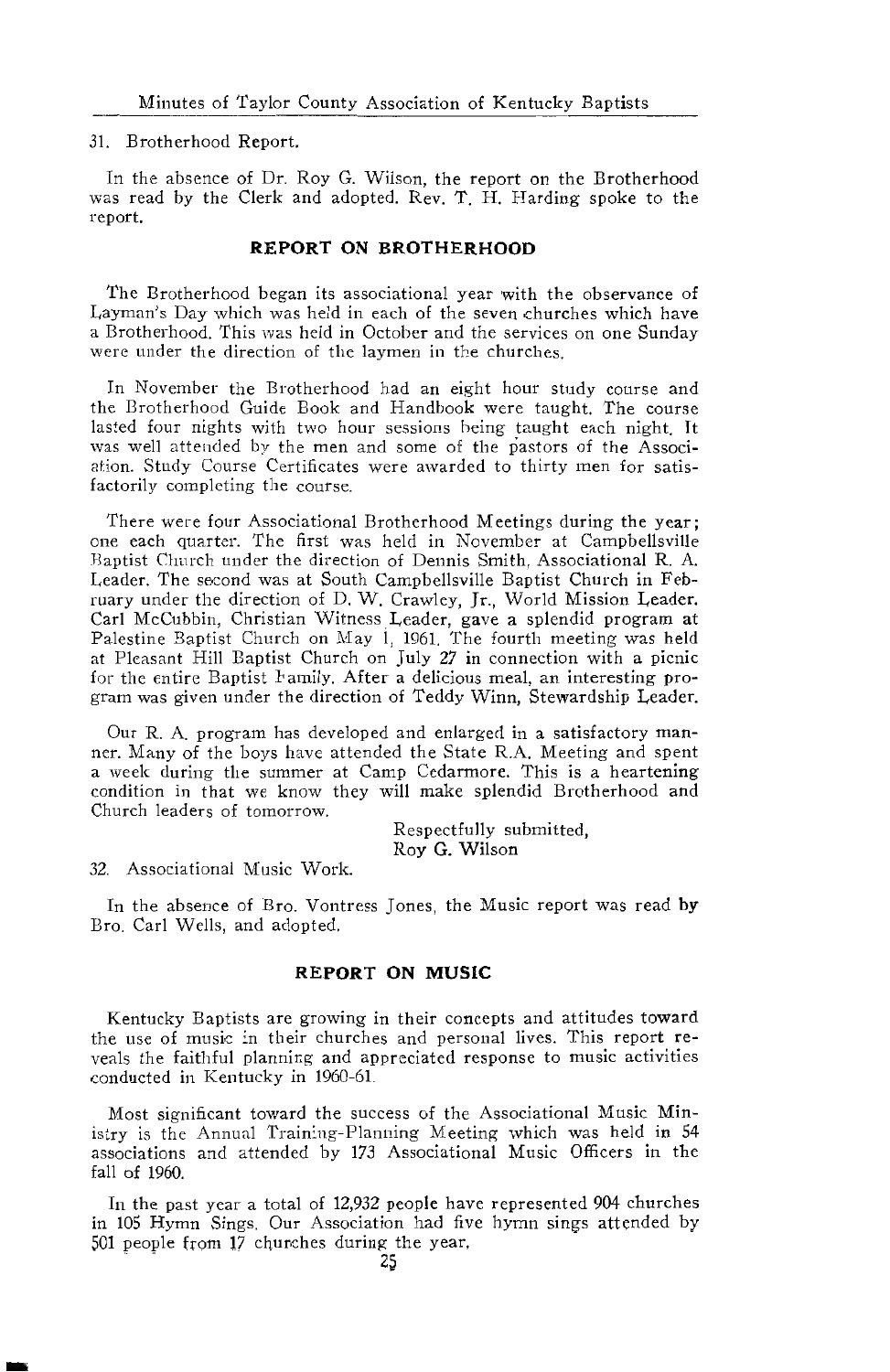Hymn sings with at least 300 people in them were held by Greenup Association (300), Severns Valley (327), Graves County, (625, 301), and Laurel River Association (334).

Music awards earned by Kentucky Baptists during this year totaled 2,658.

May we emphasize the value of music in our churches during the coming year and let us make every effort to improve our music programs.

The music program of the association can be of much help if we will attend the hymn sings and work with the music personnel.

> Respectfully submitted. Vontress Jones

33. Training Union.

The Training Union report was read by Bro. Homer Kirtley and adopted. Bro. Kirtley and Dr. Badgett spoke to the report.

#### REPORT ON TRAINING UNION

New Testament evangelism does not end at the church baptistry. It is not enough to win a person to Christ. We must keep those we win. The Training Union is designed to help the church to build up in the faith the persons we win to Christ.

Our "M" Night was attended by 725 people from 15 churches. The meeting this year will be at the Campbellsville Baptist Church.

Nine of our younger members from five churches participated in the drills held in March with the Pleasant Hill Baptist Church. Those taking part in the Junior Memory Work were: Miss Jane Kessler, representing Friendship, and Miss Ona Buckner, representing Campbellsville, with Miss Kessler representing our association at the Regional Meeting.

Miss Nancy Sadler, representing Campbellsville, was our Intermediate Sword Drill representative at the Regional Meeting.

Those taking part in the Young People's Speakers' Tournament were: Miss Barbara A. Russell, representing Pleasant Hill; Miss Carol Jean Sallee, representing Walnut Hill: Miss Karen Humphress, representing Yuma Mission; Miss Ann Coakley, representing Pleasant Hill; Miss Carol Overstreet, representing Yuma Mission; and Miss Wilna Hall, representing Campbellsville, with Misses Hall and Humphress representing our association at the Regional Meeting in their respective divisions. Miss Wilna Hall was chosen as both regional and state winner in the college age group.

There were 65 other members of the Taylor County Association present to hear her speak at Ridgecrest.

Baptist Youth Week is a plan for a church to use its young people in all the official positions of church life for one full week. This year eight churches in our association observed Youth Week.

Baptist Youth Night continues to gain in popularity. Our meeting was attended by 125 people from 12 churches.

> Respectfully submitted, Homer R. Kirtley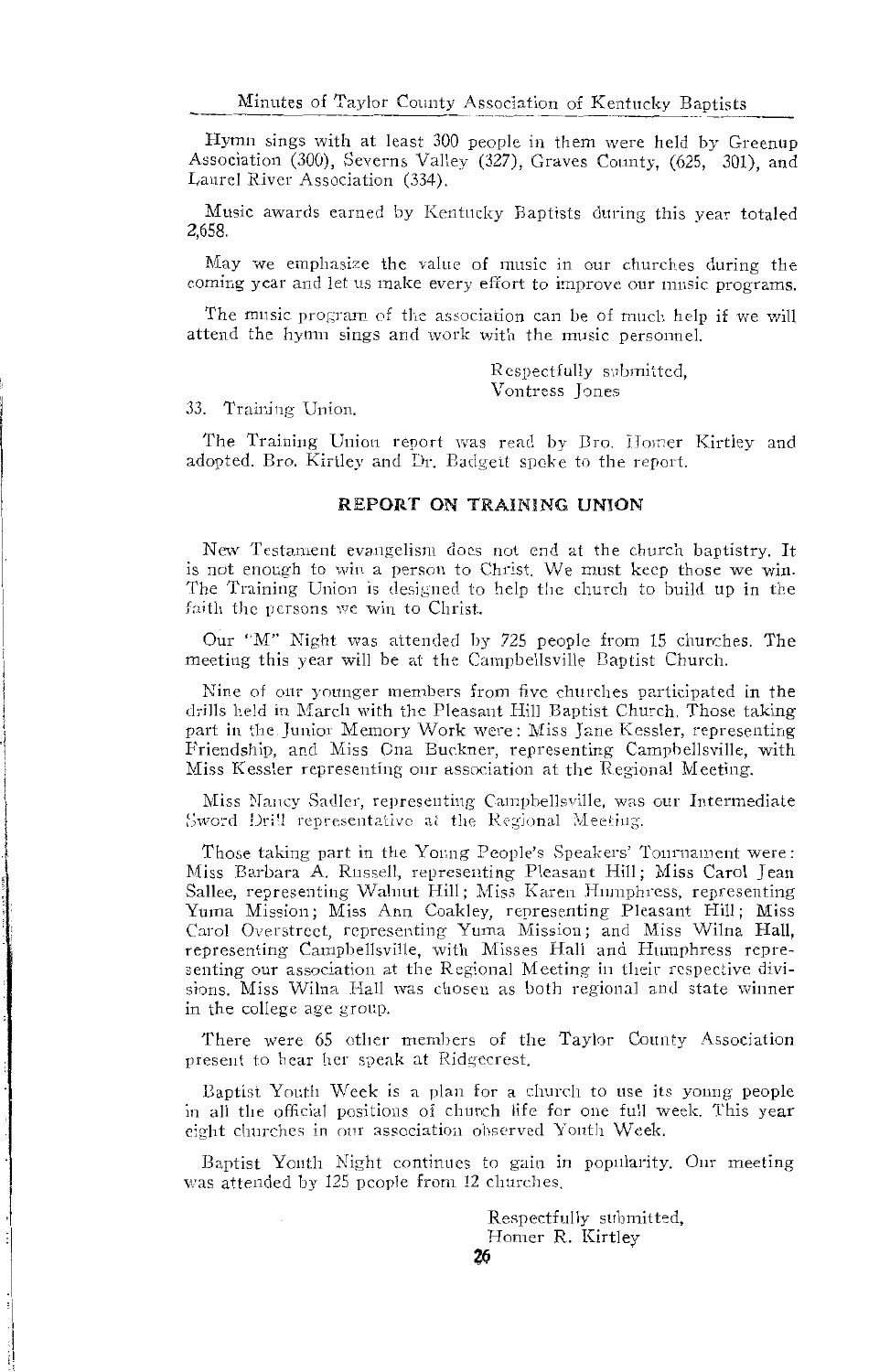Minutes of Taylor County Association of Kentucky Baptists

33. W. M. U. Report.

In the absence of Mrs. Roy G. Wilson, the W. M. U. report was read by Rev. Earl Pike and adopted.

#### REPORT ON WOMAN'S MISSIONARY UNION

When we compare our records this year with last we find that the gains in our work outnumber the losses. With the organization of South Campbellsville, we had a gain in number of organizations. Also, we had an increase of 33 new members, in tithers, in members giving through the Cooperative Program, in five day observance of the Weeks of Prayer, and in gifts for the Special Offerings as follows: Lottie Moon Offering, \$2095.98; Annie Armstrong Offering, \$944.35; State Mission Offering, \$561.79; gain over last year \$559.87. There have been gains in subscriptions to Royal Service, The Window, and Tell.

The report of Kentucky WMU shows increases in number of organizations, recognitions on Aims for Advancement, observances of the Weeks of Prayer, Community Missions, number giving through Cooperative Program, and a big increase in the number of subscriptions to our WMU magazines It seems inconsistent with these splendid gains to have to report losses in membership, in tithers, in mission study and missionary reading.

Cedarmore continues to render very fruitful service in missionary education of youth, leadership training and missionary inspiration to the more than 1390 people who registered there for WMU activities. There were 34' in the four viecks of GA camps with a total of 24 conversions. 25 declaritions, and 18 rededications. There were 108 registered for the YWA Weekend; 273 for WMU Week and 79 for the WMU Weekend

We are the 1st contrefiul to God for His blessings upon our work that made the chiese sats of the past year possible. As we approach the coming near manner remember -- "For love of God so constrains us... to  $\frac{1}{2}$  over the start of the set of the set of the set of the set of the set of the set of the set of the set of the set of the set of the set of the set of the set of the set of the set of the set of the set of the

> Respectfully submitted, Mrs Roy G. Wilson

As at 1. The largest monother recognized the following visitors: Rev. wa timber in the Thethe Intrestorm Eaptist Church.

atilebre et<sup>o</sup> pe

The contraction of the artistic was given by Dr. J. Chester Badgett in the absence of Pro James Hunt.

#### REPORT ON STEWARDSHIP

Every church has a two-fold responsibility: Evangelism and Stewardship.

Evangelism is the winning of the lost and developing the saved. Stewardship includes teaching Christians to give liberally and systematically, so that the total program of Christ may move forward both at home and abroad,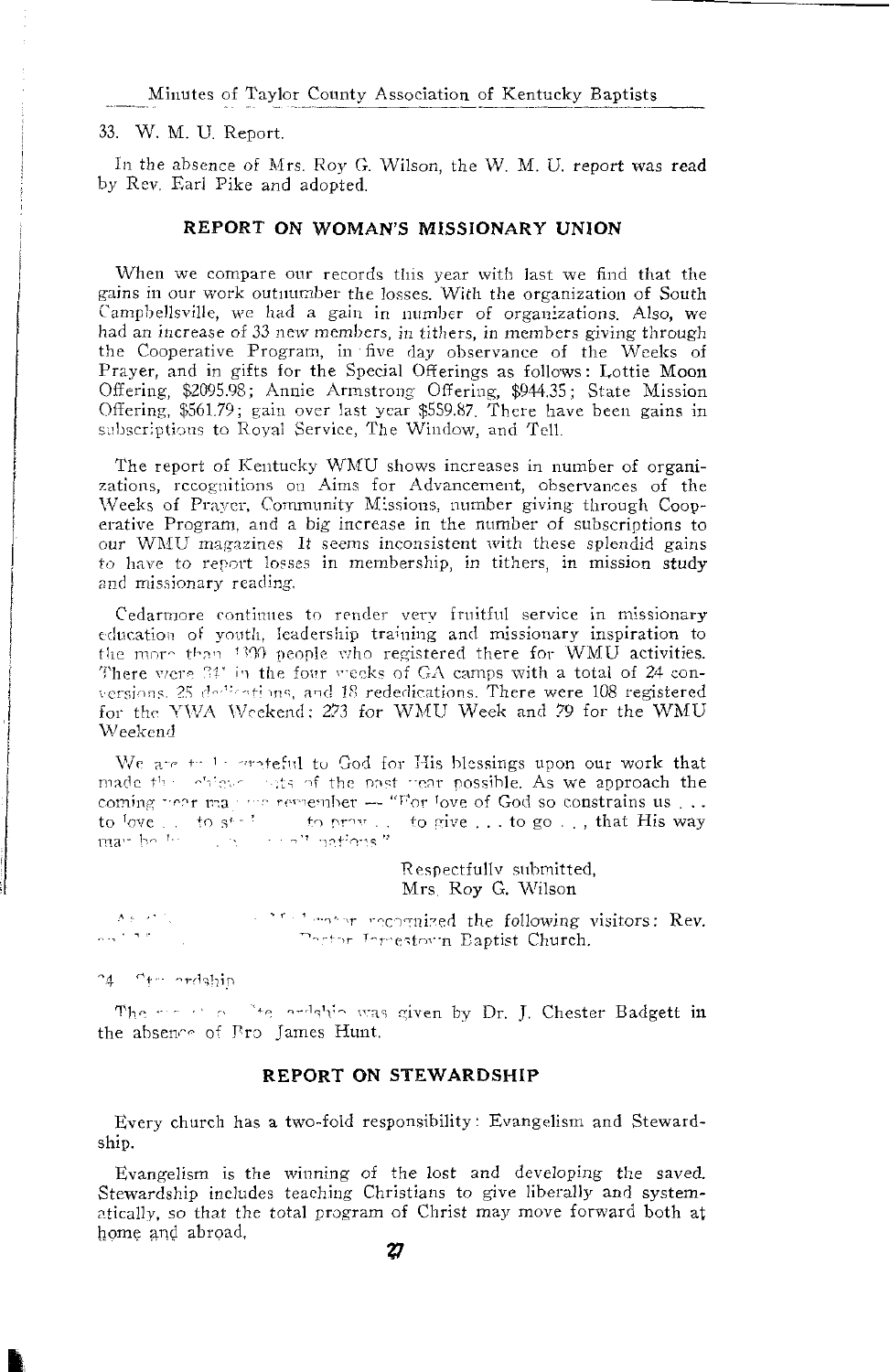Each church has a responsibility to teach her members to give. The Forward Program of Church Finance is available to help churches in teaching stewardship to their members.

We now have a Stewardship Promotion Department of the Executive Board, with Robert J. Hastings as secretary and Thomas B. Chaney as associate.

The Cooperative Program represents all the work that Southern Baptists are undertaking for Christ. As such it becomes our complete missions program.

It is our conviction that the whole of our Cooperative Program is more important than any one or any combination of its parts. No single cause stands alone. Each is dependent on the other. Therefore, we recommend that the leaders of Taylor County Association put forth every effort to explain the Cooperative Program to the people during the coming year.

The Cooperative Program is the one fundamental means to provide financial support for all our work. Therefore, we urge all Baptists of Taylor County Association to join in giving the Cooperative Program loyal and prayerful support.

We recommend that every church in Taylor County Association include the Cooperative Program in its budget on a percentage basis.

All of us are stewards. The question is, are we good stewards?

Stewardship is not a matter of how much you own, but what you do with what you have.

> Respectfully submitted, James Hunt

#### 35. Radio and Television.

The report on Radio and Television was given by Rev. L. M. Hamilton and adopted. Rev. Harding spoke to the report.

#### REPORT ON RADIO AND TELEVISION

Man can now send radio and television signals anywhere and no unfriendly government can stop him. There are many places in the world today where our missionaries cannot go, yet can easily be reached by radio. Russia is closed to us, but we preach the Baptist message there every week in the Russian language through Radio Monte Carlo. Red China has expelled all our missionaries, yet vast areas of China are exposed to radio from the western world. While some doors are shut, others are open.

We are not doing all we can do through radio and television to spread the gospel now. Less than one-fourth of the 50 millions of people who increase our population yearly are won to the Christian faith; the other three-fourths are lost annual to pagan forces of our world.

Through more than 1100 stations we reach an estimated 50 million listeners each week with the eight radio programs and one television program produced and distributed by the Radio and Television Commission.

Thousands of letters pour into the Commission each month in response to the various programs and representing individuals who seek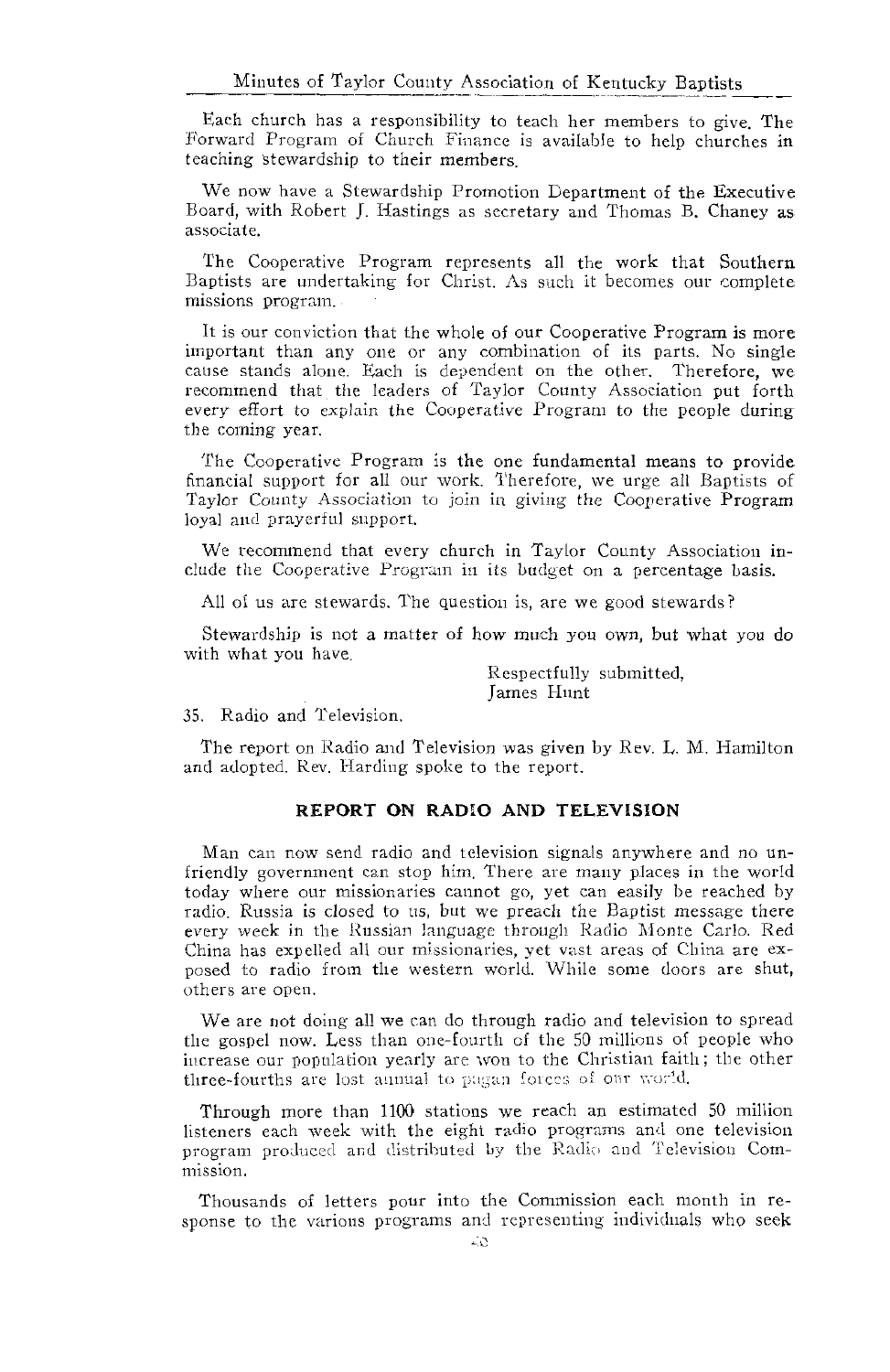spiritual light. Letters are a tremendous testimonial to the effectiveness  $of this work$ 

We at the Radio and Television Commission are ready to attempt the mightiest Christian witness during the next four decades of the 20th Century that the world has ever known. We can do no less if we are to measure up to the opportunities of the space age in which we live. The communications satellite can make possible for us to match the population explosion with a gospel explosion. We can, if we will, use these messengers of outer space to help fill the inner emptiness in lost men's hearts.

> Respectfully submitted. L. M. Hamilton

36. American Bible Society.

In the absence of Rev. Burton Cosby, the report on the American Bible Society was read by Bro. Homer Kirtley and adopted.

#### REPORT ON AMERICAN BIBLE SOCIETY

People must have the Bible because it presents Jesus Christ, the hope of men and nations.

Each person must have the Bible in his own language because it speaks to his heart as no other language can speak.

The American Bible Society helps Missionaries to translate the Bible. It publishes without note or comment and distributes without profit. usually below cost. In cases of special need at home and abroad, Scriptures are given without charge. The Bible Society is an active partner of Southern Baptist work around the world.

During 1960 the American Bible Society gave over a million Scripture volumes for distribution by Chaplains to our Armed Forces and Veterans' Hospitals, as a vital link between the home churches and men in Service.

Southern Baptist supports the work because the Society serves mission work and Southern Baptist Missionaries depend on the Bible Society for Scripture they need for their people -- Southern Baptist Churches believe in the missionary importance of giving to the American Bible Society.

Although gifts have increased and the work has expanded, the worldwide need for the Bible is still greater than the supply.

The help of every Southern Baptist Church is needed. Has your church given this year?

> Respectfully submitted. Rev. Burton Cosby

37 Baptist Student Union.

Report of the Baptist Student Union by Rev. Kirby Kinman.

#### REPORT ON BAPTIST STUDENT UNION

Functions on Campbellsville College Campus for the year 1960-1961 included six Vesper programs per week, six Morning Watch programs per week, and at least one regular meeting of the Executive Council.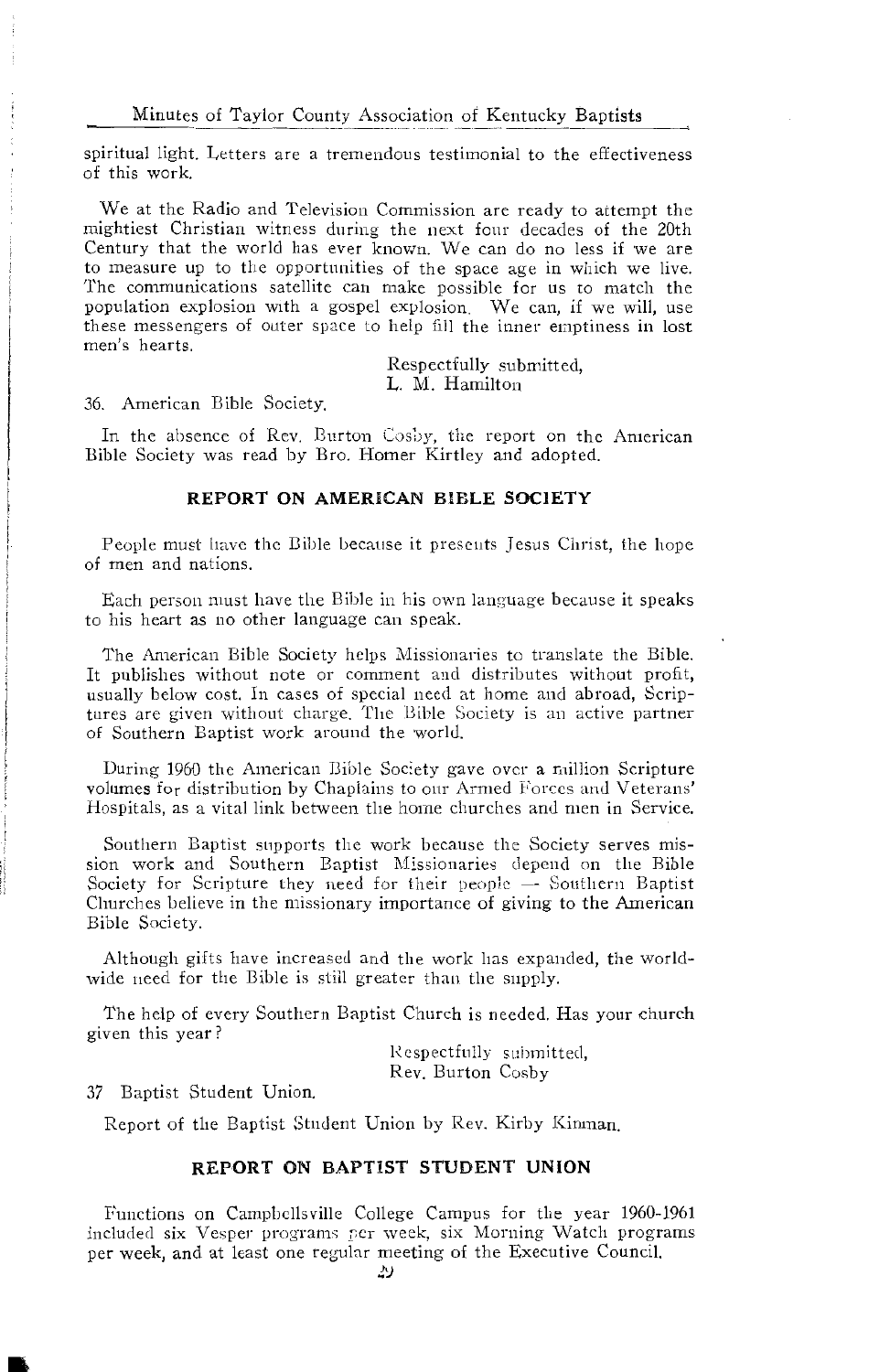Minutes of Taylor County Association of Kentucky Baptists

Over 250 Baptist Students applied for membership cards in Laptist Student Union, and the average attendance for general DoU meetings was 78.

A mission fund of \$500.00 was raised in the allotted time, whree of our students were chosen as representatives or the utate LUU for summer missions work. There were only to chosen in at.

Highlighting the year was a student led revival, retrain,  $y-16$ , held in the Campbelisville Baptist Church Rev a o  $\sim 100$ . oreign Mission Hoard brought the messager, and the kinese of the many maptist Church in Lexington, Kentucky led the singing. There were twentyfive decisions, mostly for rededication and Unuren related vocations, but including three professions of faith. To Cornell ru chdeavor there were fifteen students converted during the plan, and as far as numbers indicated was higher than the two previous pours combined, and was first in the state of Kentucky.

> Respectivity sum itten, withy Limpa

38. Memorial.

The Memorial report was submitted by E. Poe Young and given by Rev. Ralph Boots. The names will be found on page .5.

39. Committees.

1. Resolutions Committee.

This report was given by Rev. Carl Lertram and adopted.

#### REPORT OF THE RESOLUTIONS COMMITTEE

1. Be It Resolved: That we express our sincere appreciation to the Lone Valley Baptist Church for the spirit of hospitalit. Which was extended to all in attendance at the day services of the association and especially to those who served the noon meal. Also to the Campbellsville Baptist Church for the use of its facilities for the evening session.

2. Be It Resolved: That we express our appreciation to Dr. D. L. Druien who has served faithfully as our moderator for the past two years and to our clerk, Mr. Woodruff T. Chandler, who has rendered outstanding service since the organization of the Taylor County Association and to all of the other officers who have served the Lord through any phase of our associational work.

3. Be It Resolved: That we commend the leadership of campbellsville College for all achievements made as a Senior College that we show our continued support by the offering of our praying and the giving of our means and that we manifest our interest b, onering any constructive counsel to those charged with the stewardship of the school.

4. Be It Resolved: That we commend the Ministers of the Newport area for their courageous stand in arousing public interest in the widespread and deep rooted lawlessness and crime and the laxity on the part of many law enforcement officers. That we assure them of our prayer support and every other encouragement possible. That we be challenged by their courage to be diligent Christian citizens in every relationship of our citizenship from the local to the national level.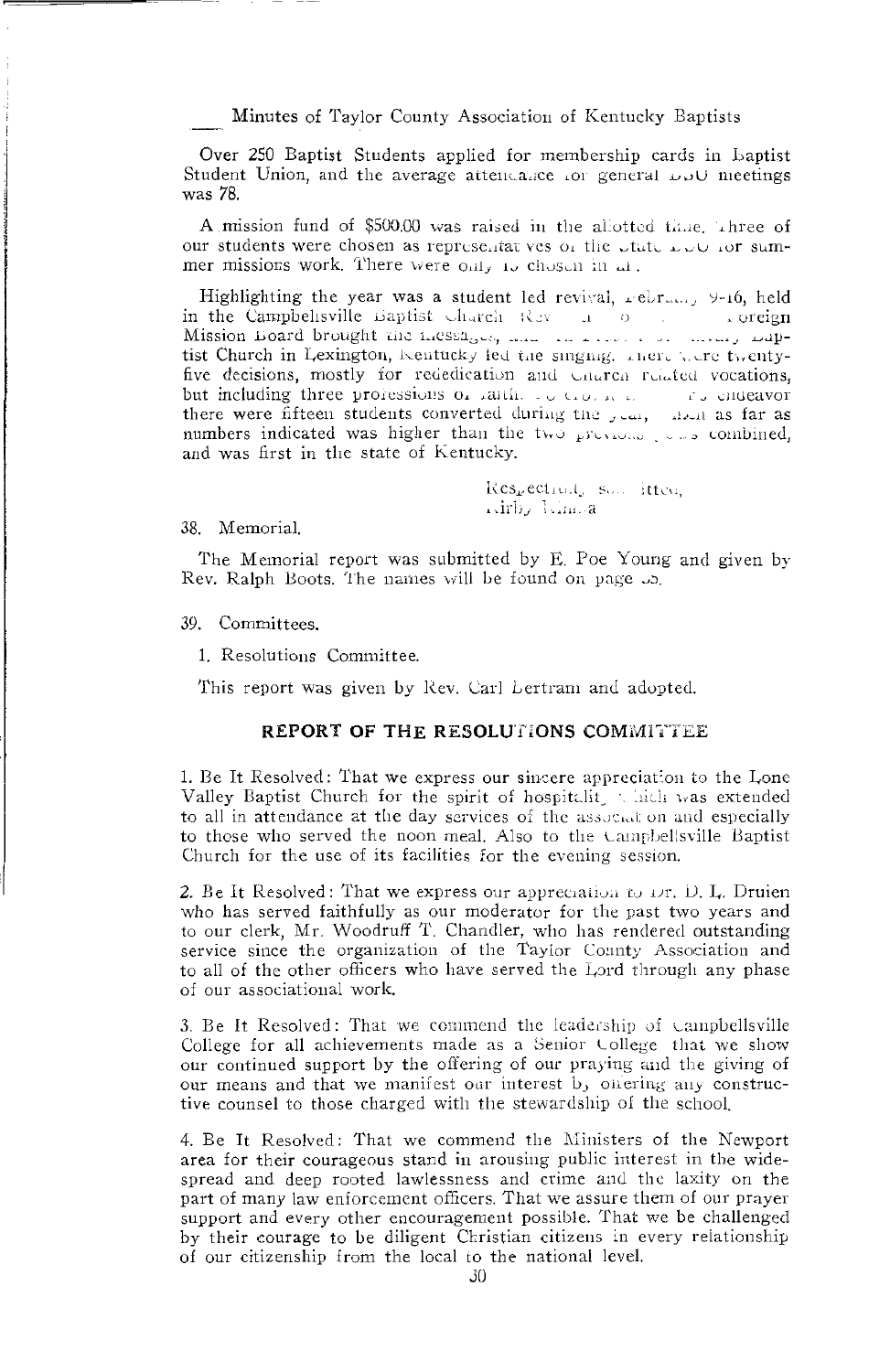5. Be It Resolved: That we thank God for the spirit of cooperation on the part of all of the churches in the Taylor County Association which has made possible outstanding achievements in many areas of our work and that we pledge ourselves to a continuation of this spirit of cooperation which encourages all of us to do together whatever God lays on our hearts and places in our hands.

> Respectfully submitted, J. Chester Badgett Carl Bertram Reesor Pierce

#### 2. Committee on Committees.

This report was given by Rev. Marshall Black and approved.

#### REPORT OF COMMITTEE ON COMMITTEES

Respectfully submitted, Marshall Black Henry T. Parrott William Blevins

3. Time, Place and Preacher Committee.

This report was given by Rev. Earl Pike and adopted.

#### REPORT ON TIME, PLACE AND PREACHER

7 P.M. South Campbellsville Baptist Church (Night) Introductory Sermon .......... ........... ............ Dr. Harvey L. Morrison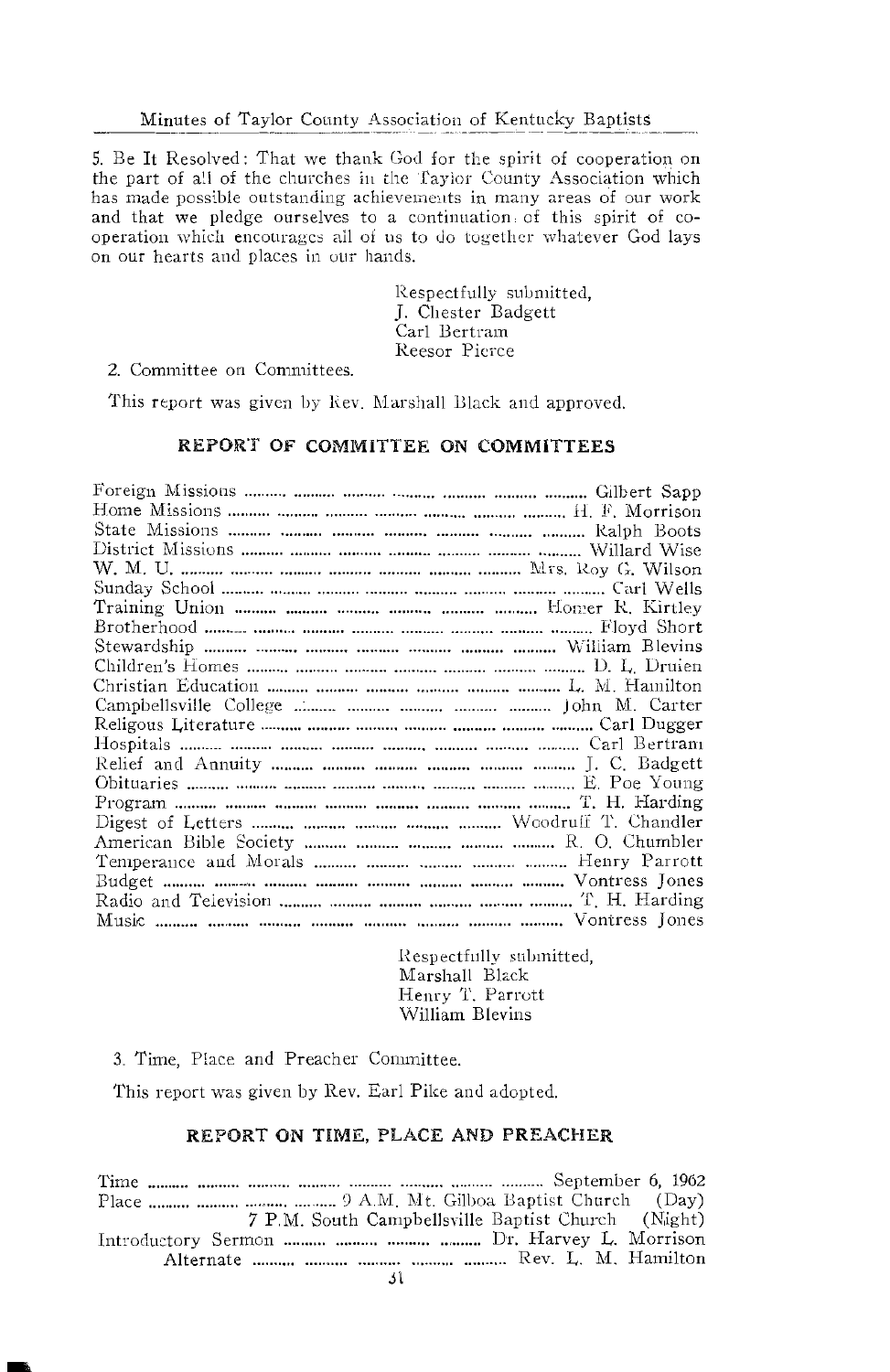> Respectfully submitted, Earl Pike Jewel E. Hall C. E. Bradshaw

40. Report of Nominating Committee.

Dr. J. Chester Badgett, Chairman of Nominating Committee, made the following report which was adopted.

#### REPORT OF NOMINATING COMMITTEE

1. General Officers and Committees:

Stewardship and Missions ........... ........... J. Chester Badgett, Willard Wise, Relief and Annuity ......... .......... Marshall Black, W. T. Blevins, J. E. Hall Director of Religious Publications .......... .......... .......... L. M. Hamilton Temperance & Public Morals .... D. L. Druien, Ira Wise, Carl McCubbin Children's Homes .... Harvey L. Morrison, Floyd Short, Ralph Boots 

> Respectfully submitted. J. Chester Badgett Gilbert Sapp Roy Morris

#### 2. Training Union.

| $\mathsf{Department}\ \mathsf{Leaders} \rightarrow$ |
|-----------------------------------------------------|
|                                                     |
|                                                     |
|                                                     |
|                                                     |
|                                                     |
|                                                     |
|                                                     |
|                                                     |

Respectfully submitted. Earl Pike Vontress Jones Floyd M. Short

#### 3. Sunday School:

| Superintendent of Enlargement and Evangelism  J. Chester Badgett |  |
|------------------------------------------------------------------|--|
| Superintendent of Vacation Bible School    J. Gene Hall          |  |
| Superintendent of Audio Visual Aids    Jimmy Rose                |  |
|                                                                  |  |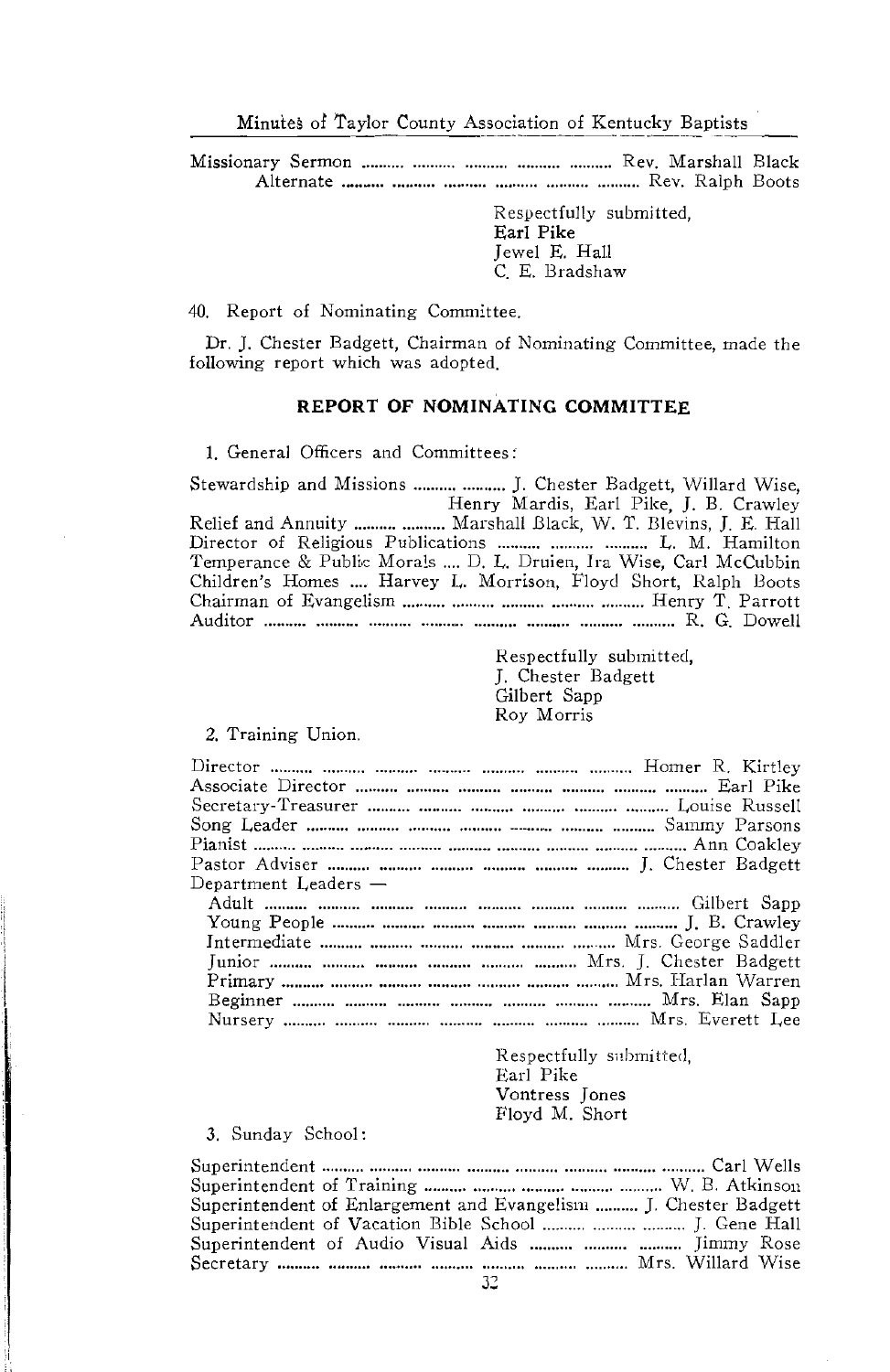Group Superintendents .......... .......... Gilbert Sapp and L. M. Hamilton Superintendent of Standards .......... ........... ........... Marshall Black Departmental Leaders -

Superintendents of Missions .......... Willard Wise and Henry F. Mardis

#### 4. Woman's Missionary Union:

Associational Vice President .......... .......... .......... Mrs. Johnny Reynolds 

#### 5. Brotherhood:

| Advisory Committee , Drs. Badgett & Druien and Rev. T. H. Harding |  |
|-------------------------------------------------------------------|--|

#### 41. Miscellaneous

1. Motion by Dr. J. Chester Badgett, the Moderator and heads of the departments meet and work out 1961 - 1962 calendar of activities. Motion adopted.

2. Motion by Dr. J. Chester Badgett, the Moderator and Clerk express our thanks and appreciation to the News Journal and Radio Station WTCO for their generosity in reporting activities of the Taylor County Association.

At this time Dr. D. L. Druien retiring Moderator, presented the Gavel to the new elected Moderator, Rev. T. H. Harding...

#### 42. Announcements.

1. Bro. Homer Kirtley announced meeting of all Associational Officers 7:30 p.m., September 28, 1961 at the Campbellsville Baptist Church,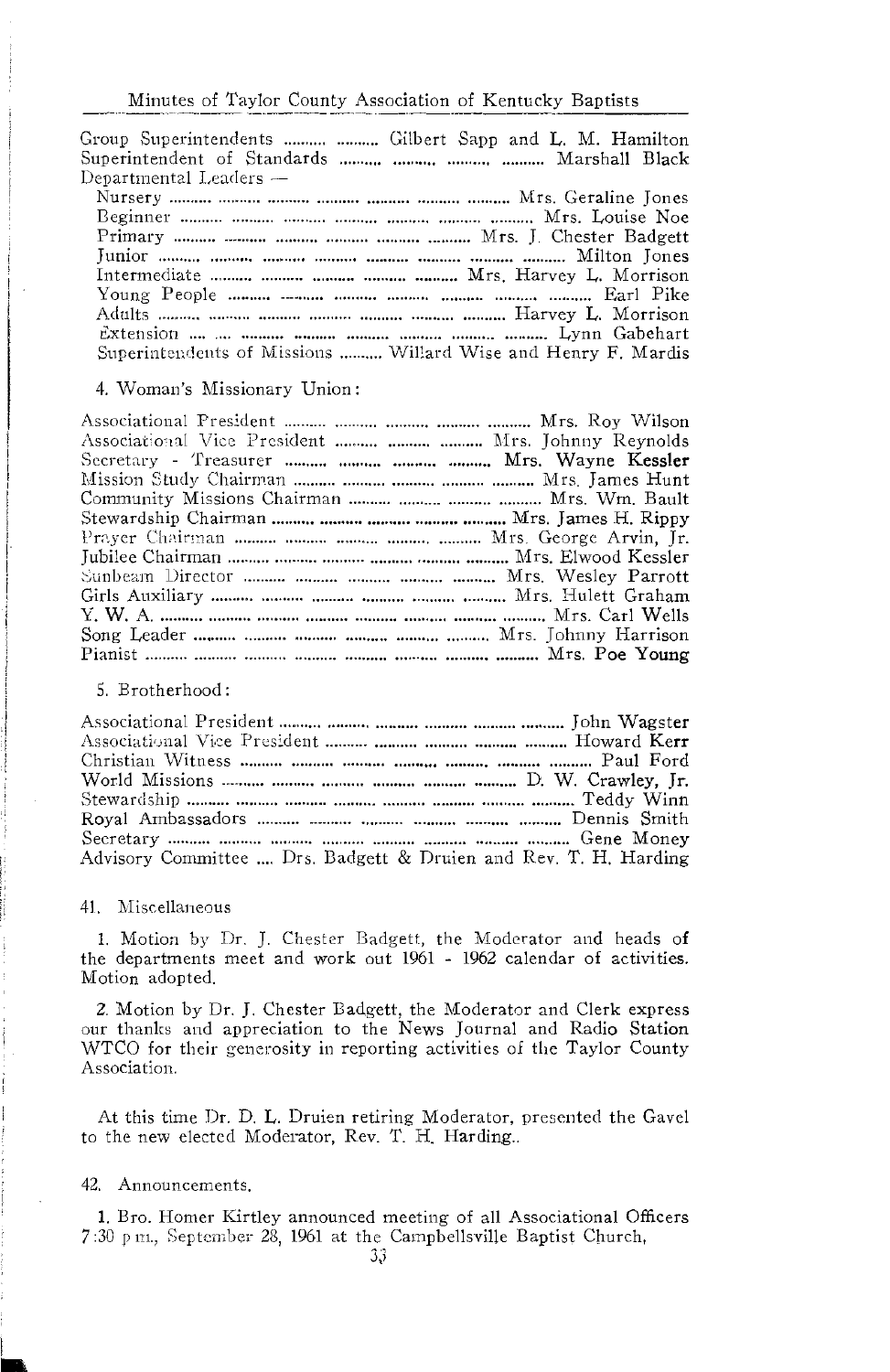2. Dr. D. L. Druien called attention to the opening of Campbellsville College, and asked we look with favor on the opening and support the College with our prayers.

3. Rev. T. H. Harding announced ordination service for deacons September 25, 1961 at the South Campbellsville Baptist Church.

At this time Bro. Joe Hargrove led the large congregation in singing "He Keeps Me Singing." Mrs. Earl Pike at the piano.

43. Missionary Sermon.

Rev. Henry T. Parrott brought a very inspiring message.

Subject: The Heart of Missions

Scripture: Acts 1:1-8

1. Introduction

2. The Message Sender

3. Those Who Carry the Message

4. Those Who Receive the Message

5. What we can do.

There being no further business the Fourth Annual Session of the Taylor County Association of Kentucky Baptists adjourned with prayer By Dr. D. L. Druien.

> Dr. D. L. Druien, Moderator Mr. Woodruff T. Chandler, Clerk

球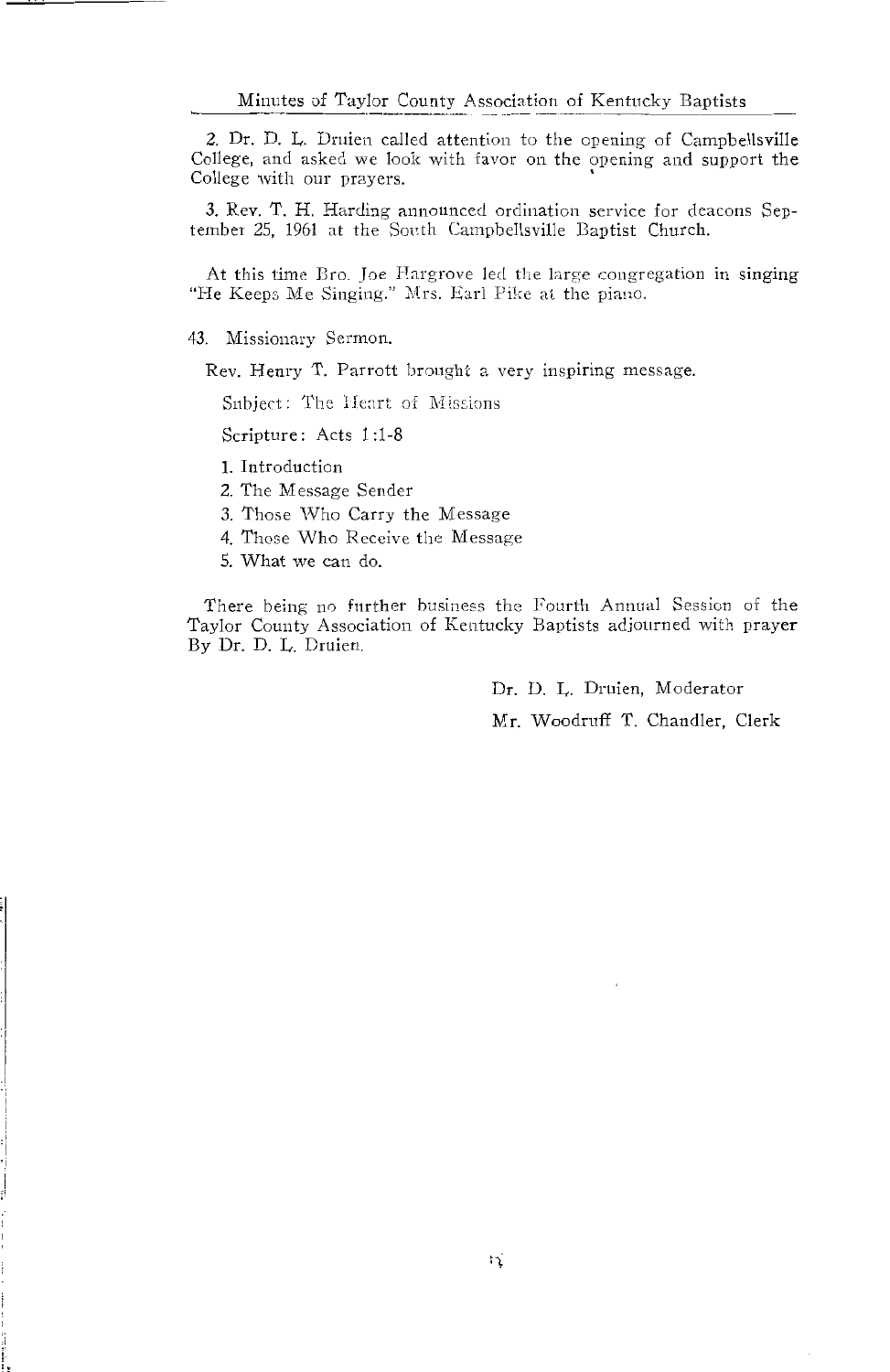## In Memoriam

Campbellsville - Mrs. V. E. Bertram, Mrs. Hattie Jarboe, Mrs. J. J. Colvin, Mrs. Nannie Harper, Mrs. C. M. Durham, Mr. J. O. Durham, Mr. J. Porter Hord, Mr. C. L. Harrison, Mrs. Lee Shope, Mr. H. S. Robinson, Rev. B. E. Settles

Friendship - Mrs. Bobbie Bloyd

Good Hope - Mrs. Henry Underwood

Lone Valley - Deacon J. W. Davis, Mr. Roy Lee

Mt. Gilboa - Mr. Ray Hunt, Mrs. Annie Wade

Palestine - Mrs. Pearl Colvin

Pleasant Hill - Mrs. Robert Deener, Mrs. Virgie Short

Robinson Creek - Mr. Walter Perkins, Mrs. Eliza Johnson

Salem - Mr. Ingram Nolley

South Campbellsville - Mr. Greely York, Mrs. Greely York, Mr. Jack Nance, Mr. Omer Bohanon, Mrs. Bertha Kirtley

Walnut Hill - Mr. James W. Miller, Mrs. Winnie Rambo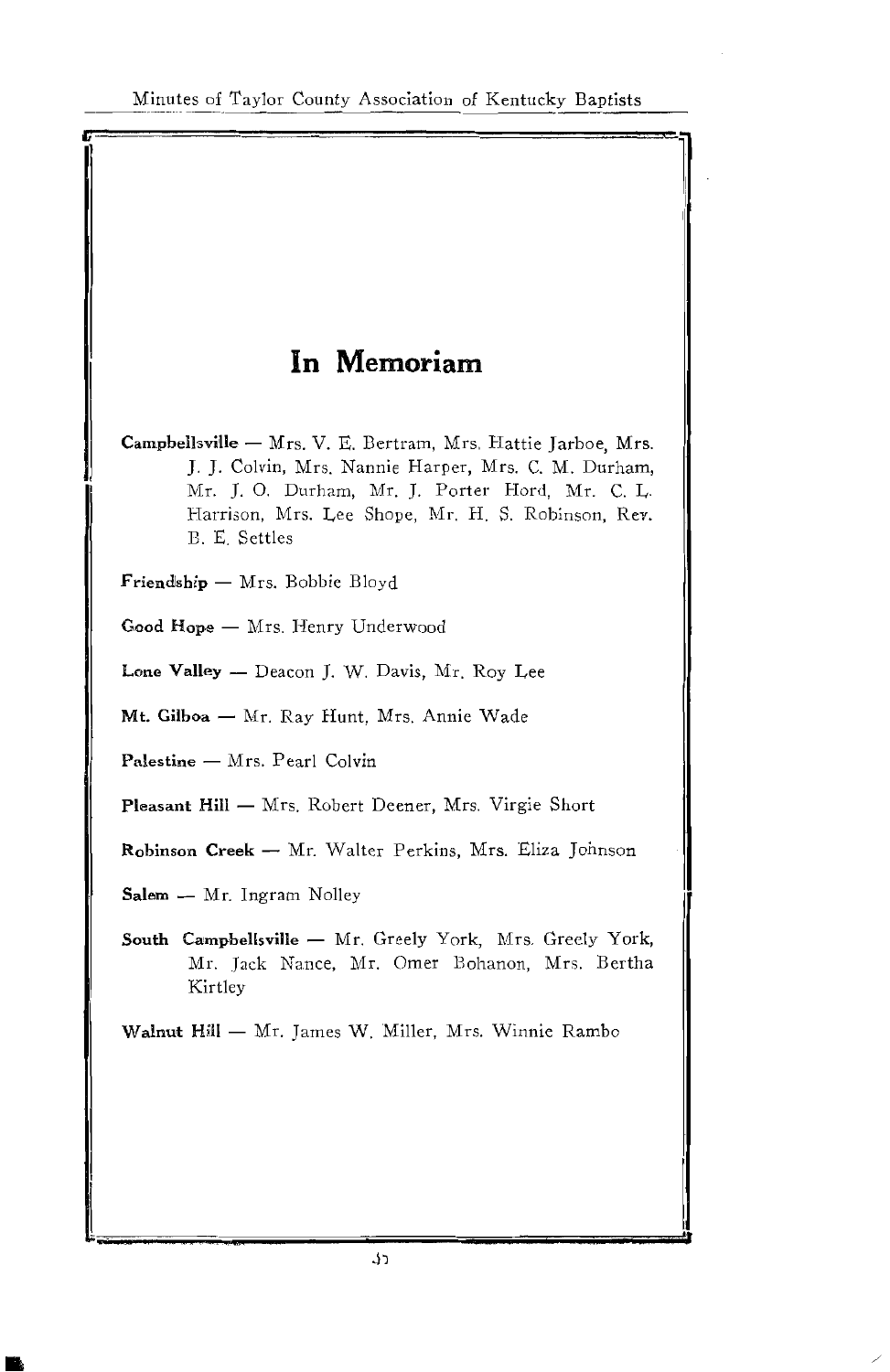## CHURCH DIRECTORY

## **AND**

## STATISTICAL TABLES

## OF THE

 $\sim 10^{-10}$ 

## TAYLOR COUNTY ASSOCIATION OF KENTUCKY BAPTISTS

(For Eleven Months 1961)

 $\mathcal{L}$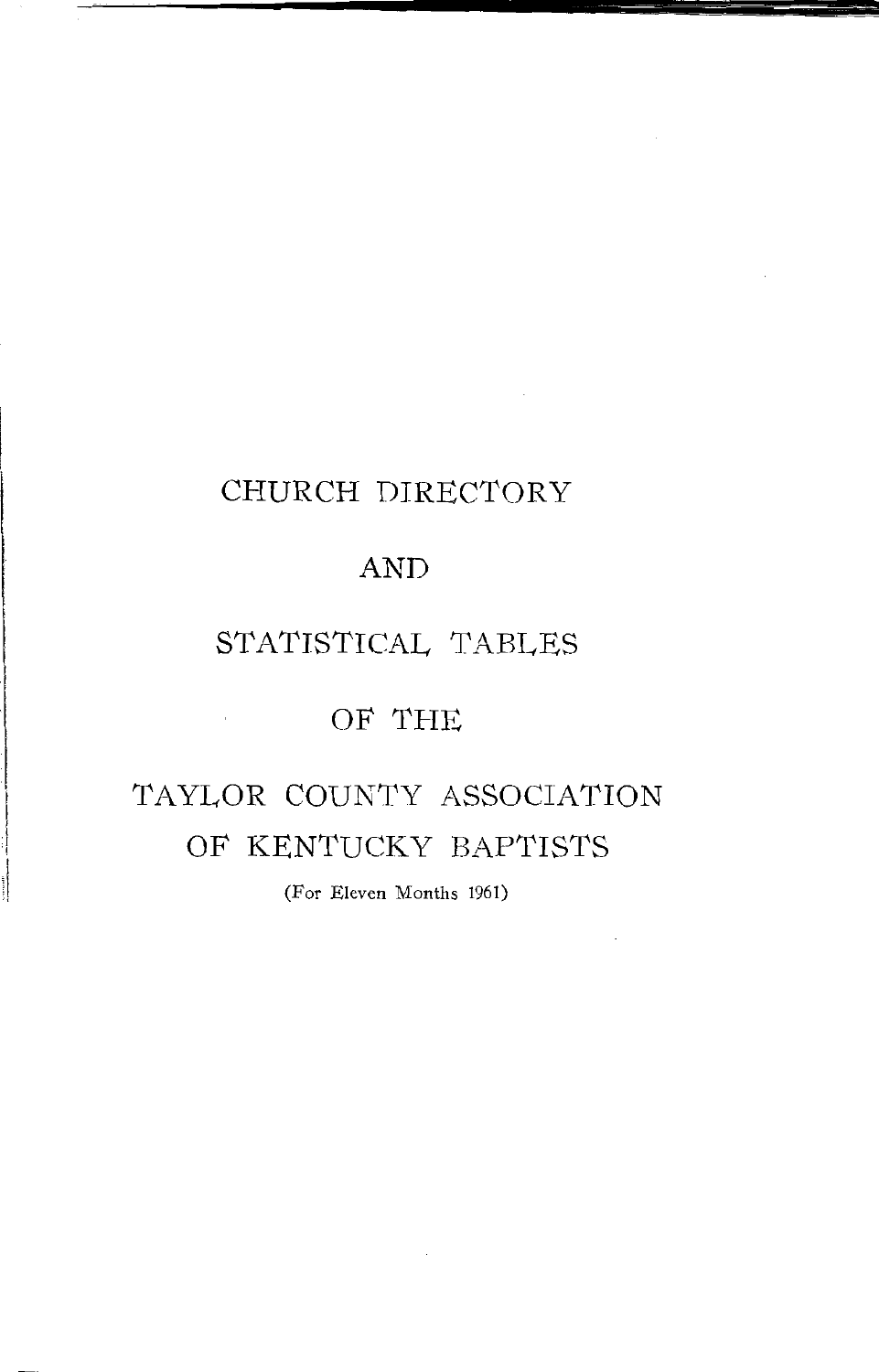#### ORDAINED MINISTERS

| Badgett, J. Chester — Pastor  424 N. Central, Campbellsville, Ky.                                                                                                                                                                                                                                                                |  |
|----------------------------------------------------------------------------------------------------------------------------------------------------------------------------------------------------------------------------------------------------------------------------------------------------------------------------------|--|
| Bertram, Carl — Pastor   109 Wilcox St., Campbellsville, Ky.                                                                                                                                                                                                                                                                     |  |
| Black, Marshall — Pastor   206 Shreve Drive, Campbellsville, Ky.                                                                                                                                                                                                                                                                 |  |
| Boots, Ralph - Pastor   202 Meader St., Campbellsville, Ky.                                                                                                                                                                                                                                                                      |  |
|                                                                                                                                                                                                                                                                                                                                  |  |
| Buckner, Wayne    301 Robinson, Campbellsville, Ky.                                                                                                                                                                                                                                                                              |  |
|                                                                                                                                                                                                                                                                                                                                  |  |
| Chaffin, B. T. — Pastor   502 Bell Ave., Campbellsville, Ky.                                                                                                                                                                                                                                                                     |  |
| Cosby, Burton — Pastor   319 Robinson, Campbellsville, Ky.                                                                                                                                                                                                                                                                       |  |
|                                                                                                                                                                                                                                                                                                                                  |  |
|                                                                                                                                                                                                                                                                                                                                  |  |
| Druien, D. L. - Pastor    Route 3, Campbellsville, Ky.                                                                                                                                                                                                                                                                           |  |
| Dugger, Carl - Pastor    Route 6, Campbellsville, Ky.                                                                                                                                                                                                                                                                            |  |
| Hamilton, L. M. - Pastor   Route 4, Campbellsville, Ky.                                                                                                                                                                                                                                                                          |  |
| Harding, T. H. - Pastor  205 East Walnut, Campbellsville, Ky.                                                                                                                                                                                                                                                                    |  |
| Hall, Jewell E. -- Pastor    Route 3, Campbellsville, Ky.                                                                                                                                                                                                                                                                        |  |
| Humphress, James - Pastor  c/o C-ville College, Campbellsville, Ky.                                                                                                                                                                                                                                                              |  |
| Johnson, Wilbur — Pastor ……… c/o C-ville College, Campbellsville, Ky.<br>Keeton, Herbert ……… ……… ……… ……… ……… Campbellsville, Ky.                                                                                                                                                                                                 |  |
|                                                                                                                                                                                                                                                                                                                                  |  |
| Kazee, Philip R. - Pastor  Apt V-5 Seminary Vil., Louisville, Ky.                                                                                                                                                                                                                                                                |  |
|                                                                                                                                                                                                                                                                                                                                  |  |
| Morrison, Harvey L. - Pastor    Route 1, Elkhorn, Ky.                                                                                                                                                                                                                                                                            |  |
|                                                                                                                                                                                                                                                                                                                                  |  |
| Parrott, Henry T. — Pastor   419 Lowell, Campbellsville, Ky.                                                                                                                                                                                                                                                                     |  |
|                                                                                                                                                                                                                                                                                                                                  |  |
|                                                                                                                                                                                                                                                                                                                                  |  |
| Robinson, J. L. - Retired    Campbellsville, Ky.                                                                                                                                                                                                                                                                                 |  |
| Skaggs, B. J. - Retired $\ldots$ $\ldots$ $\ldots$ $\ldots$ $\ldots$ $\ldots$ $\ldots$ $\ldots$ $\ldots$ $\ldots$ $\ldots$ $\ldots$ $\ldots$ $\ldots$ $\ldots$ $\ldots$ $\ldots$ $\ldots$ $\ldots$ $\ldots$ $\ldots$ $\ldots$ $\ldots$ $\ldots$ $\ldots$ $\ldots$ $\ldots$ $\ldots$ $\ldots$ $\ldots$ $\ldots$ $\ldots$ $\ldots$ |  |
|                                                                                                                                                                                                                                                                                                                                  |  |
|                                                                                                                                                                                                                                                                                                                                  |  |
| Smith, Eugene    314 N. Meader St., Campbellsville, Ky.                                                                                                                                                                                                                                                                          |  |
|                                                                                                                                                                                                                                                                                                                                  |  |

#### MINISTERS ORDAINED THIS YEAR

| Bertram, Carl — Campbellsville    Campbellsville, Ky.        |  |
|--------------------------------------------------------------|--|
| Clenny, Tyrone Anthony — Campbellsville  Campbellsville, Ky. |  |
|                                                              |  |

#### MINISTERS LICENSED THIS YEAR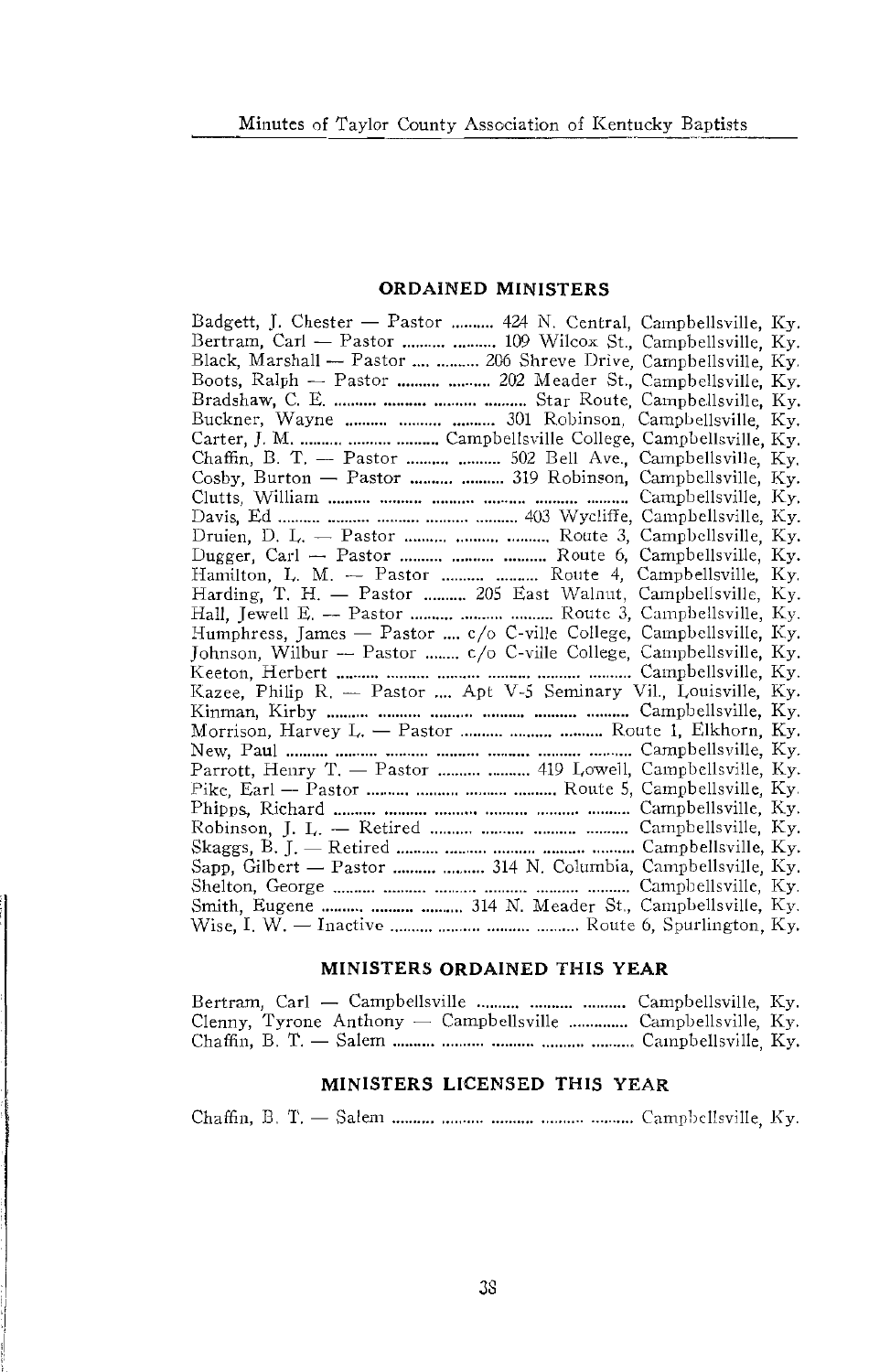| <b>CHURCHES</b>                             | Meet n<br>្អ | Clerk<br>Woodruff T. Chandler, Campbellsville<br>Moderator<br>T. H. Harding, Campbellsville<br>Pastors and Addresses | Baptis         | dditions   | $\frac{D}{\epsilon}$ etc.<br>ē. | otal Resident<br>lembe <del>r</del> s | tal Non-resident<br>embers | Grand Total<br>Present Me | Яò.<br>Revival<br>Tither<br>Meetin | Church<br>have<br>Dudg | Ę.<br>Member<br>Canva  | lission<br>ocal<br>rated<br>lg g!<br>ុំថ្មី<br>≃ol<br>ъ | Pastor <sup>:</sup><br>Salar <b>y</b> |
|---------------------------------------------|--------------|----------------------------------------------------------------------------------------------------------------------|----------------|------------|---------------------------------|---------------------------------------|----------------------------|---------------------------|------------------------------------|------------------------|------------------------|---------------------------------------------------------|---------------------------------------|
| Campbellsville   C 1791                     |              | J. Chester Badgett, 424 N. Central, Campbellsville                                                                   |                | 41 152 191 |                                 | 1072                                  | 4931                       | 1565                      |                                    |                        | $3 425 $ yes yes   yes | 4                                                       | 7200                                  |
| Elkhorn     R 1824 <br>Friendship    R 1807 | 4            | Harvey F. Morrison, Route 1, Elkhorn<br>L. M. Hamilton, Route 4, Campbellsville                                      | 3 <sup>1</sup> | 15         | 71                              | 124<br>84                             | 19<br>28                   | 112                       |                                    |                        |                        | $34$ yes  yes                                           | 3640<br>2700                          |
| Good Hope    R 1796                         |              | Ralph Boots, 202 Meador St., Campbellsville                                                                          |                |            |                                 | 150J                                  | 67                         | 217                       |                                    |                        |                        | yes                                                     | 2140                                  |
| Liberty      R 1888                         |              | Gilbert Sapp, 314 North Columbia, Campebllsville                                                                     |                |            | 10                              |                                       |                            | 164                       |                                    |                        |                        |                                                         | 2640                                  |
| Lone Valley    R 1907                       |              | Philip Kazee, Siminary Village, Louisville                                                                           |                |            |                                 | $\frac{128}{60}$                      | $\frac{36}{32}$<br>$19$    | 92                        |                                    |                        |                        |                                                         | 2207                                  |
| Mt. Gilboa    R 1921                        |              |                                                                                                                      |                |            |                                 |                                       |                            | 98                        |                                    |                        |                        | $33$ yes  yes                                           | 2400                                  |
| Palestine      R 1843                       |              | Marshall Black, 206 Shreve Drive, Campbellsville                                                                     |                | 23         | 14                              | 310                                   | 45                         | 355                       |                                    |                        |                        | $61$ yes  yes                                           | 3900                                  |
| Pikes Ridge   R 1930                        |              | Jewell E. Hall, Route 3, Campbellsville                                                                              |                |            | 10                              | 132<br>84                             | 33                         | 165                       | -11                                |                        |                        |                                                         | 2600                                  |
| Pitman Valley  R 1960                       |              |                                                                                                                      |                |            |                                 |                                       |                            |                           |                                    |                        |                        |                                                         | 2600                                  |
| Pleasant Hill   R 1840                      |              | D. L. Druien, Route 3, Campbellsville                                                                                | 10             |            | 83                              | 454                                   | 109                        | 5661                      |                                    |                        |                        | 1 100 yes [yes                                          | 6600                                  |
| Robinson Creek  R 1929                      |              |                                                                                                                      |                |            |                                 | $\frac{236}{121}$<br>$\frac{76}{76}$  | 24                         | 260                       |                                    |                        |                        |                                                         | 3120                                  |
| Salem     IR 1861                           |              | B. T. Chaffin, 502 Bell Avenue, Campbellsville                                                                       |                |            | 22                              |                                       | 49                         | 170                       |                                    |                        |                        |                                                         | 2400                                  |
| Saloma     IR 1951                          |              | Earl Pike, Route 5, Campbellsville                                                                                   |                |            |                                 |                                       |                            |                           | $85$                               |                        |                        |                                                         | 1988                                  |
| S. Campbellsville .lC 1937                  |              | T. H. Harding, 205 Walnut, Campbellsville                                                                            |                | 68         | 44                              | 721                                   | 103                        | 824                       |                                    |                        |                        | 2 168 yes                                               | 4500                                  |
| Walnut Hill   C 1955                        |              | Henry T. Parrott, 419 Lowell Ave., Campbellsville                                                                    | $-11$          | -17        |                                 | 242                                   | 48                         | 290                       |                                    |                        |                        | 2. $50$ yes  yes                                        | 4700                                  |
|                                             |              | Totals      218324435                                                                                                |                |            |                                 | 4068 1118                             |                            | 5194 20 1039              |                                    |                        |                        | 4                                                       | 55335                                 |

8

#### TABLE A - CHURCH AND MEMBERSHIP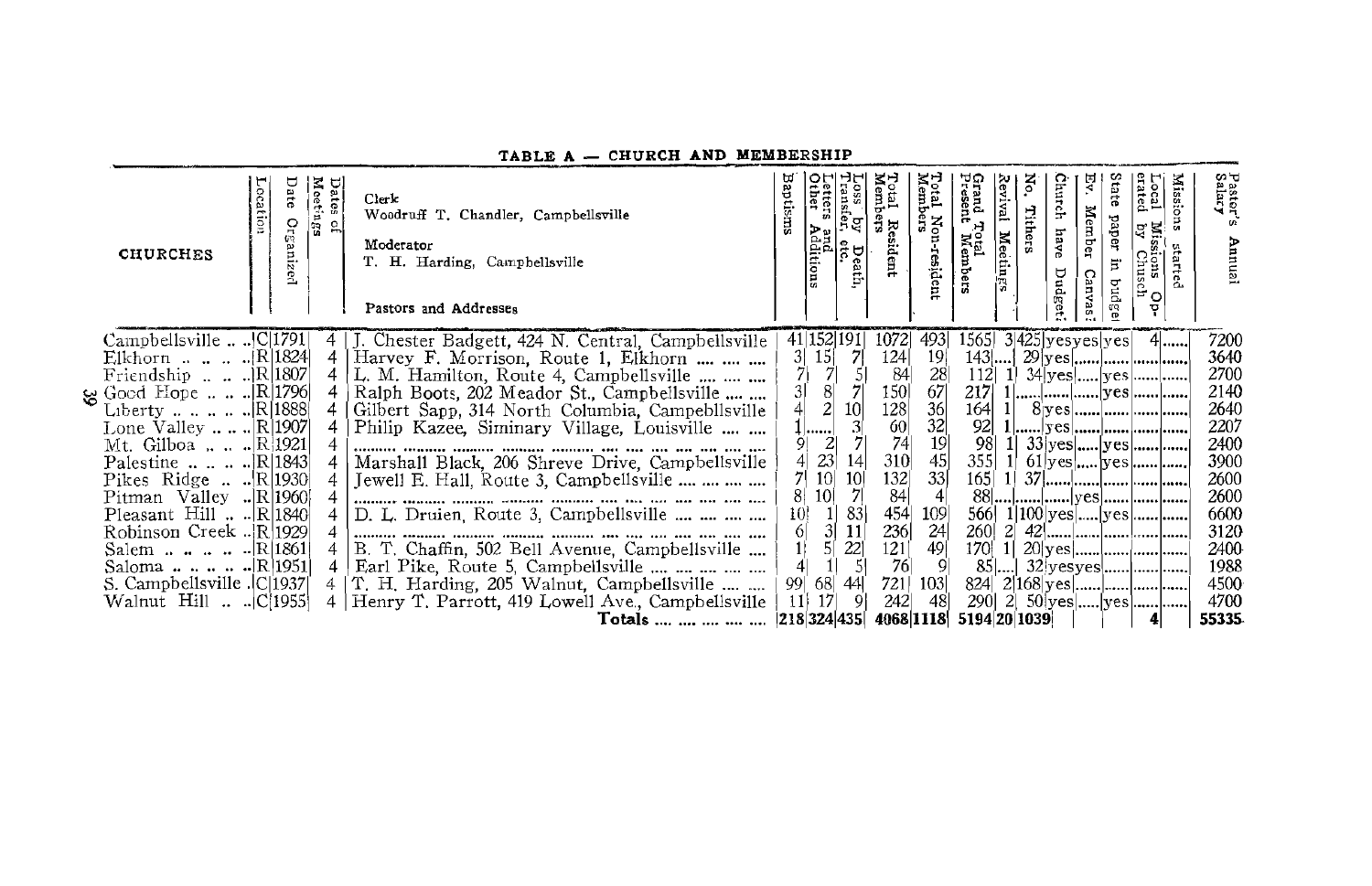| Associational Superintendent<br>Carl Wells, 413 Poplar, Campbellsville<br>Sunday School Superintendents and Addresses<br><b>CHURCHES</b>                                                                                                                                                                                                                                                                                                                                                                                                                                                                                                                            | Cradle<br>Roll | Nursery | Beginners                                    | Juniors<br>hinaries                                                                                                                                          | Intermediat                                                                                                                                                                     | Zune <sub>K</sub><br>People<br>Single                                                    | Young<br>People<br>Pecpie.<br>Married<br>VWay                                                                                                                                                                                                                                                                                                                                                  | Adults,<br>25-34                        | Adults,<br>å,<br>dn pue                                     | Extension<br>Dept.               | General<br>Mission<br>'n,<br>Officers<br>'n<br>$\overline{\mathbf{r}}$<br>؋,                                                             | Grand Total<br>Enrollment<br>ż.<br>w                                                                                                       | Average<br>Attendance                                                       | <b>Church</b><br>$\mathbf{V}.\mathbf{B}.\mathbf{S}$<br>Enroll                                                                                                                                                                                                | <b>Mission</b><br>SHA<br>Enrol       | Total<br>V.B.S<br>Enrol                                          | Preparation<br>Jan. Bible<br>Week<br>Study                                       |
|---------------------------------------------------------------------------------------------------------------------------------------------------------------------------------------------------------------------------------------------------------------------------------------------------------------------------------------------------------------------------------------------------------------------------------------------------------------------------------------------------------------------------------------------------------------------------------------------------------------------------------------------------------------------|----------------|---------|----------------------------------------------|--------------------------------------------------------------------------------------------------------------------------------------------------------------|---------------------------------------------------------------------------------------------------------------------------------------------------------------------------------|------------------------------------------------------------------------------------------|------------------------------------------------------------------------------------------------------------------------------------------------------------------------------------------------------------------------------------------------------------------------------------------------------------------------------------------------------------------------------------------------|-----------------------------------------|-------------------------------------------------------------|----------------------------------|------------------------------------------------------------------------------------------------------------------------------------------|--------------------------------------------------------------------------------------------------------------------------------------------|-----------------------------------------------------------------------------|--------------------------------------------------------------------------------------------------------------------------------------------------------------------------------------------------------------------------------------------------------------|--------------------------------------|------------------------------------------------------------------|----------------------------------------------------------------------------------|
| Campbellsville  E. L. Edwards, Lebanon Ave. C'ville<br>$\pm$ Friendship  [Bruner Money, Rt 4, Campbellsville $\vert$ ]<br>Lone Valley  Donald Bault, Rt 5, Campbellsville    <br>1.0ne Valley  [Dollard Dault, Rt 2, Campbellsville   [14] [14] [14] [14]<br>Mt. Gilboa   [Edgar Russell, Rt 2, Campbellsville   [14] [14]<br>Pikes Ridge  . Willard Perkins, Rt 5, Campbellsville  [ []<br>Kobinson Creek  Howard Lewis, Rt 1, Campbellsville    6 9<br>Salemn $\mathbb{Q}$ , C. Arvin, Jr., Rt 3, Campbellsville $ \dots $ 2<br>Walnut Hill   Geo. Morris, 621 Shawnee Dr. C-ville  10 11 27<br>Totals      67 228 214 348 470 398 244 265 75 383 1062 122 40 135 | -251<br>       | 68      | 54<br>4397399<br>-51<br>27<br>$\frac{12}{5}$ | 86 136<br>$rac{4}{7}$<br>$\begin{bmatrix} 12 \\ 6 \\ 5 \\ 13 \end{bmatrix}$<br>10 <sub>l</sub><br>37 25<br>18 <sup>°</sup><br>22<br>4<br> 7 <br>97 119 79 34 | 99<br>$\frac{13}{9}$<br>$\begin{array}{c} 10 \\ 8 \\ 11 \end{array}$<br>$\begin{bmatrix} 12 \\ 5 \\ 4 \end{bmatrix}$<br>23<br>$\begin{bmatrix} 10 & 10 \\ 16 & 9 \end{bmatrix}$ | 48<br>$\begin{bmatrix} 15 & 11 \\ 5 & 4 \\ 6 & 4 & 1 \end{bmatrix}$<br>29 24<br>46 30 20 | 35 69 <br>$\begin{bmatrix} 9 & 13 & 3 \\ 6 & -1 & 3 \end{bmatrix}$<br>$15$<br>$\begin{bmatrix} 4 & 10 & \dots & 4 \\ 4 & 19 & \dots & 4 \end{bmatrix}$<br>$19$ $\ldots$<br>$\begin{array}{cccc} 38 & 37 & 12 & \dots & 30 & 96 & 15 \\ 13 & 13 & 24 & \dots & 9 & 30 & 12 \\ 10 & 3 & \dots & 19 & 14 & \dots \\ 9 & 8 & 12 & 3 & \dots & 22 & \dots \\ \end{array}$<br>$47$ 60 117 10<br>$17$ | $\begin{array}{c} 3 \ 23 \ \end{array}$ | 94 339<br>32 <sup>l</sup><br>24<br>57<br>36<br>$47 \mid 35$ | 50<br>-61<br>  <br>$\frac{8}{6}$ | 5 135 <br>$3$ []<br>$2$<br>4<br>$4$<br>$\begin{bmatrix} 24 & -1 \\ 30 & 12 & -1 \end{bmatrix}$<br>$5$<br>$3$<br>$3$<br>$4$<br>$4$<br>$3$ | 1243<br>131<br>87<br>140<br>125<br>$\frac{64}{97}$<br>273<br>121<br>90<br>351<br>171]<br>$\frac{70}{91}$<br>737<br>4037 2370 1372 140 1512 | 7172514846<br>269<br>119<br>$\begin{bmatrix} 59 \\ 53 \end{bmatrix}$<br>364 | 683 309 140 499 y y<br>$83$ [ [ ] []<br>$164$ 113<br>$\begin{array}{c c c c c c c c c} \hline 80 & 39 & 39 & y & \dots \\ \hline 45 & \dots & \dots & \dots & \dots \\ \hline \end{array}$<br>$115$ [] 115]<br>49<br>$33$<br>$63$<br>$347$<br>246 $ 139 $ 86 | $46$<br>$46$<br>$59$<br>$34$<br>$33$ | 46<br>59 y <br>33 <sup>1</sup><br>$113$ y y<br>64<br>347<br>-861 | y<br>$46$ $\ldots$<br>34<br>y y<br>y<br>$49$ y <br>$33 \mid y$<br>y<br>уу<br>у у |

TABLE B - SUNDAY SCHOOL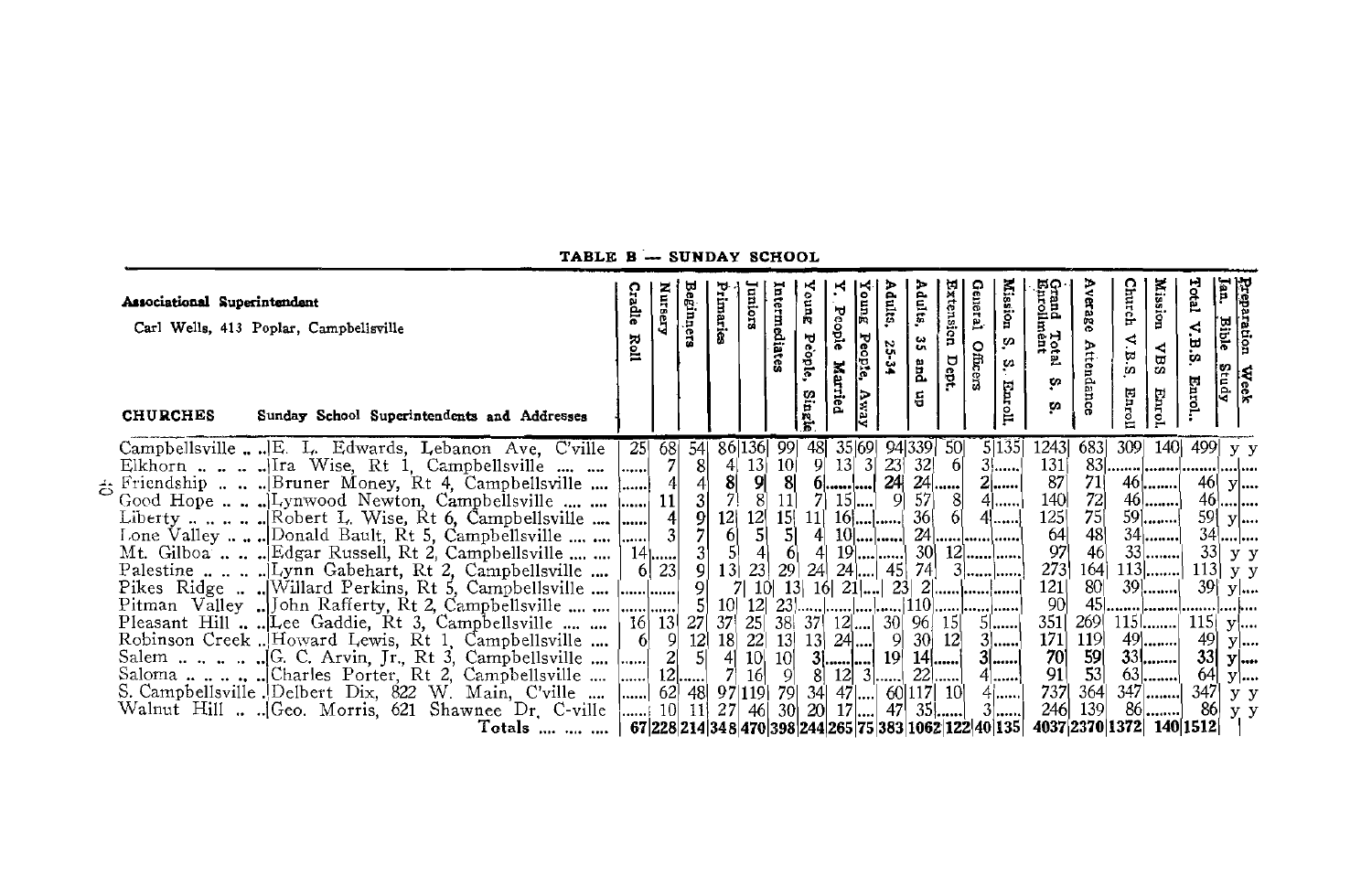#### TABLE C - TRAINING UNION

| Associational Director<br><b>CHURCHES</b> | Homer R. Kirtley, Campbellsville<br>Training Union Directors and Addresses | Nursery     | ₩<br>egin       | Primaries                                    | unior                                                             | ediat                                                         | Single<br>ង្ហ                                                         | Young Pee<br>obje | Adults<br>2)<br>ې،<br>ين | 33<br>dults<br>$\frac{1}{2}$<br>(dn | Mission<br>Enrollment | Gen. Officer<br>Enrolled<br>nolled  | tendance<br><sup>.c</sup> and Total | <b>Diserve</b><br>Touth Weeki                                                                |
|-------------------------------------------|----------------------------------------------------------------------------|-------------|-----------------|----------------------------------------------|-------------------------------------------------------------------|---------------------------------------------------------------|-----------------------------------------------------------------------|-------------------|--------------------------|-------------------------------------|-----------------------|-------------------------------------|-------------------------------------|----------------------------------------------------------------------------------------------|
|                                           | Campbellsville  Everett Lee, Route 5, Campbellsville                       | 19          | 13 <sup>l</sup> | 25                                           | $\frac{72}{11}$<br>$\frac{11}{10}$                                | $\frac{48}{10}$<br>$\frac{10}{9}$                             | $\begin{array}{c c}\n 15 & 3 \\  15 & 20 \\  8 & \dots \n\end{array}$ |                   | $35$                     | 55                                  | -691                  | 384                                 |                                     | $243$ ves                                                                                    |
|                                           | Elkhorn    Romey Reynolds, 200 Pitman, Campbellsville                      |             |                 | /                                            |                                                                   |                                                               |                                                                       |                   | 16                       |                                     | $17$                  | 3 <sup>l</sup><br>104               |                                     | 60<br>57 yes                                                                                 |
|                                           | Friendship    Garret Smith, Route 4, Campbellsville                        |             |                 | 10 <sub>1</sub>                              |                                                                   |                                                               | 9                                                                     |                   | 11<br>$12$               |                                     | $20$<br>$30$          | $\frac{77}{79}$<br>31               |                                     | $41$                                                                                         |
|                                           |                                                                            |             |                 | $rac{6}{2}$                                  |                                                                   |                                                               | $15$                                                                  |                   | $11$                     |                                     | $20$                  | $\frac{2}{2}$                       |                                     | $32$                                                                                         |
|                                           | Lone Valley   Larry Bault, Route 5, Campbellsville                         |             |                 |                                              | $\frac{5}{2}$<br>$\frac{1}{2}$<br>$\frac{2}{2}$<br>$\frac{8}{21}$ |                                                               |                                                                       |                   | $7$                      |                                     |                       | $rac{69}{42}$                       |                                     | $28$                                                                                         |
|                                           | Mt. Gilboa   Darrell Hunt, 712 Central Avenue, Campbellsville              |             | .               |                                              |                                                                   | $\begin{bmatrix} 4 \\ 5 \\ 17 \\ 7 \end{bmatrix}$             | $\frac{4}{3}$<br>20                                                   |                   | $5$                      |                                     |                       | 39 <sub>0</sub>                     |                                     |                                                                                              |
|                                           | Palestine   William Bault, 119 Rosedale Avenue, Campbellsville             |             |                 | $\begin{bmatrix} 13 \\ 4 \\ 6 \end{bmatrix}$ |                                                                   |                                                               |                                                                       |                   | $\frac{25}{8}$           |                                     | $17$ .                | 112<br>21                           |                                     | $\begin{array}{c c}\n 24 & \text{yes} \\  57 & \text{yes} \\  45 & \text{yes}\n \end{array}$ |
|                                           | Pikes Ridge  E. C. Perkins, Route 5, Campbellsville                        |             | 6 <sup>1</sup>  |                                              |                                                                   |                                                               |                                                                       | 10 <sup>1</sup>   |                          |                                     |                       | 65                                  |                                     |                                                                                              |
|                                           |                                                                            |             |                 |                                              |                                                                   |                                                               | $10$ ]]]                                                              |                   |                          |                                     |                       | 42                                  |                                     | $40$                                                                                         |
|                                           | Pleasant Hill  Homer R. Kirtley, 905 Lebanon Avenue, Campbellsville        |             | 16              | 14                                           |                                                                   | 30 <sub>1</sub>                                               | 9(                                                                    |                   | $12$ []                  |                                     | $50$                  | 166                                 |                                     | $121$ yes                                                                                    |
|                                           | Robinson Creek  Tom Clark, Route 1, Campbellsville                         |             |                 | 11]                                          |                                                                   | 11                                                            |                                                                       | 9                 | 9                        |                                     | $26$                  | 100                                 |                                     | $60$                                                                                         |
|                                           | Salem $\blacksquare$ Earl Barnett, 110 Howell St., Campbellsville          |             |                 |                                              |                                                                   |                                                               |                                                                       | $2$               | 8Í                       |                                     |                       | 44                                  |                                     | $30$ yes                                                                                     |
|                                           |                                                                            | <b>book</b> | 14              | $\frac{1}{27}$                               |                                                                   |                                                               | 10                                                                    |                   |                          |                                     |                       | 57                                  |                                     | $36$ yes                                                                                     |
|                                           | S. Campbellsville . Carl McCubbin, 202 Kerr Street, Campbellsville         | 26          |                 |                                              |                                                                   | $\begin{bmatrix} 14 & 37 \\ 45 & 37 \\ 31 & 22 \end{bmatrix}$ |                                                                       | $27$              | 68                       |                                     | $40$                  | 283                                 |                                     | $140$ yes                                                                                    |
|                                           | Walnut Hill  Gene Billeter, Lowell Avenue, Campbellsville                  |             |                 | 10 <sup>1</sup>                              |                                                                   |                                                               |                                                                       | $11$              |                          |                                     |                       | 132<br>3 <sup>1</sup>               |                                     | $56$ yes                                                                                     |
|                                           |                                                                            | 82          | 99              | 147                                          | 283                                                               |                                                               |                                                                       |                   |                          |                                     |                       | 242 142 145 221 352 69 26 1795 1070 |                                     |                                                                                              |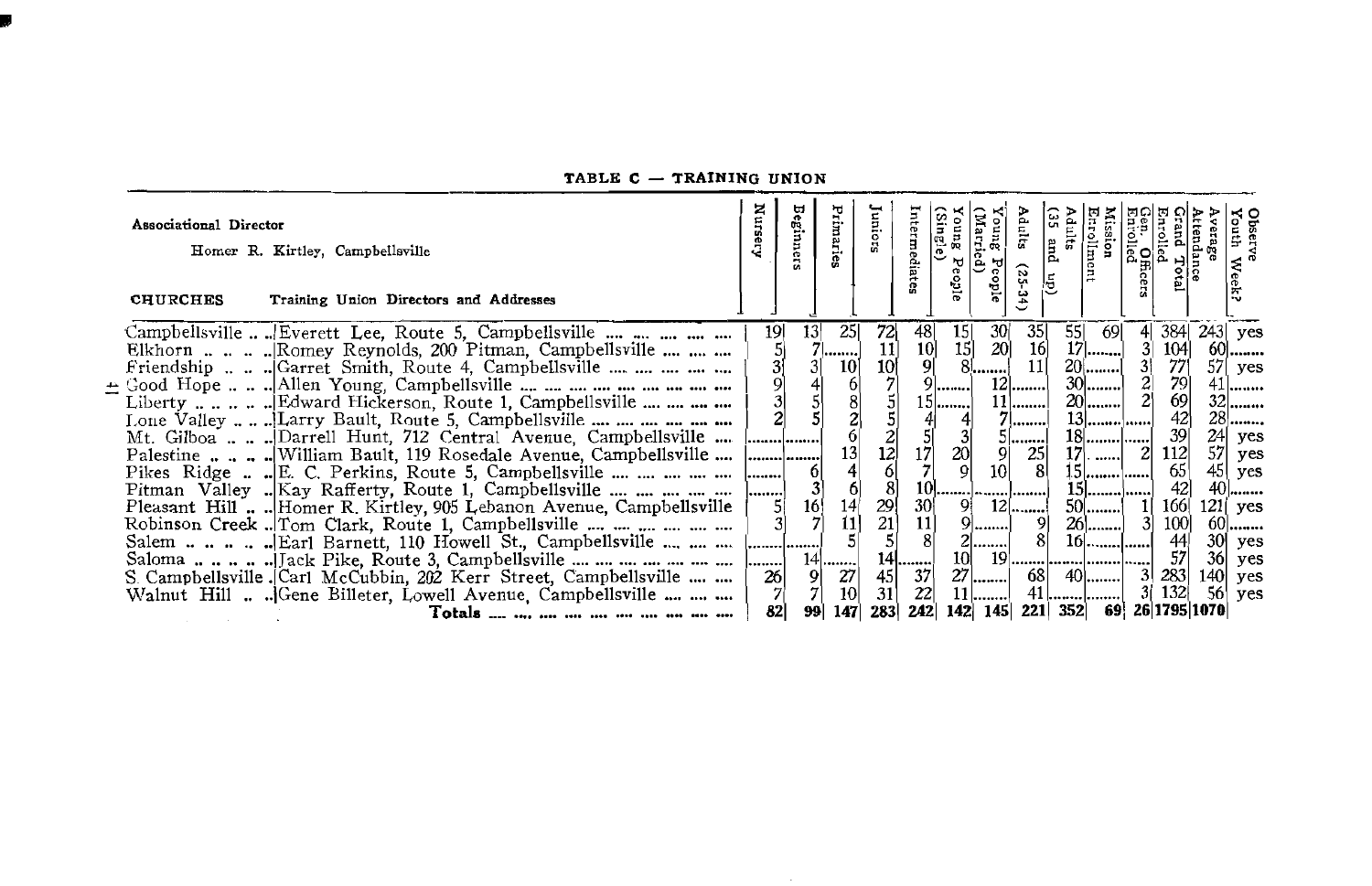| Associational Music Director<br><b>CHURCHES</b> | Ministers of Music or Choir Directors and Addresses               | egianere | rimaries                                                                                                          | inion | កោះបីរ៉ែន  | suno<br>١u | é  | Hacar | <b>Mission</b><br>Ehrollment | <b>Enrollmen</b> | Average<br>Attendan<br>8. | z<br>Choi | Church Has<br>Type of Organ |                                                     | Week"?<br>Wusic<br>Week"?<br><b>Ubserve</b><br>Expansic |
|-------------------------------------------------|-------------------------------------------------------------------|----------|-------------------------------------------------------------------------------------------------------------------|-------|------------|------------|----|-------|------------------------------|------------------|---------------------------|-----------|-----------------------------|-----------------------------------------------------|---------------------------------------------------------|
|                                                 |                                                                   |          |                                                                                                                   |       |            |            |    |       |                              |                  | $60$                      |           | Pipe                        |                                                     | .                                                       |
|                                                 |                                                                   |          | المتميا بتمييا تتنميا محمط بتبينا تبيعنا بتنما بتبينا تتمينا بتمينا تنبينا                                        |       |            |            |    |       |                              |                  |                           |           |                             |                                                     | .                                                       |
|                                                 |                                                                   |          |                                                                                                                   |       |            |            |    |       |                              |                  |                           |           | Pump                        |                                                     | .                                                       |
|                                                 |                                                                   |          |                                                                                                                   |       |            |            |    |       |                              |                  |                           |           | Piano                       |                                                     |                                                         |
|                                                 |                                                                   |          |                                                                                                                   |       |            |            |    |       |                              |                  |                           |           |                             |                                                     |                                                         |
|                                                 |                                                                   |          |                                                                                                                   |       |            |            |    |       |                              |                  |                           |           |                             |                                                     |                                                         |
|                                                 |                                                                   |          |                                                                                                                   |       |            |            |    |       |                              |                  |                           |           |                             |                                                     |                                                         |
|                                                 |                                                                   |          |                                                                                                                   |       |            |            |    |       |                              |                  |                           |           |                             |                                                     |                                                         |
|                                                 |                                                                   |          |                                                                                                                   |       |            |            |    |       |                              |                  |                           |           |                             |                                                     |                                                         |
|                                                 |                                                                   |          |                                                                                                                   |       |            |            |    |       |                              |                  |                           | 21        | Electronic                  |                                                     |                                                         |
|                                                 |                                                                   |          |                                                                                                                   |       |            |            |    |       |                              |                  |                           |           |                             | $\overline{1}$ and the comparison of $\overline{1}$ | .                                                       |
|                                                 |                                                                   |          |                                                                                                                   |       |            |            |    |       |                              |                  |                           |           |                             |                                                     |                                                         |
|                                                 |                                                                   |          |                                                                                                                   |       |            |            |    |       |                              |                  |                           |           |                             |                                                     |                                                         |
|                                                 | S. Campbellsville JJames Shipp, 422 South Central, Campbellsville |          | $\left  \ldots \right $ 20 70 $\left  \ldots \right $ 30 $\left  \ldots \right $ $\left  \ldots \right $ 120 75 3 |       |            |            |    |       |                              |                  |                           |           | Electronic                  |                                                     | .                                                       |
|                                                 |                                                                   |          |                                                                                                                   |       |            |            |    |       |                              |                  |                           |           |                             |                                                     | .                                                       |
|                                                 |                                                                   |          |                                                                                                                   |       | $ 130 $ 15 |            | 92 |       |                              |                  | $ 257 $ 75 17             |           |                             |                                                     |                                                         |

TABLE D - CHURCH MUSIC

\_\_\_\_\_\_\_\_\_

*<u>CONTRACTORS CONTRACTORS CONTRACTORS CONTRACTORS CONTRACTORS CONTRACTORS CONTRACTORS CONTRACTORS CONTRACTORS CONTRACTORS CONTRACTORS CONTRACTORS CONTRACTORS CONTRACTORS CONTRACTORS CONTRACTORS CONTRACTORS CONTRACTORS CON*</u>

 $\alpha$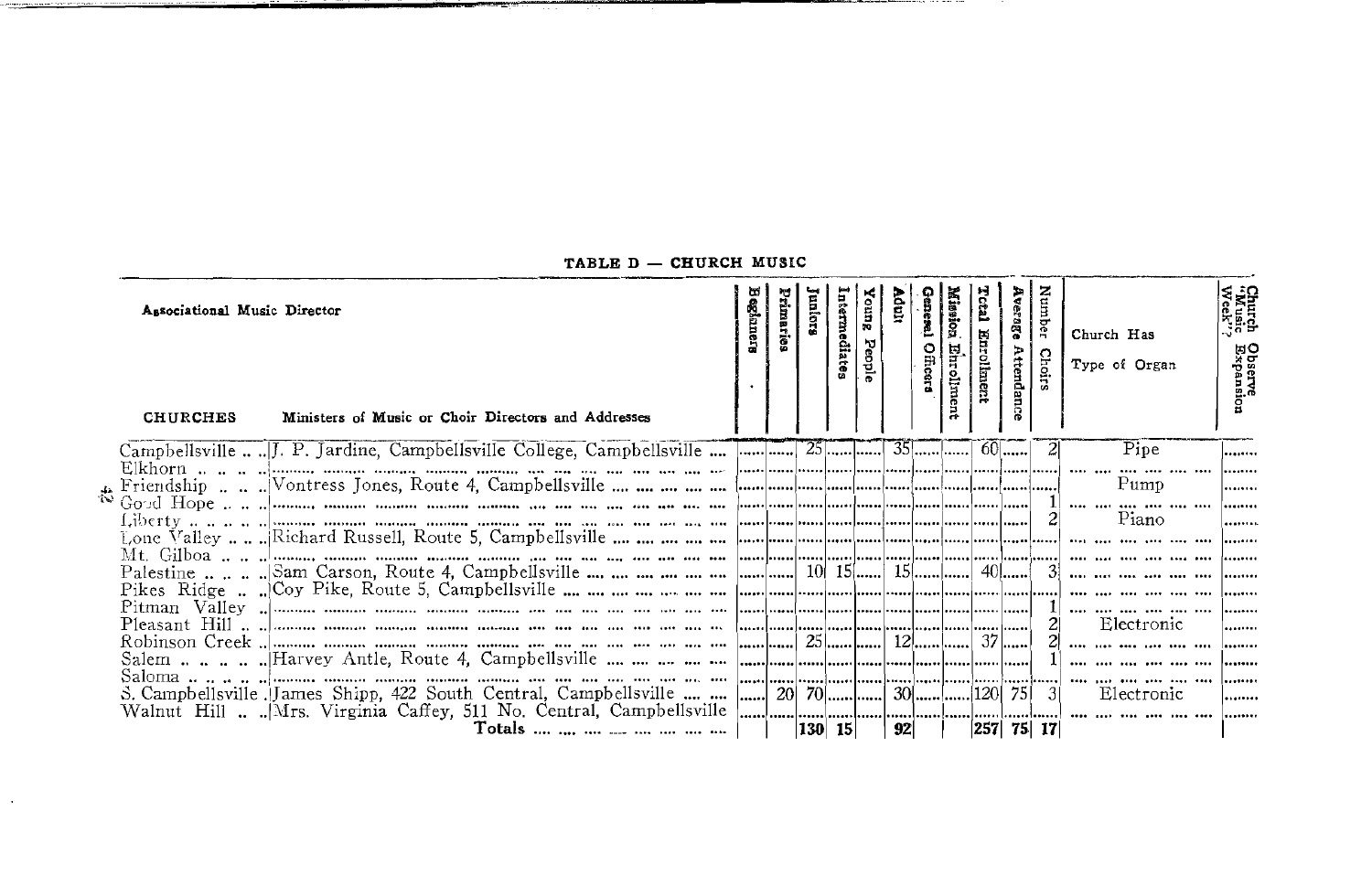| Associational President<br>John Wagster, 408 Bell, Campbellsville<br>Brotherhood Presidents and Addresses<br>Chm. R. A. Com. and Addresses<br><b>CHURCHES</b>                             | ĸ°.<br>ਂ<br>RA<br>Chapters | anjo<br>₩<br>Enro    | Nó.<br>Int<br>ΣÁ<br><b>Chapt.</b> | 벗<br>ş                                       | Total<br>₩<br>Enrol | Men's<br>B'hood Ent | s,us<br><b>B</b> ood <sup>1</sup><br>× | Tota                   | ua I         |
|-------------------------------------------------------------------------------------------------------------------------------------------------------------------------------------------|----------------------------|----------------------|-----------------------------------|----------------------------------------------|---------------------|---------------------|----------------------------------------|------------------------|--------------|
| Dennis Mmith, 105 Center, V'ville     <br>Campbellsville  Henry Mardis, Campbellsville<br>Elkhorn    Andrew Arnold, Rt 1, Elkhorn                                                         |                            |                      | $24$                              | -61                                          |                     | $30$                | 90<br>12                               | 12 <sup>1</sup>        | 90 120<br>12 |
| Good Hope  Murrell Young, 400 Jarboe, Campbells                                                                                                                                           |                            |                      |                                   |                                              |                     |                     | 12                                     |                        | - 12         |
| Lary Garnett, Rt 2, Campbellsville<br>Dean Antle, Rt 5, Campbellsville                                                                                                                    |                            | $\vert$ 1<br>$\vert$ |                                   | $\begin{array}{c}\n5 \\ 8 \\ 5\n\end{array}$ |                     | $5$<br>$15$         | <b>13</b><br>25                        | 13 <br>25 <sup>2</sup> | 18<br>40     |
| Gerald Carroll, Floyd St., Camp'ville $\left[\frac{1}{1000}, \frac{1}{1000}, \frac{1}{1000}, \frac{1}{1000}, \frac{1}{1000}\right]$<br>Pleasant Hill  Floyd M. Short, Box 221, Campbellsv |                            |                      |                                   |                                              |                     |                     |                                        | 351                    | - 53         |
| Salem       W. H. Bugg, Rt 3, Campbellsville<br>Earl Barnett, 101 Howell St. C'ville $\left  \ldots \right $                                                                              |                            |                      | $2$                               | 8                                            |                     | $10$                | <b>13</b>                              | 13                     | - 23         |
| S. Campbellsville lJim LeFande. Patterson Ct. C'ville<br>Johnny Harrison, 104 Lincoln, C'ville                                                                                            |                            |                      |                                   |                                              |                     | 14                  | 45                                     | 45                     | -59          |
| Total                                                                                                                                                                                     |                            | $3 \quad 51$         |                                   | 3                                            | 32 101              |                     |                                        |                        | 245 245 346  |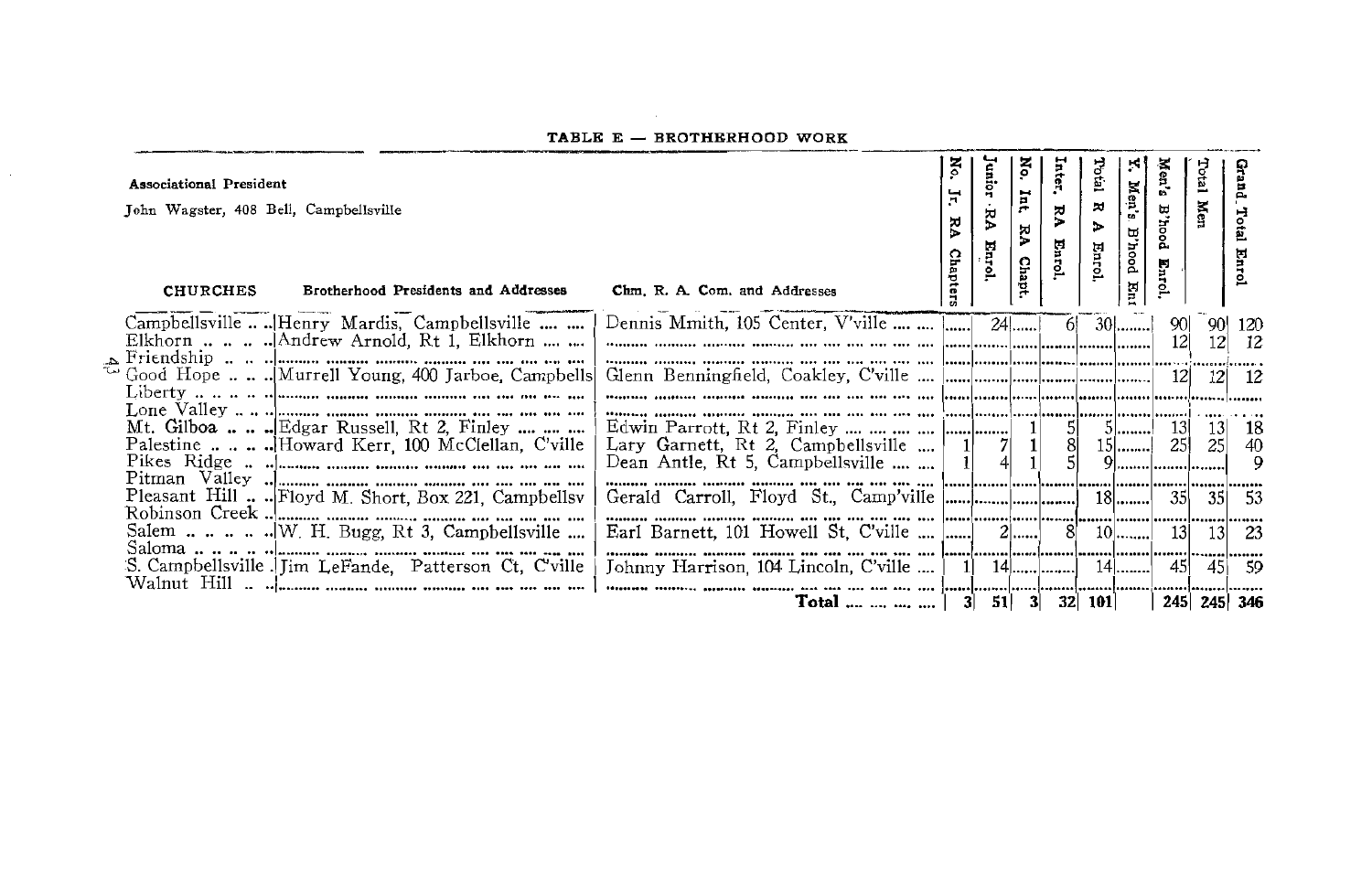| 371<br>50<br>20 155 262<br>$\begin{bmatrix} 5 \end{bmatrix}$<br><b>271</b><br>$\frac{2}{35}$<br>17<br>30 15<br>9<br>24<br>68 <b></b><br>$10 \mid 10$<br>S. Campbellsville Mrs. Tom Osborne, 100 Carden, Campbellsville $\ldots$ $\ldots$ $\ldots$ $\ldots$ $\ldots$ $\ldots$ $\ldots$ $\ldots$ $\ldots$ $\ldots$ $\ldots$ $\ldots$ $\ldots$ $\ldots$ $\ldots$ $\ldots$ $\ldots$ $\ldots$ $\ldots$ $\ldots$ $\ldots$ $\ldots$ $\ldots$ $\ldots$ $\ldots$ $\ldots$ $\$<br>$23$<br>$\frac{38}{22}$<br>$61$<br>64<br>$\begin{array}{c c} 10 & 22 \\ 62 & 152 \end{array}$<br>10<br>297 556 229 | <b>Associational President</b><br>Mrs. Roy Wilson, Campbellsville<br>W. M. S. Presidents and Addresses<br><b>CHURCHES</b> | anbea<br>∊ | ດ<br>⋗<br>Units | Ε. | Z.<br>$\boldsymbol{\omega}$<br>E. | d | junbeams<br>Enrolle | Enrolle | ĸ<br>₹<br>ъ.<br>Enrolled | ×<br>w<br>Enroll | Adi<br>All<br>ల్ |
|--------------------------------------------------------------------------------------------------------------------------------------------------------------------------------------------------------------------------------------------------------------------------------------------------------------------------------------------------------------------------------------------------------------------------------------------------------------------------------------------------------------------------------------------------------------------------------------------|---------------------------------------------------------------------------------------------------------------------------|------------|-----------------|----|-----------------------------------|---|---------------------|---------|--------------------------|------------------|------------------|
|                                                                                                                                                                                                                                                                                                                                                                                                                                                                                                                                                                                            |                                                                                                                           |            |                 |    |                                   |   |                     |         |                          |                  | - 155            |
|                                                                                                                                                                                                                                                                                                                                                                                                                                                                                                                                                                                            |                                                                                                                           |            |                 |    |                                   |   |                     |         |                          |                  |                  |
|                                                                                                                                                                                                                                                                                                                                                                                                                                                                                                                                                                                            |                                                                                                                           |            |                 |    |                                   |   |                     |         |                          |                  |                  |
|                                                                                                                                                                                                                                                                                                                                                                                                                                                                                                                                                                                            |                                                                                                                           |            |                 |    |                                   |   |                     |         |                          |                  |                  |
|                                                                                                                                                                                                                                                                                                                                                                                                                                                                                                                                                                                            |                                                                                                                           |            |                 |    |                                   |   |                     |         |                          |                  |                  |
|                                                                                                                                                                                                                                                                                                                                                                                                                                                                                                                                                                                            |                                                                                                                           |            |                 |    |                                   |   |                     |         |                          |                  |                  |
|                                                                                                                                                                                                                                                                                                                                                                                                                                                                                                                                                                                            |                                                                                                                           |            |                 |    |                                   |   |                     |         |                          |                  |                  |
|                                                                                                                                                                                                                                                                                                                                                                                                                                                                                                                                                                                            |                                                                                                                           |            |                 |    |                                   |   |                     |         |                          |                  |                  |
|                                                                                                                                                                                                                                                                                                                                                                                                                                                                                                                                                                                            |                                                                                                                           |            |                 |    |                                   |   |                     |         |                          |                  |                  |
|                                                                                                                                                                                                                                                                                                                                                                                                                                                                                                                                                                                            |                                                                                                                           |            |                 |    |                                   |   |                     |         |                          |                  |                  |
|                                                                                                                                                                                                                                                                                                                                                                                                                                                                                                                                                                                            |                                                                                                                           |            |                 |    |                                   |   |                     |         |                          |                  |                  |
|                                                                                                                                                                                                                                                                                                                                                                                                                                                                                                                                                                                            |                                                                                                                           |            |                 |    |                                   |   |                     |         | 45                       |                  | - 33             |

#### TABLE F - WOMAN'S MISSIONARY UNION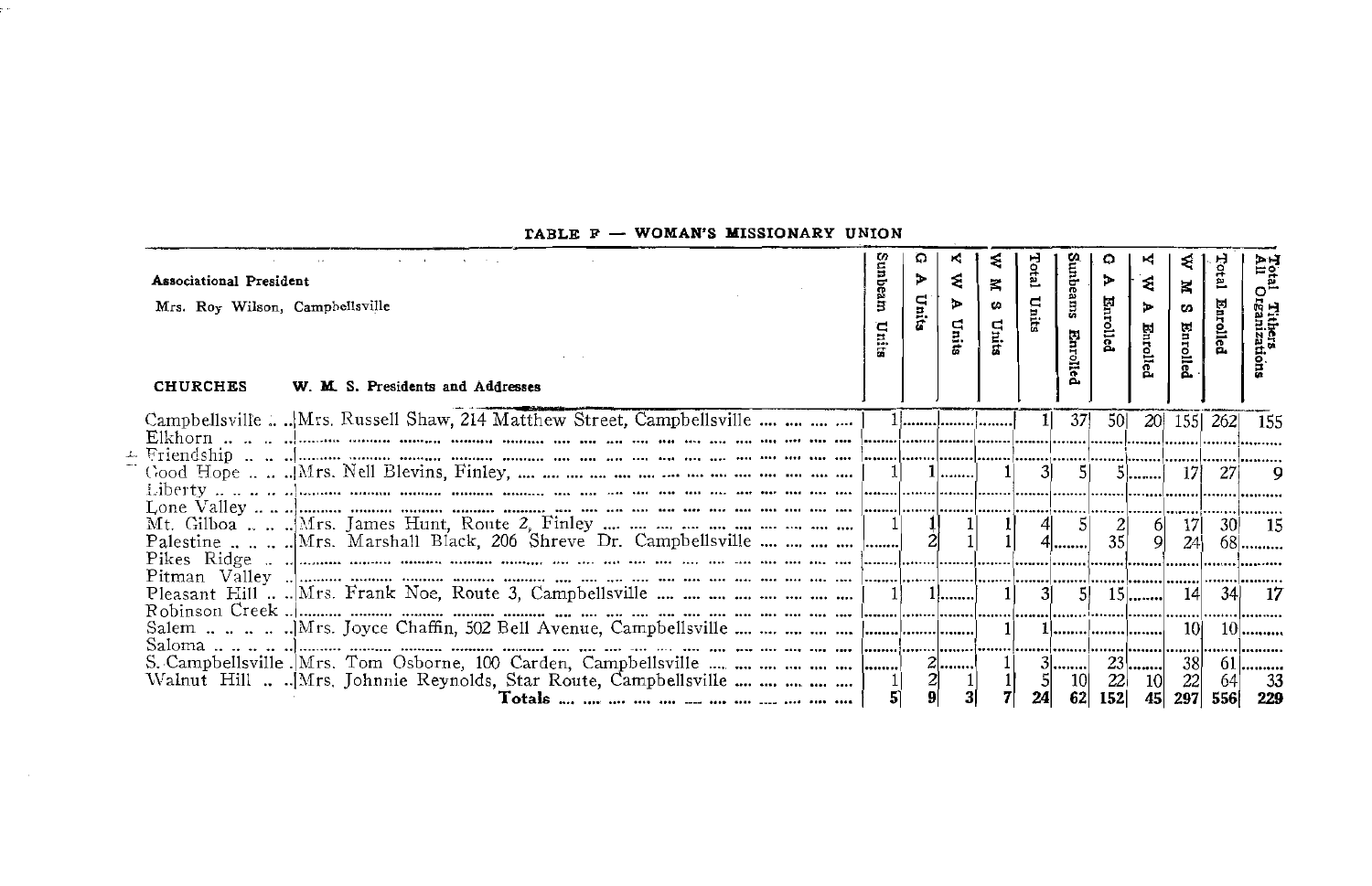| <b>CHURCHES</b>                                                | Recreation Committee and Addresses |  |  |  |  |  |  | aius<br>asto<br>$\overline{u}$ $\overline{Q}$<br>cms | alue o<br>roperty<br>astor's<br>i<br>Lucludin<br>Home |       |            | Total<br>at end<br>Church<br>I of ye:<br>ien. | Coope<br>% of<br>ದ ಕ | Ass'n I<br>coming<br>Miss | hurch<br>Intes<br>la ≽l<br>eBrapury Apple Refer<br>The South Plan<br>I Refief Plan<br>In Refief Plan<br>In Refier Plan | week-<br>rten? |
|----------------------------------------------------------------|------------------------------------|--|--|--|--|--|--|------------------------------------------------------|-------------------------------------------------------|-------|------------|-----------------------------------------------|----------------------|---------------------------|------------------------------------------------------------------------------------------------------------------------|----------------|
|                                                                |                                    |  |  |  |  |  |  | 20000                                                | 285000                                                | 11884 |            |                                               |                      |                           |                                                                                                                        |                |
|                                                                |                                    |  |  |  |  |  |  | 8000                                                 |                                                       |       |            |                                               |                      |                           |                                                                                                                        |                |
|                                                                |                                    |  |  |  |  |  |  |                                                      |                                                       |       |            |                                               |                      |                           |                                                                                                                        |                |
|                                                                |                                    |  |  |  |  |  |  |                                                      |                                                       |       |            |                                               |                      |                           |                                                                                                                        |                |
|                                                                |                                    |  |  |  |  |  |  |                                                      |                                                       |       |            |                                               |                      |                           |                                                                                                                        |                |
|                                                                |                                    |  |  |  |  |  |  |                                                      |                                                       |       |            |                                               |                      |                           |                                                                                                                        |                |
|                                                                |                                    |  |  |  |  |  |  |                                                      |                                                       |       |            |                                               |                      |                           |                                                                                                                        |                |
|                                                                |                                    |  |  |  |  |  |  |                                                      |                                                       |       |            |                                               |                      |                           |                                                                                                                        |                |
|                                                                |                                    |  |  |  |  |  |  |                                                      |                                                       |       |            |                                               |                      |                           |                                                                                                                        |                |
|                                                                |                                    |  |  |  |  |  |  |                                                      |                                                       |       |            |                                               |                      |                           |                                                                                                                        |                |
|                                                                |                                    |  |  |  |  |  |  |                                                      |                                                       |       |            |                                               |                      |                           |                                                                                                                        |                |
|                                                                |                                    |  |  |  |  |  |  |                                                      |                                                       |       |            |                                               | 25                   | $$240$ yes                |                                                                                                                        |                |
|                                                                |                                    |  |  |  |  |  |  |                                                      | 40000                                                 |       |            |                                               | 10 <sup>1</sup>      | $$60$ yes                 |                                                                                                                        |                |
|                                                                |                                    |  |  |  |  |  |  |                                                      |                                                       |       |            | 3700                                          | 10 <sup>1</sup>      |                           |                                                                                                                        | $1\%$ yes      |
|                                                                |                                    |  |  |  |  |  |  |                                                      | 14000                                                 |       |            |                                               | 10 <sup>1</sup>      |                           |                                                                                                                        | $1\%$ []       |
|                                                                |                                    |  |  |  |  |  |  |                                                      | 96500                                                 |       | $16086$ [] | 8100                                          | 14                   |                           |                                                                                                                        | $\%$ yes       |
| Walnut Hill   Gene Billeter, 409 Lowell Avenue, Campbellsville |                                    |  |  |  |  |  |  | 9000                                                 | 30000                                                 |       | 2620       | 4750                                          |                      | $$60$ yes                 |                                                                                                                        |                |
|                                                                |                                    |  |  |  |  |  |  |                                                      |                                                       |       |            |                                               |                      |                           |                                                                                                                        |                |

 $\sim$ 

#### TABLE G - BUILDING - GOALS FOR COMING YEAR - SPECIAL INFORMATION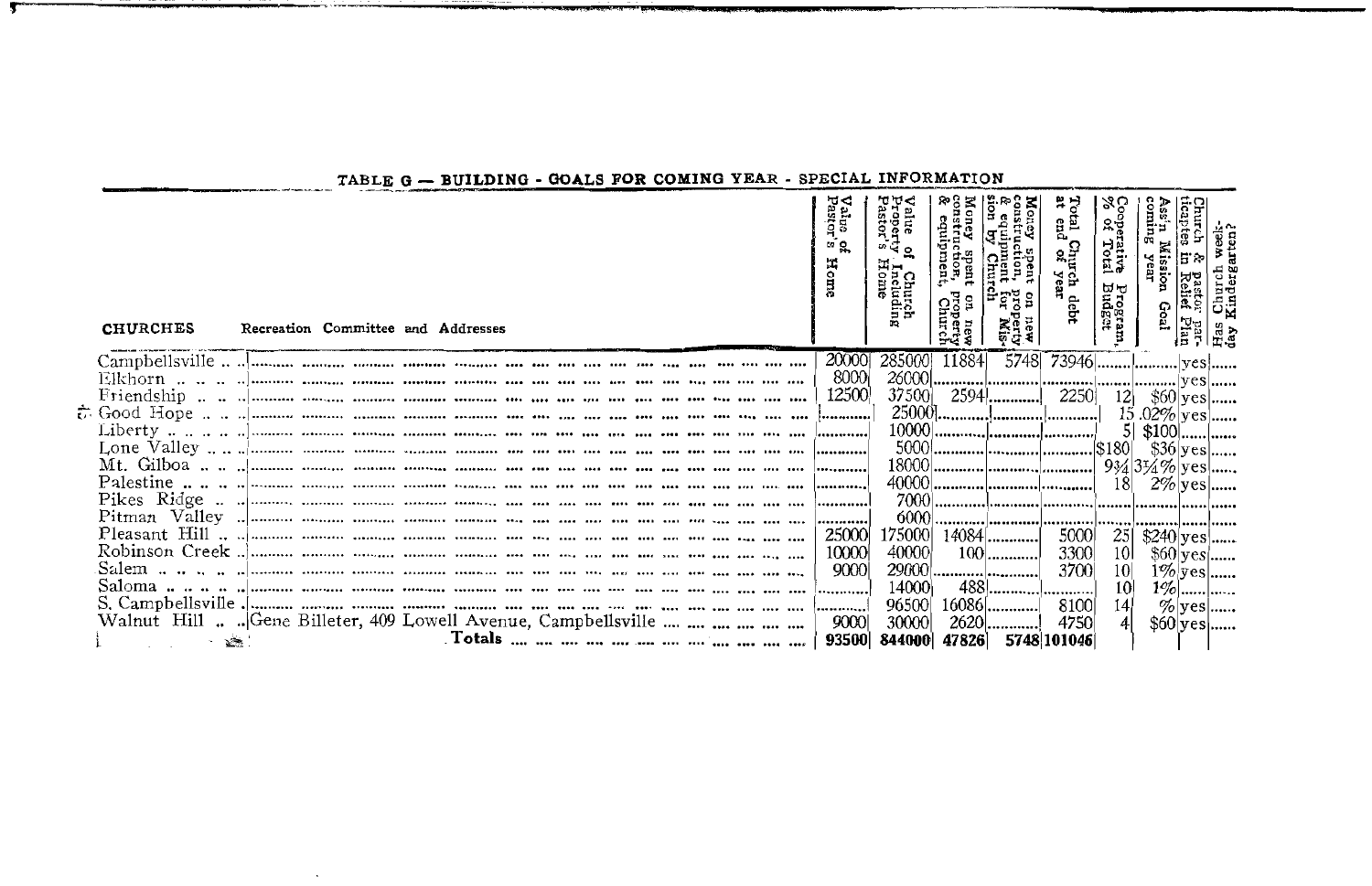| <b>Asociational Treasurer</b><br>Vontress Jones, Route 4, Campbellsville<br><b>CHURCHES</b><br>Treasurers and Addresses            | A IIA<br>Rat<br>Receipts<br>Irposes<br>ë                                   | Pastor'<br>$\mathbf{u}$<br>Salary                     | ဖေဝ<br>턮<br>n<br>Churc<br>laties | 유<br>ត្ត<br>ក្នុង<br>ËΞ<br>ច្ចុង<br>ស្ថិ<br>òş<br>입. | мо<br>ther<br>xpen<br>휴는<br>ē.                                           | Grand<br>Local<br>Total<br>Expenses                                       |
|------------------------------------------------------------------------------------------------------------------------------------|----------------------------------------------------------------------------|-------------------------------------------------------|----------------------------------|------------------------------------------------------|--------------------------------------------------------------------------|---------------------------------------------------------------------------|
| Campbellsville  Geo. R. Buckner, 302 Hoskins Avenue, Campbellsville<br>Lone Valley   Mrs. Bernard Fain, 107 Risen, Campbellsville  | 92812<br>4911<br>9334<br>7849<br>5267<br>3000<br>5305<br>14948             | 6600<br>1620<br>2500<br>2140<br>26401<br>2207<br>3600 | 134021                           | 4275<br>480<br>. 1<br>660                            | 51430<br>2262<br>4986<br>2737<br>2119<br>856<br>1109<br>2952             | 75707<br>4362<br>7997<br>5559<br>4924<br>3213<br>3434<br>7212             |
| S Campbellsville James Shipp, 422 South Central, Campbellsville<br>Walnut Hill   Dennis Vaughn, 200 Jackson Street, Campbellsville | 5428<br>3269<br>265881<br>7604<br>5346<br>3573<br>27706<br>22839<br>245779 | 2854<br>57501<br>2300<br>4125<br>4479<br>50178        | 22406                            | 2640<br>$320$<br>$2365$<br>682<br>4275               | 1415<br>1261<br>19970 <br>2930<br>2107<br>488<br>16056<br>9760<br>122438 | 4620<br>3191<br>28360<br>6050<br>4727<br>2476<br>22546<br>14921<br>199299 |

#### TABLE H - TOTAL RECEIPTS AND LOCAL EXPENDITURES (Amount given in nearest dollars)

 $\sim$ 

**COMPARATIONS AND CONTINUES OF A REPORT OF A STATE OF A REPORT OF A STATE OF A REPORT OF A STATE OF A REPORT OF A STATE OF A REPORT OF A STATE OF A REPORT OF A STATE OF A REPORT OF A STATE OF A STATE OF A STATE OF A STATE** 

in the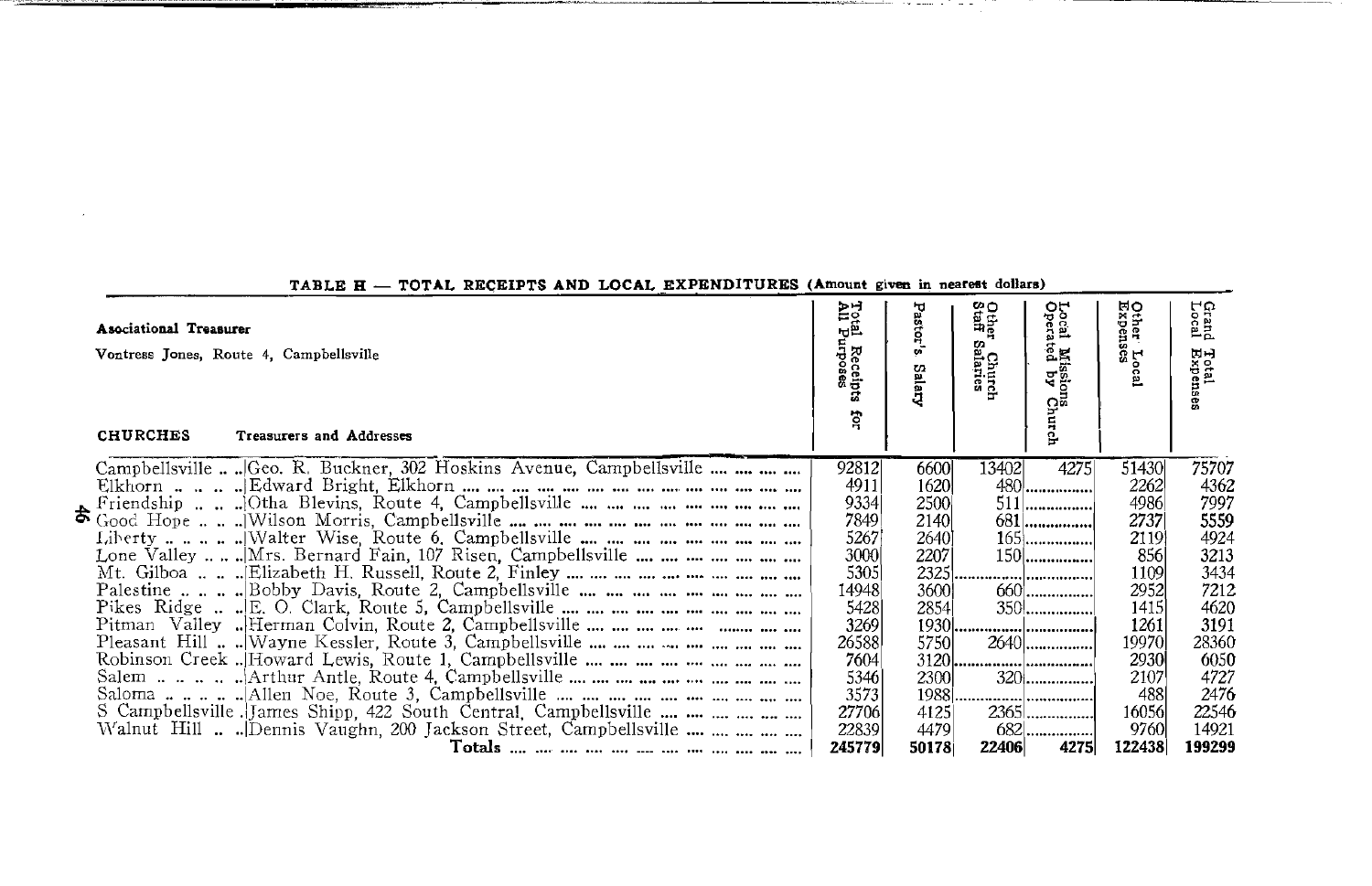| Associational Missionary<br>Clerks and Addresses<br><b>CHURCHES</b>                                                                                               | Coop<br>ᆏ        | Designated<br>Association | Designated<br>State Missions | )esignated<br>Ione Missions                    | uitu<br>Bus<br><b>Nis</b> |              | ೧ರ<br>)esignated<br>Children's | 보다<br>esignated<br>Lospital <b>s</b> | ects.<br>ដូច្ន  | Total<br>Expel<br><b>Mission</b><br>ditures |
|-------------------------------------------------------------------------------------------------------------------------------------------------------------------|------------------|---------------------------|------------------------------|------------------------------------------------|---------------------------|--------------|--------------------------------|--------------------------------------|-----------------|---------------------------------------------|
| Campbellsville , Woodruff T. Chandler, 206 Bell, Campbellsville                                                                                                   | 10424            | 312                       | 360                          | 645                                            | 1546                      | 3205         | 942                            | 386                                  | 35              | 17855                                       |
| Elkhorn $\ldots$ $\ldots$ $\ldots$ E. A. Gardner, Route 1, Campbellsville $\ldots$ $\ldots$ $\ldots$ $\ldots$ $\ldots$                                            | 106<br>641       |                           |                              |                                                |                           | 150          | 70                             | ,,,,,,,,,,,,,,,,,,,,,,               |                 | 398                                         |
| Friendship $\ldots$ $\ldots$ . Dennis Kessler, Route 4, Campbellsville $\ldots$ $\ldots$ $\ldots$ $\ldots$ $\ldots$<br>Cood Hope R. T. McFarland, Route 2, Finley | 1063             | 140                       | 27                           | 42                                             | 350                       | 556<br>$155$ | 2631<br>88                     | 93<br>23                             | 20<br>170       | 1978<br>1709                                |
|                                                                                                                                                                   | 200 <sup>6</sup> |                           |                              |                                                |                           | 200          | 20                             | 50                                   |                 | 570                                         |
| Lone Valley   Mrs. Sarah S. Hubbard, Route 5, Campbellsville                                                                                                      | 180              |                           |                              |                                                |                           |              | 29                             | 15                                   | .<br>18         | 278                                         |
| Mt. Gilboa   Mildred Hunt, Route 2, Finley                                                                                                                        | 453              | 149                       | 62                           |                                                | 176                       | 200          | 50                             | 32                                   | 114             | 1316                                        |
| Palestine Elwood Kessler, Route 2, Campbellsville                                                                                                                 | 2380             | 260                       | $\frac{24}{35}$              | $\begin{bmatrix} 81 \\ 50 \\ 52 \end{bmatrix}$ | 70                        | 1301         | 359                            | 22                                   | 83              | 4549                                        |
| Pikes Ridge  E. C. Perkins, Route 5, Campbellsville                                                                                                               | 438              | 141                       |                              |                                                | 81                        | 180          | 217                            |                                      | $\overline{72}$ | 1215                                        |
| Pitman Valley  John Rafferty, Route 2, Campbellsville                                                                                                             |                  |                           |                              |                                                |                           |              |                                |                                      |                 |                                             |
| Pleasant Hill D. W. Crawley, Ir., Route 3, Campbellsville                                                                                                         | 5574             | 220                       | <b>195</b>                   | 168                                            | 108                       | 369          | 404                            | 181                                  | 830             | 8049                                        |
| Robinson Creek  Jodie Mings, Route 1, Campbellsville                                                                                                              | 657              |                           |                              |                                                |                           | 275          | 104                            |                                      | $30$            | 1126                                        |
|                                                                                                                                                                   | 16 <sup>1</sup>  | 22                        |                              | $53$                                           | -61                       | 100          | 60                             | 26 <sub>1</sub>                      | 53              | 390                                         |
|                                                                                                                                                                   | 110<br>2250      |                           |                              | 28                                             | 171<br>73                 | 250<br>1508  |                                | 27                                   | $23$<br>30      | 427<br>4486                                 |
| S. Campbellsville . Mrs. James Grammer, 803 So. Central, Campbellsville<br>Walnut Hill  Bert Daugherty, 625 Shawnee Dr., Campbellsville                           | 405              | 18I                       | $427$<br>14                  | 64                                             | 110                       | 225          | 167<br>69                      | 19                                   |                 | 924                                         |
|                                                                                                                                                                   | 24897            | 2040                      | 770                          | 1107                                           | 2901                      | 8519         | 2889                           | 9991                                 | <br>1353        | 45270                                       |

TABLE I -- MISSION EXPENDITURES (Amount given in nearest dollars)